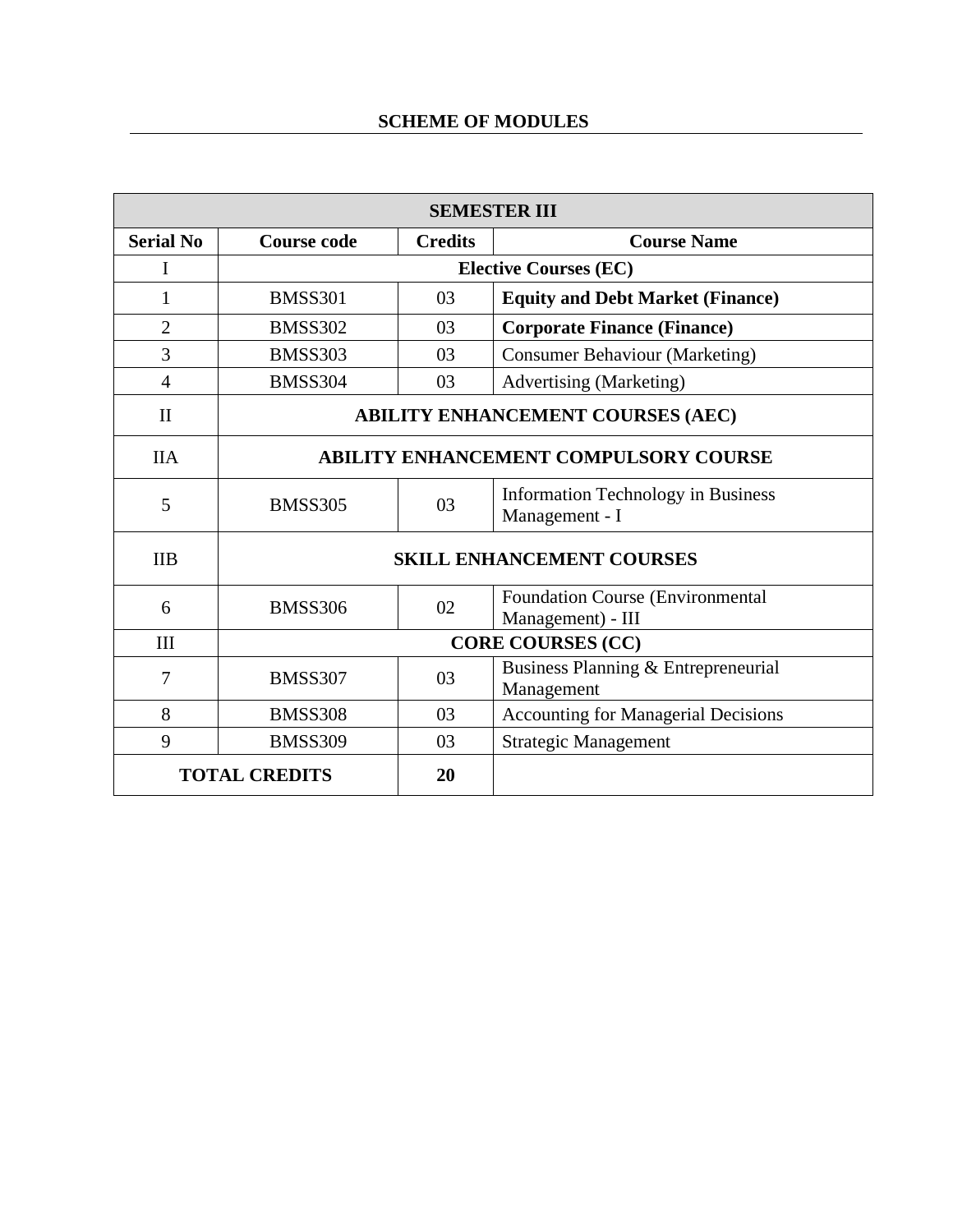| <b>SEMESTER IV</b>         |                                                                                      |                                                |                                                          |  |
|----------------------------|--------------------------------------------------------------------------------------|------------------------------------------------|----------------------------------------------------------|--|
| <b>Serial No</b>           | <b>Credits</b><br>Course code<br><b>Course Name</b>                                  |                                                |                                                          |  |
|                            |                                                                                      | <b>Elective Courses (EC)</b>                   |                                                          |  |
| 1                          | <b>BMSS401</b>                                                                       | 03                                             | <b>Financial Institutions &amp; Markets (Finance)</b>    |  |
| $\overline{2}$             | <b>BMSS402</b>                                                                       | 03                                             | <b>Strategic Cost Management (Finance)</b>               |  |
| 3                          | <b>BMSS403</b>                                                                       | 03                                             | <b>Integrated Marketing Communication</b><br>(Marketing) |  |
| $\overline{4}$             | <b>BMSS404</b>                                                                       | 03                                             | <b>Rural Marketing (Marketing)</b>                       |  |
| $\mathbf{I}$               | <b>ABILITY ENHANCEMENT COURSES (AEC)</b>                                             |                                                |                                                          |  |
| <b>IIA</b>                 | <b>ABILITY ENHANCEMENT COMPULSORY COURSE</b>                                         |                                                |                                                          |  |
| 5                          | <b>Information Technology in Business</b><br>03<br><b>BMSS405</b><br>Management - II |                                                |                                                          |  |
| <b>IIB</b>                 | <b>SKILL ENHANCEMENT COURSES</b>                                                     |                                                |                                                          |  |
| 6                          | <b>BMSS408</b>                                                                       | 02                                             | Foundation Course (Ethics & Governance) - IV             |  |
| III                        | <b>CORE COURSES (CC)</b>                                                             |                                                |                                                          |  |
| $\overline{7}$             | <b>BMSS406</b>                                                                       | 03                                             | <b>Business Economics - II</b>                           |  |
| 8                          | <b>BMSS407</b>                                                                       | 03                                             | <b>Business Research Methods</b>                         |  |
| 9                          | <b>BMSS409</b>                                                                       | Production & Total Quality<br>03<br>Management |                                                          |  |
| <b>TOTAL CREDITS</b><br>20 |                                                                                      |                                                |                                                          |  |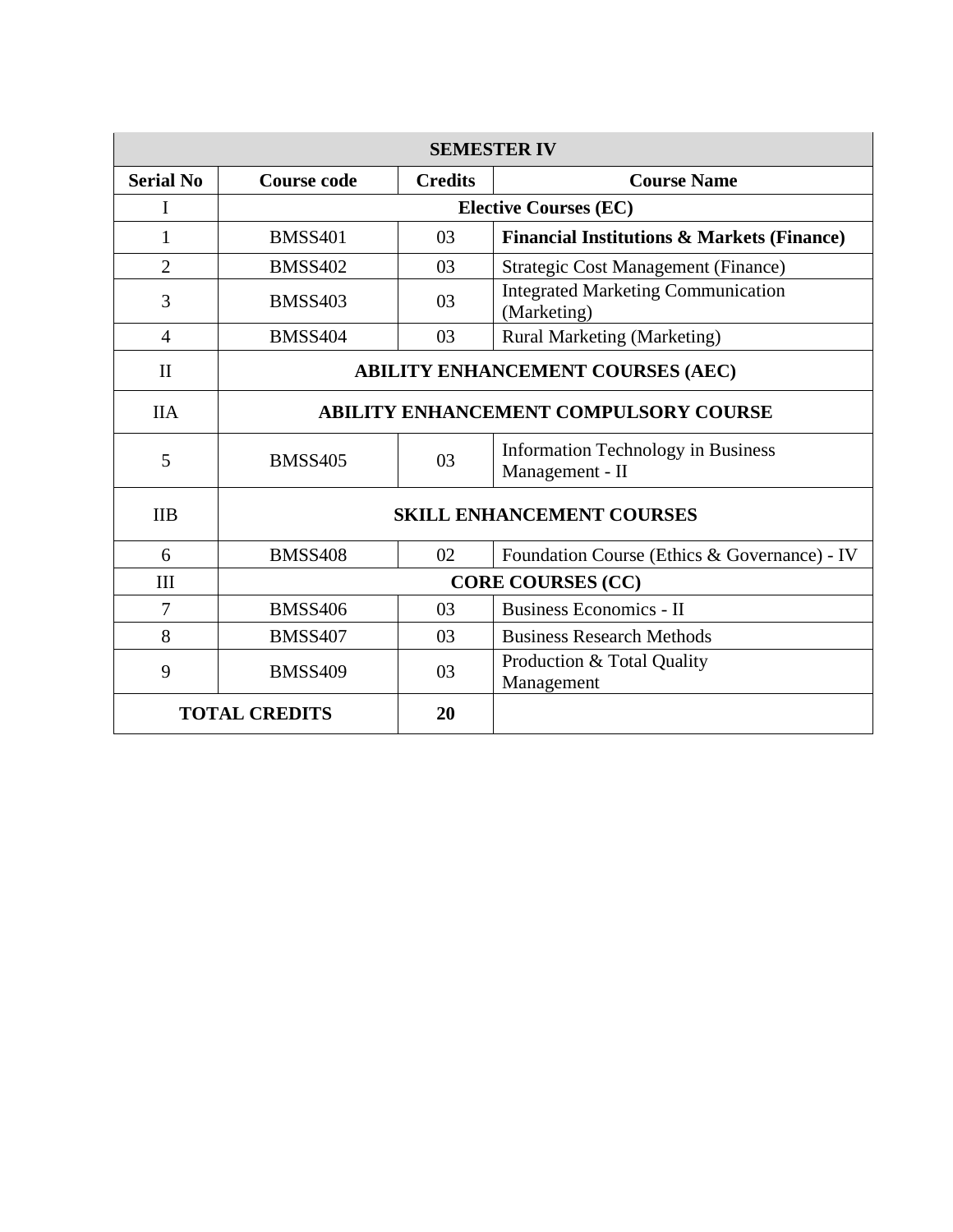#### **SCHEME OF EXAMINATION**

The scheme of examination shall be divided into two parts:

- Internal assessment 40% i.e. 40 marks
- Semester end examination 60% i.e. 60 marks

#### (A) Internal Assessment 40 marks

| <b>Description</b>                                                                         |    |
|--------------------------------------------------------------------------------------------|----|
| Internal test - Objectives based, 20 marks each (best of two)                              | 20 |
| Presentation/Assignment -Viva/NGO Activity/Internship/ Book Review/Project/ Open Book Test | 20 |
| Total                                                                                      | 40 |

#### B) Semester end examination 60 marks –Paper Pattern

| <b>Duration: 2 hours</b>                                      | <b>Total Marks: 60</b> |
|---------------------------------------------------------------|------------------------|
| <b>Particulars</b>                                            | Marks**                |
| Q1. Question 1 (5 Marks x 3) or (7 and 8 Marks) or (15 Marks) | 15                     |
| Q2. Question 2 (5 Marks x 3) or (7 and 8 Marks) or (15 Marks) | 15                     |
| Q3. Question 3 (5 Marks x 3) or (7 and 8 Marks) or (15 Marks) | 15                     |
| Q4. Question 4 (5 Marks x 3) or (7 and 8 Marks) or (15 Marks) | 15                     |

**\*\*Marks assigned in the external question paper may be based on the weightage (number of lectures) of each module in the syllabus.**

**Passing criteria: Minimum 40% in Internal (16 out of 40) and 40% (24 out of 60) in semester end examination**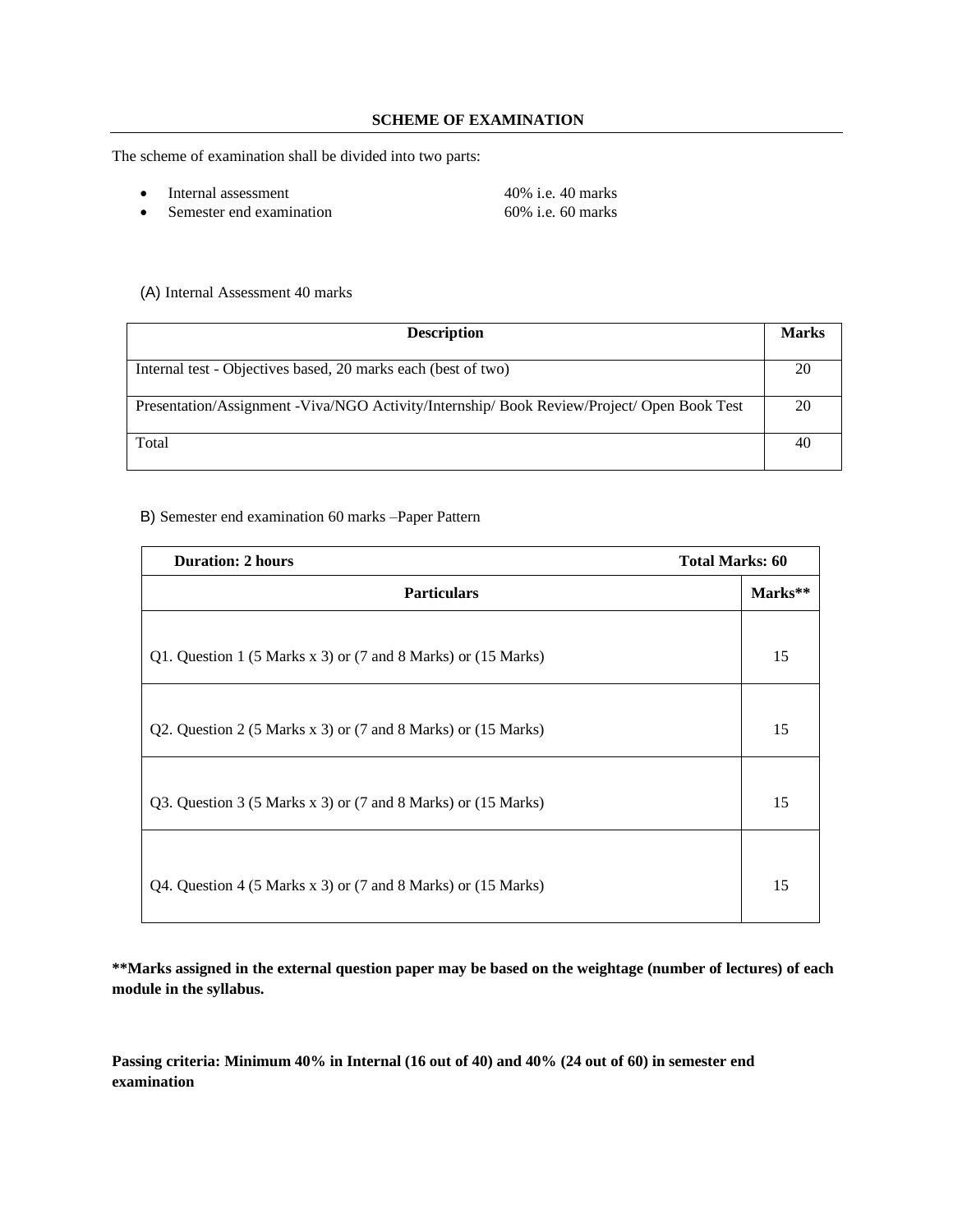#### **COURSE CODE: BMSS301 COURSE CREDIT: 03**

#### **Course Objectives:**

- This paper will enable the students to understand the evolution of various aspects of financial markets.
- To provide understanding of financial instruments, financial market intermediaries and processes
- The knowledge acquired will help the learners in framing the financial policies, development of financial instruments and processes and evolving the strategies during crisis. The teaching will be done mainly through materials available on internet and published research papers.

| <b>Syllabus</b>                                                                                                                                                                                                                                                                                                                                                                                                                                                                                                                                                                                                                                                                                                                                                                                                           | <b>No of Lectures</b> |
|---------------------------------------------------------------------------------------------------------------------------------------------------------------------------------------------------------------------------------------------------------------------------------------------------------------------------------------------------------------------------------------------------------------------------------------------------------------------------------------------------------------------------------------------------------------------------------------------------------------------------------------------------------------------------------------------------------------------------------------------------------------------------------------------------------------------------|-----------------------|
| <b>Module I: Introduction to Financial Market and Secondary Market</b>                                                                                                                                                                                                                                                                                                                                                                                                                                                                                                                                                                                                                                                                                                                                                    |                       |
| a) Financial Market: Meaning, Classification<br>b) Equity market: Meaning, Features of Equity shares; Types, Advantages and<br>Disadvantages of Equity shares. Growth of Corporate sector & simultaneous growth of<br>equity shareholders; divorce between ownership and management in companies;<br>development of Equity culture in India & current position.                                                                                                                                                                                                                                                                                                                                                                                                                                                           |                       |
| c) Secondary Market:<br>Definition & functions of stock exchanges<br>i.<br>ii.<br>Evolution & growth of stock exchanges<br>iii.<br>Stock exchanges in India<br>NSE, BSE OTCEI & overseas stock exchanges<br>iv.<br>Dematerialization and Dematerialization<br>V.<br>Parties involved: Depository, Custodian, Registrar & Transfer Agent, Clearing<br>vi.<br>Members, Clearing Corporation, etc.<br>Stock brokers - Full-fledged and Discount brokers<br>vii.<br>Trade cycle, Process involved in transfer of shares, Stock Classification (NSE)<br>viii.<br>Recent developments in stock exchanges<br>ix.<br><b>Stock market Indices</b><br>X.<br>Terminologies: Stock Quote, Market Phases, Circuit Breakers and Price bands,<br>xi.<br>Corporate Actions, Types of Orders and Order matching, Rolling settlement, Block | 20                    |
| deals and bulk deals.<br><b>Module II : Dynamics of Equity Market - Primary Market</b>                                                                                                                                                                                                                                                                                                                                                                                                                                                                                                                                                                                                                                                                                                                                    |                       |
| Meaning of IPO<br>a)<br>IPO - methods followed - Book building and Fixed Price method<br>b)<br>Role of merchant bankers in fixing the price<br>$\mathbf{c})$<br>Types of prospectus - Red herring prospectus, Abridged prospectus and Final<br>$\mathbf{d}$<br>Prospectus<br>Sweat equity, ESOP & Rights issue of shares, Bonus shares<br>e)<br>Other parties involved in IPO<br>f)<br>Procedure to apply for IPO, ASBA<br>g)<br>Follow on Public Issue (FPO), Offer for Sale (OFS), Private Placement, Preferential<br>h)<br>Issue, Qualified Institutional Placement                                                                                                                                                                                                                                                    | 10                    |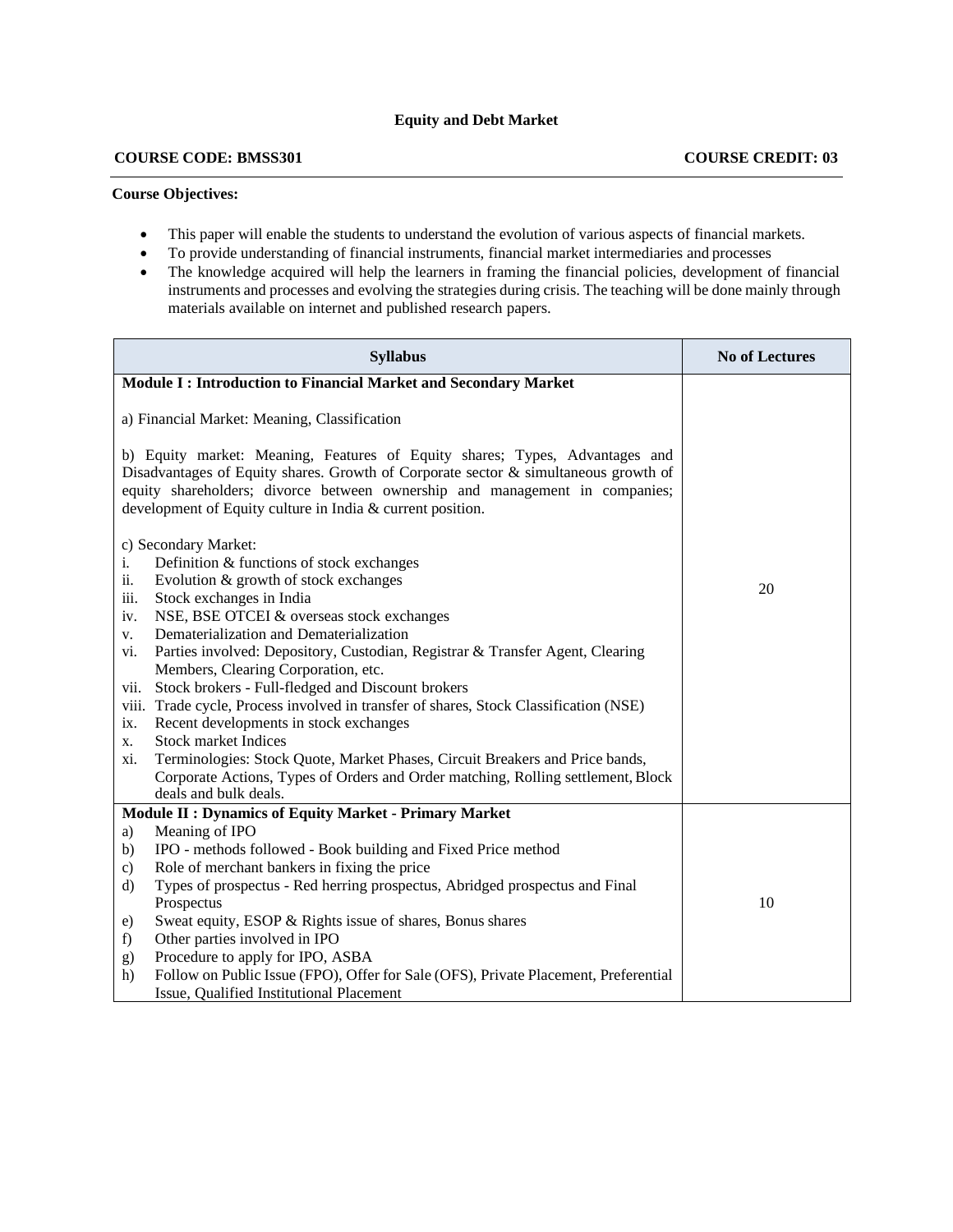| <b>Module III : Players in Debt Markets</b>                                                                                                                                                                                                                                                           |    |  |
|-------------------------------------------------------------------------------------------------------------------------------------------------------------------------------------------------------------------------------------------------------------------------------------------------------|----|--|
| a) Debt market: Evolution of Debt markets in India; Money market & Debt markets in<br>India; Regulatory framework in the Indian Debt market. Relation between Interest<br>rates/Inflation, Debt market and Equity market.                                                                             |    |  |
| b) Players in debt markets:<br>Govt. securities - types<br>i.<br>Public sector bonds & corporate bonds<br>$\overline{\mathbf{11}}$ .<br>iii.<br>Open market operations<br>Security trading corp. of India<br>1V.<br>Primary dealers in Govt. securities<br>V.<br>c) Bonds:<br>Features of bonds<br>i. | 15 |  |
| Types of bonds<br>$\overline{\mathbf{11}}$ .                                                                                                                                                                                                                                                          |    |  |
| Module IV : Valuation of Equity & Bonds:                                                                                                                                                                                                                                                              |    |  |
| Valuation of equity:<br>i. Balance sheet valuation<br>ii. Dividend discount model(zero growth, constant growth $\&$ multiple growth)<br>iii. Price earning model<br>iv. Factors affecting prices of equity shares                                                                                     | 15 |  |
| Valuation of bonds:<br>i. Determinants of the value of bonds<br>ii. Yield to Maturity<br>iii. Interest rate risk<br>iv. Determinants of Interest Rate Risk                                                                                                                                            |    |  |

#### **REFERENCE BOOKS:**

- LM Bhole. Financial institutions & markets: Structure, growth & innovations. TMH (5th ed.)
- Security Analysis and Portfolio Management, Ravi Kishor, Taxman Publishers
- Prasanna Chandra Financial Management Tata McGraw Hill
- Allen, Larry (1750-2000). The Global Financial System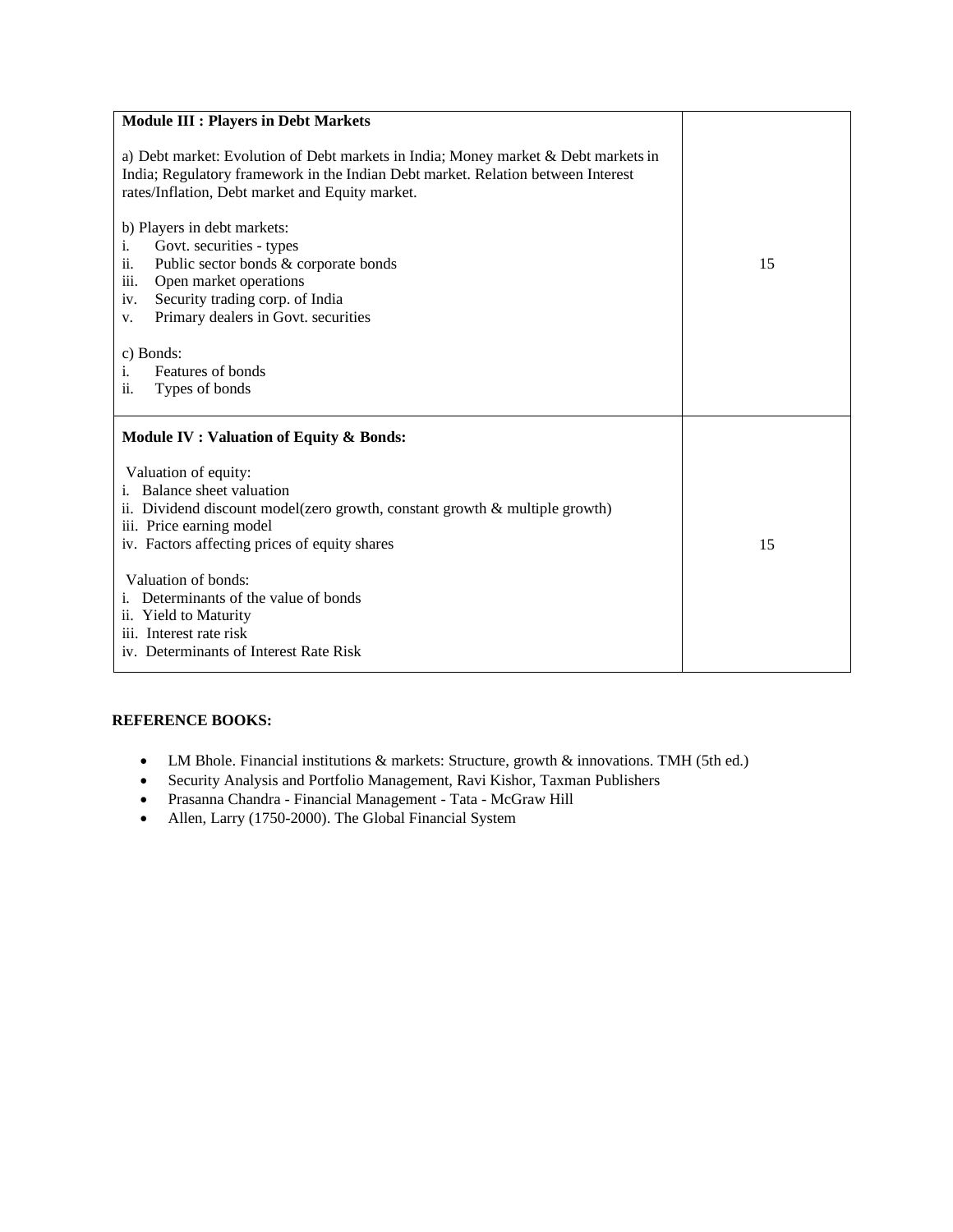#### **Corporate Finance**

#### **COURSE CODE: BMSS302 COURSE CREDIT: 03**

#### **Course Objectives:**

- The objectives of develop a conceptual frame work of finance function and to acquaint the participants with the tools techniques and process of financial management in the realm of financial decision making
- The course aims at explaining the core concepts of corporate finance and its importance in managing a business
- To provide understanding of nature, importance, structure of corporate finance related areas and to impart knowledge regarding source of finance for a business
- To learn about pricing practices

| <b>Syllabus</b>                                                                                                                                                                                                                                                                                                                                                                                                                                                                                                                                                                                                  | <b>No of Lectures</b> |
|------------------------------------------------------------------------------------------------------------------------------------------------------------------------------------------------------------------------------------------------------------------------------------------------------------------------------------------------------------------------------------------------------------------------------------------------------------------------------------------------------------------------------------------------------------------------------------------------------------------|-----------------------|
| <b>Module I: Introduction</b><br>a. Introduction to Corporate Finance: Meaning, Principles of Corporate Finance,<br>Significance of Corporate Finance, Relationship between Finance department and other<br>departments in the organization, Amount of Capitalization, Over Capitalization and<br>Under Capitalization, Fixed capital and Working Capital funds, Types of Working<br>Capital, Types of Charge on Assets.<br>b. Introduction to Corporate Securities: Ordinary Shares, Preference Shares and its types,<br>Creditorship Securities, Debentures and Bonds and their types, Convertible Debentures. | 15                    |
| <b>Module II: Capital Structure and Leverage</b><br>a. Cost of Capital: Cost of Debt, Cost of Preference Shares, Cost of Equity Shares and<br>Cost of Retained Earnings, Calculation of Weighted Cost of Capital<br>b. Capital Structure: Introduction to Capital Structure theories, EBIT – EPS analysis for<br>Capital Structure decision.<br>c. Introduction to concept of Leverage: Operating Leverage, Financial Leverage and<br>Combined Leverage.                                                                                                                                                         | 20                    |
| <b>Module III : Time Value of Money</b><br>a. Introduction to Time Value of Money : compounding and discounting<br>b. Introduction to basics of Capital Budgeting (time value of money based methods)-<br>Meaning, Features, Techniques : Traditional - Payback Period, Accounting Rate of<br>Return, Discounted - Profitability Index, Discounted Payback Period, NPV and IRR (Net<br>Present Value and Internal Rate of Return)<br>c. Importance of Risk and Return analysis in Corporate Finance                                                                                                              | 15                    |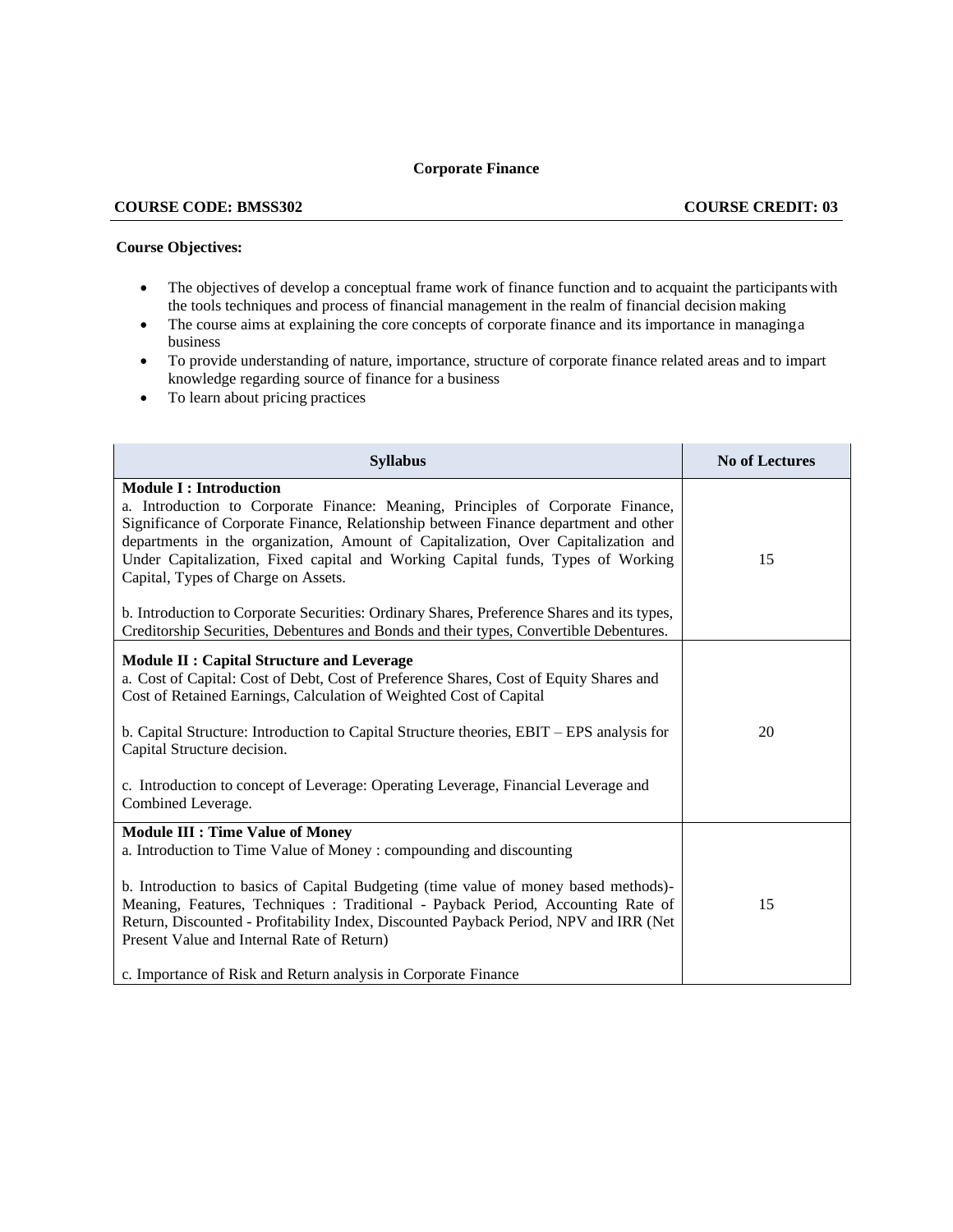| <b>Module IV: Mobilization of Funds</b><br>a. Deposits: Public deposits and RBI regulations, Company deposits and SEBI<br>regulations, Protection of depositors, RBI and public deposits with NBFCs.                                                                     |    |
|--------------------------------------------------------------------------------------------------------------------------------------------------------------------------------------------------------------------------------------------------------------------------|----|
| b. Brief introduction & sources of Short term Finance: Bank Overdraft, Cash Credit,<br>Factoring                                                                                                                                                                         | 10 |
| c. Sources of Foreign funds: Introduction to External Commercial Borrowings, Foreign<br>Currency Convertible Bonds, Foreign Currency Exchangeable Bonds, Depository<br>Receipts<br>d. Non-fund Based Credit Facilities: Letter of Credit, Bank Guarantee, Line of Credit |    |

#### **REFERENCE BOOKS:**

- Damodaran, A. (2008). Damodaran on Valuation, Security Analysis for Investment and Corporate Finance (2nd ed.). Wiley India Pvt. Ltd.
- M.Y. Khan and P.K. Jain Financial Management Tata McGraw Hill Publishing Co. Ltd., New Delhi.
- Prasanna Chandra Financial Management Tata McGraw Hill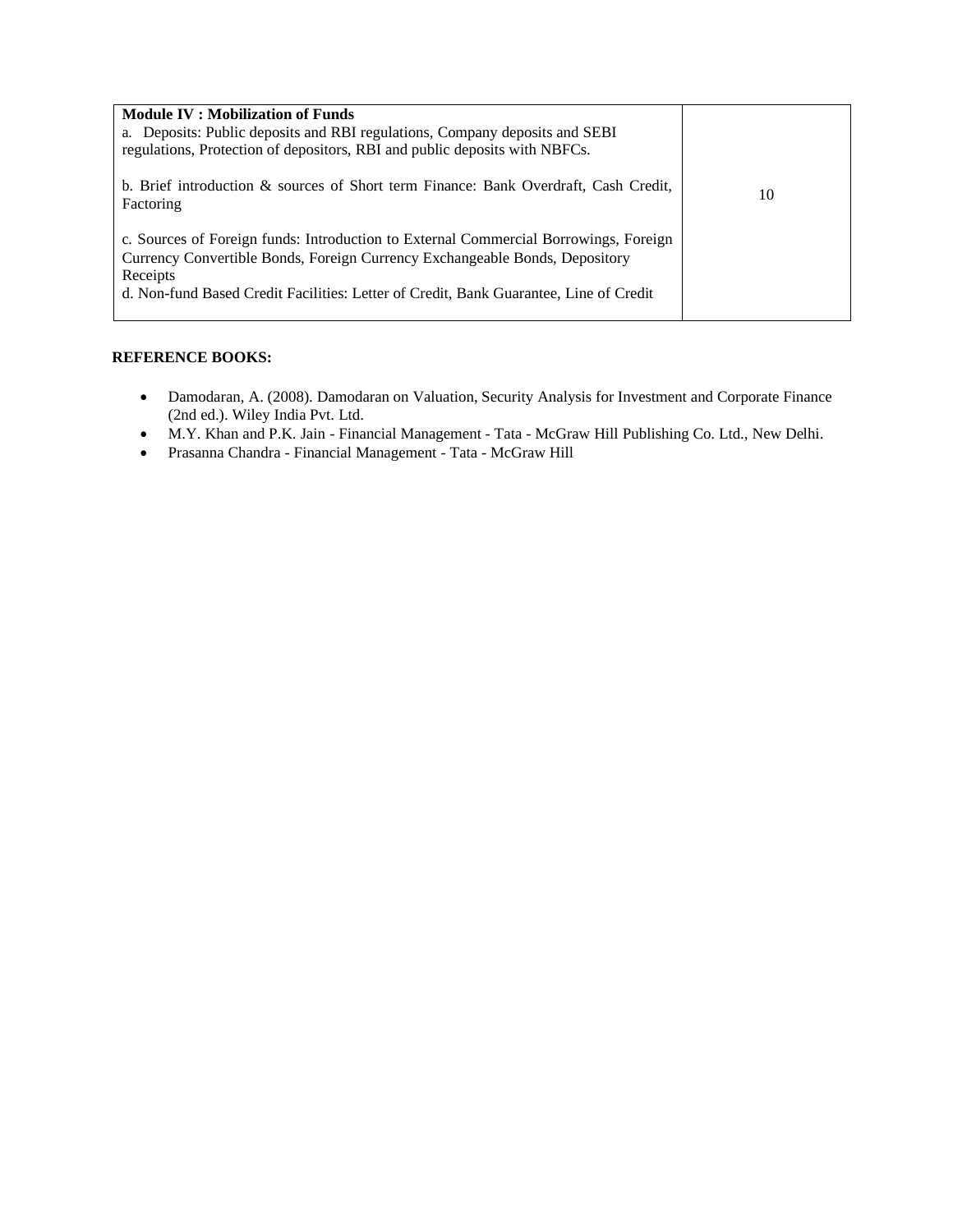# **SYLLABUS UNDER AUTONOMY**

# **Course BMS Semester III**

# **Subject: Consumer Behaviour**

# **Course Code: BMSS303**

## **SEMESTER III**

| Serial No   Course code   Credits   Course Name |    |                           |
|-------------------------------------------------|----|---------------------------|
|                                                 |    | ELECTIVE COURSE (EC)      |
| <b>BMSS303</b>                                  | 03 | <b>Consumer Behaviour</b> |

# **LEARNING OBJECTIVES**

| The basic objective of this course is to develop an understanding                                  |
|----------------------------------------------------------------------------------------------------|
| about the consumer decision making process and its applications in<br>marketing function of firms. |
|                                                                                                    |
| This course is meant to equip undergraduate students with basic                                    |
| knowledge about issues and dimensions of Consumer                                                  |
| Behaviour. Students are expected to develop the skill of                                           |
| understanding and analysing consumer information and using it                                      |
| to create consumer- oriented marketing strategies.                                                 |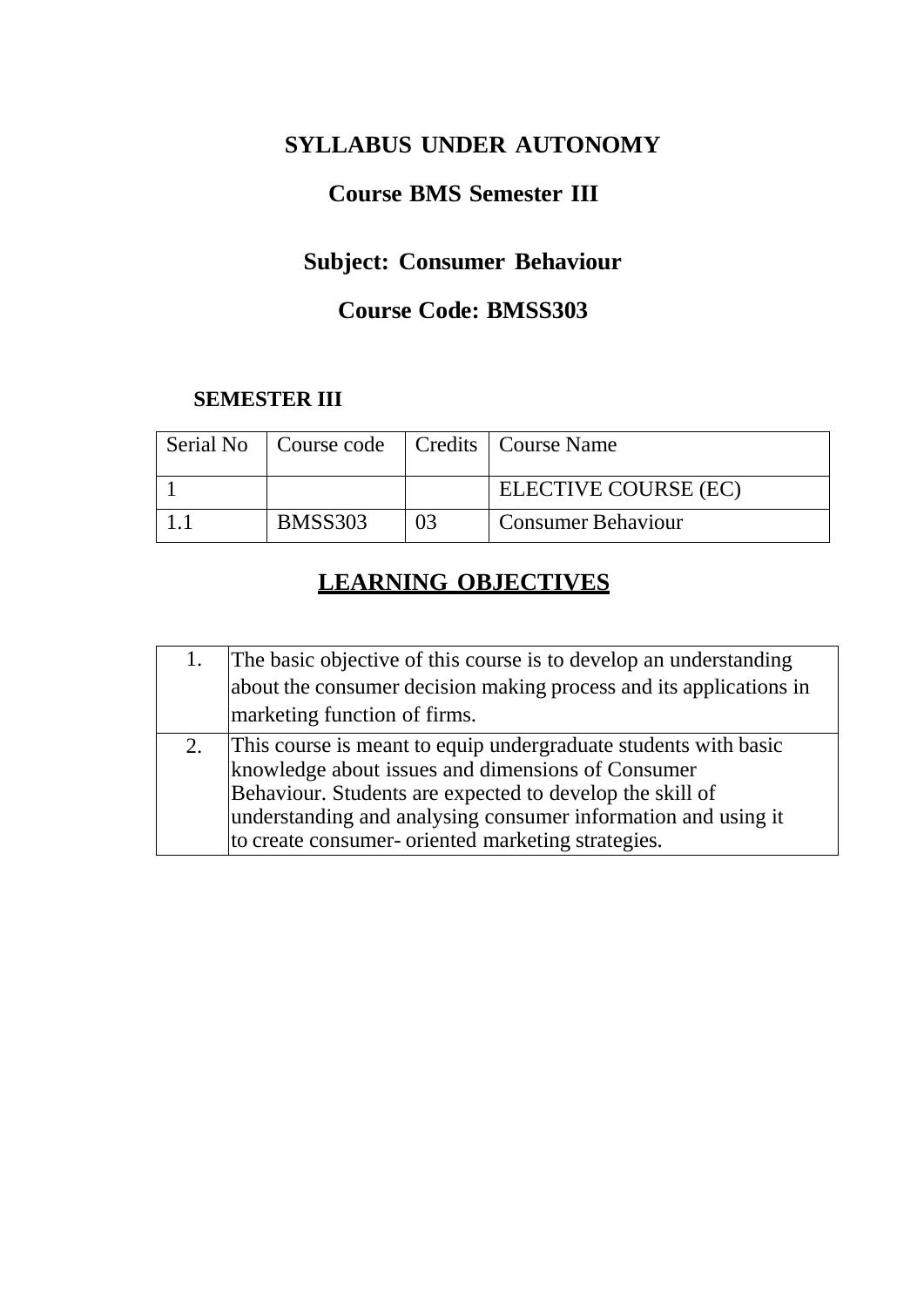# **SYLLABUS**

| Syllabus                                                                                                                                                                                                                                                                                                                                                                                                                                                                                                                                                                                                                                                                                                                                         | No. of   |
|--------------------------------------------------------------------------------------------------------------------------------------------------------------------------------------------------------------------------------------------------------------------------------------------------------------------------------------------------------------------------------------------------------------------------------------------------------------------------------------------------------------------------------------------------------------------------------------------------------------------------------------------------------------------------------------------------------------------------------------------------|----------|
|                                                                                                                                                                                                                                                                                                                                                                                                                                                                                                                                                                                                                                                                                                                                                  | lectures |
| <b>Introduction To Consumer Behaviour:</b><br>• Meaning of Consumer Behaviour, Features and Importance • Types of<br>Consumer (Institutional & Retail), Diversity of consumers and their<br>behaviour-Types Of Consumer Behaviour • Profiling the consumerand<br>understanding their needs • Consumer Involvement<br>• Neuro marketing and LossAversion Principle<br>• Application of Consumer Behaviour knowledge in Marketing<br>• Consumer Decision Making Process and Determinants of Buyer<br>• Behaviour, factors affecting eachstage, and Need recognition.                                                                                                                                                                               | 16       |
| <b>Individual- Determinants of Consumer Behaviour</b><br>• Consumer Needs & Motivation (Theories - Maslow, Mc Cleland). •<br>Personality – Concept, Nature of personality, Freudian, non - Freudian<br>and Trait theories, Personality Traits and it's Marketing significance,<br>Product personality and brand personification. • Self Concept –<br>Concept • Consumer Perception • Learning - Theory, Nature of<br>Consumer Attitudes, Consumer Attitude · Formation & Change. •<br>Attitude - Concept of attitude                                                                                                                                                                                                                             | 14       |
| <b>Environmental Determinants of Consumer Behaviour</b><br>• Family Influences on Buyer Behaviour, • Roles of different members,<br>needs perceived and evaluation rules. • Factors affectingthe need of the<br>family, family life cycle stage and size. • Social Class and Influences. •<br>Group Dynamics & Consumer Reference Groups, Social Class &<br>Consumer Behaviour - Reference Groups, Opinion Leaders and Social<br>Influences Ingroup versus out-group influences, role of opinion<br>leaders in diffusion of innovation and in purchase process. • Cultural<br>Influences on Consumer Behaviour Understanding cultural and<br>subcultural influences on individual, norms and their role, customs,<br>traditions and value system | 15       |
| <b>Consumer decision making models and New Trends</b><br>Consumer Decision making models: Howard Sheth Model, Engel<br>Blackwell, Miniard Model, Nicosia Models of Consumer Decision<br>Making • Diffusion of innovations Process of Diffusion and Adoption,<br>Innovation, Decisionprocess, Innovator profiles • E- Buying behaviour<br>The E-buyer vis-a vis the Brick and Mortar buyer, Influences on E-<br>buying                                                                                                                                                                                                                                                                                                                            | 15       |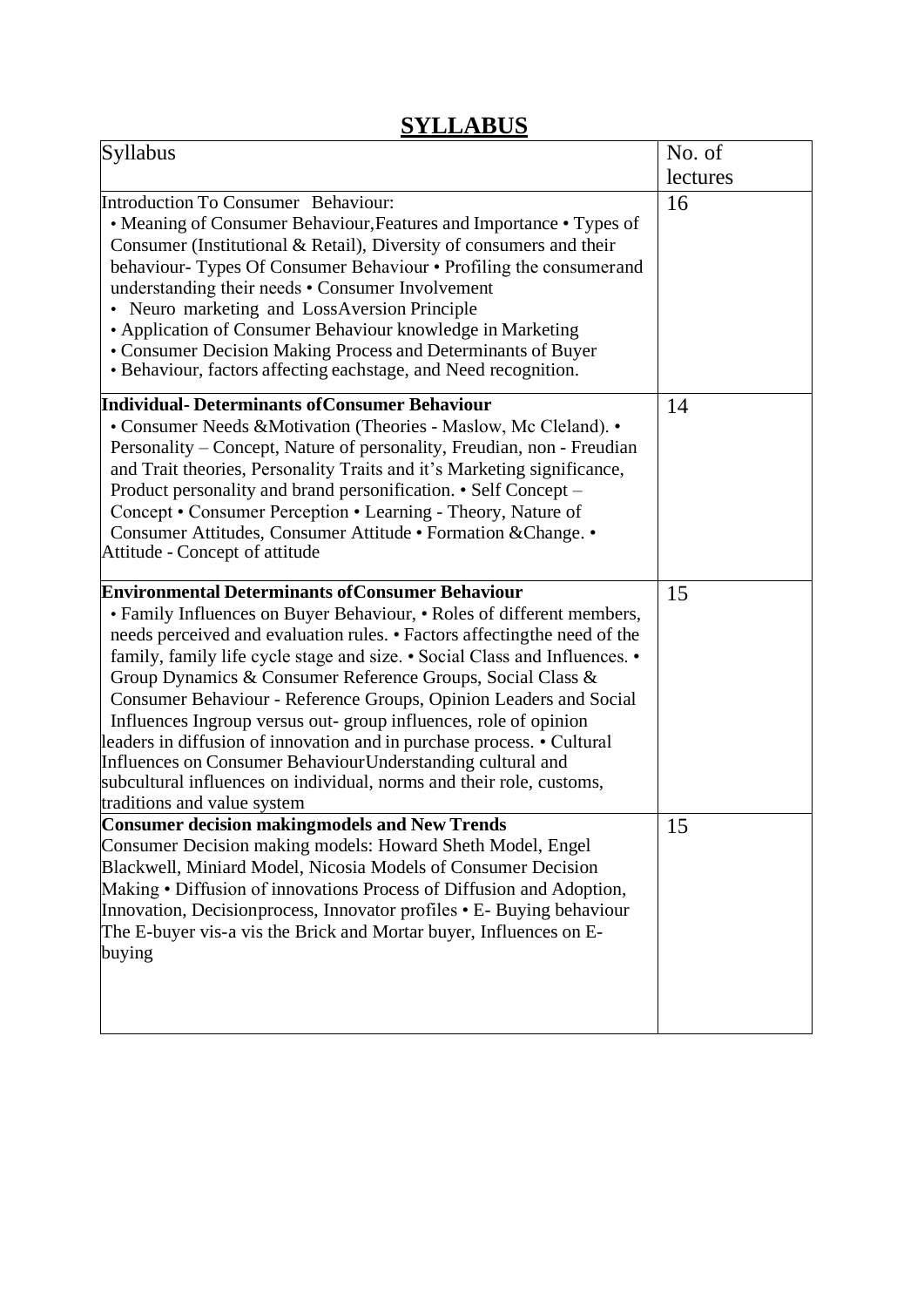# **REFERENCES:**

- Berger, J- Contagious: Why Things Catch On
- Schiffman, L.G., Kanuk, L.L., & Kumar, S.R. (2011). Consumer Behaviour. (10th ed.).Pearson.
- Solomon, M.R. (2009). Consumer Behaviour Buying, Having, and Being. (8th ed.) New Delhi: Pearson.
- Blackwell, R.D., Miniard, P.W., & Engel, J. F. (2009). Consumer Behaviour. New Delhi:Cengage Learning.
- Hawkins, D.I., Best, R. J., Coney, K.A., & Mookerjee, A. (2007). Consumer Behaviour –Building Marketing Strategy. (9th ed.). Tata McGraw Hill.
- Loudan, David L and Bitta, A.J. Della Consumer Behaviour
- Kotler, P. & Keller, K. L. (2012). Marketing Management (Global Edition) (14th ed.).Pearson
- Nair, Suja R- Consumer Behaviour in Indian Perspective
- •

### **SCHEME OF EXAMINATION**

The scheme of examination shall be divided into two parts:

| Internal assessment      | 40% i.e. 40 marks |
|--------------------------|-------------------|
| Semester end examination | 60% i.e. 60 marks |

### (A) Internal Assessment 40 marks

| <b>Description</b>                                    | <b>Marks</b> |
|-------------------------------------------------------|--------------|
|                                                       |              |
| Objective type test (Best of 2, 20 marks each)        | 20           |
| Any one of the following                              | 20           |
| Online course (MOOC Courses)/ Internship in Marketing |              |
| Total                                                 | 40           |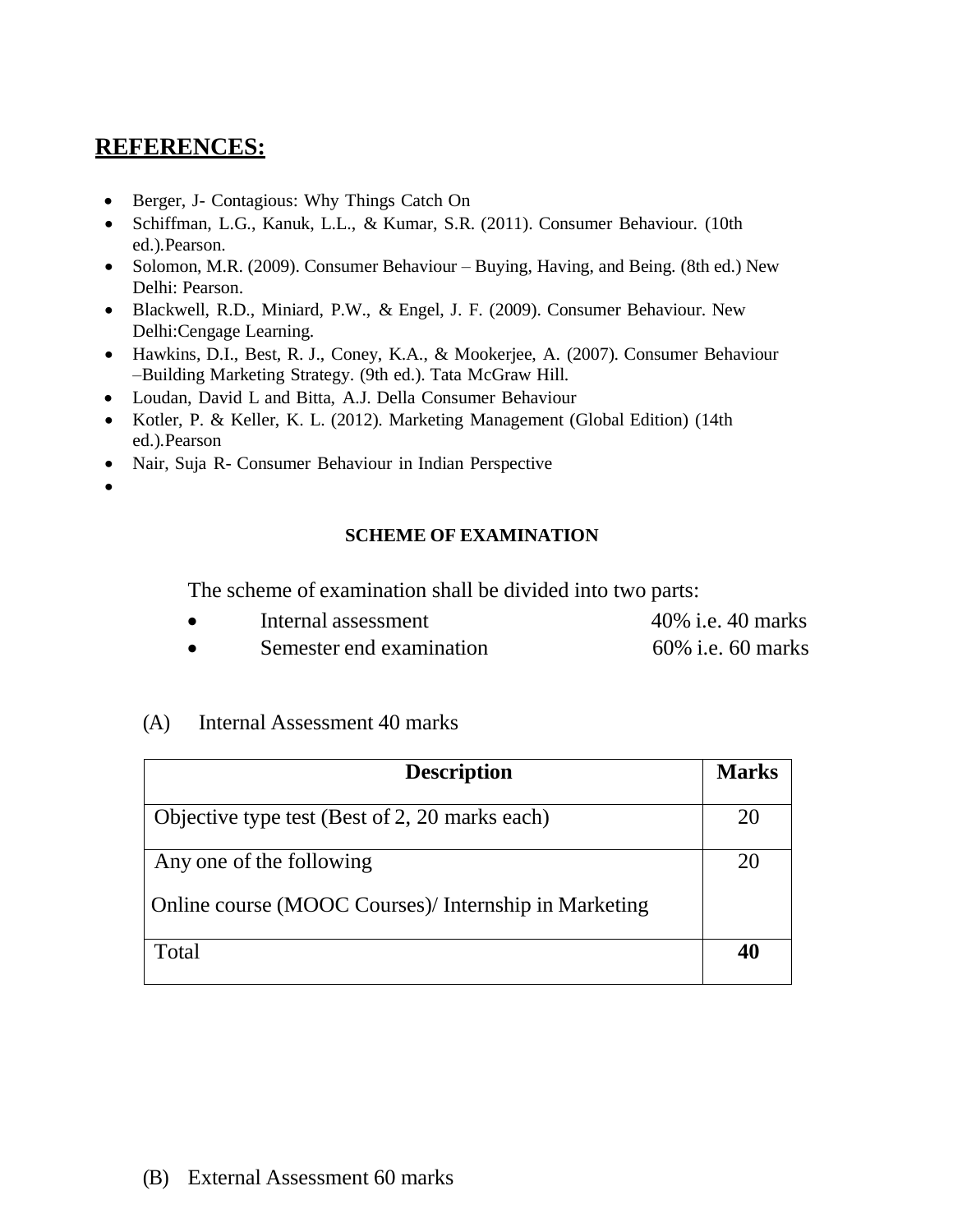#### **PAPER PATTERN**

Duration :2 hours Total Marks: 60

| $Q.1$ Explain the terms (Any 5 out of 8)    |    |
|---------------------------------------------|----|
| $[Q.2$ Short notes (Any 3 out of 5)         |    |
| $Q.3$ Answer the following (Any 2 out of 4) | 20 |
| $Q.4$ Case Study                            |    |
| Total                                       | 60 |

Passing criteria: 40% marks for passing.Internals: Minimum 16 out of 40 Externals: Minimum 24 out of 60

# **Semester III**

# **Subject: Advertising (Marketing Elective)**

# **Subject Code: BMSS304**

| Serial No | Course code    | Credits | Course Name                      |
|-----------|----------------|---------|----------------------------------|
|           |                |         |                                  |
|           |                |         |                                  |
|           |                |         | ELECTIVE COURSE (EC)             |
|           | <b>BMSS304</b> | 03      | Advertising (Marketing Elective) |

# **LEARNING OBJECTIVES**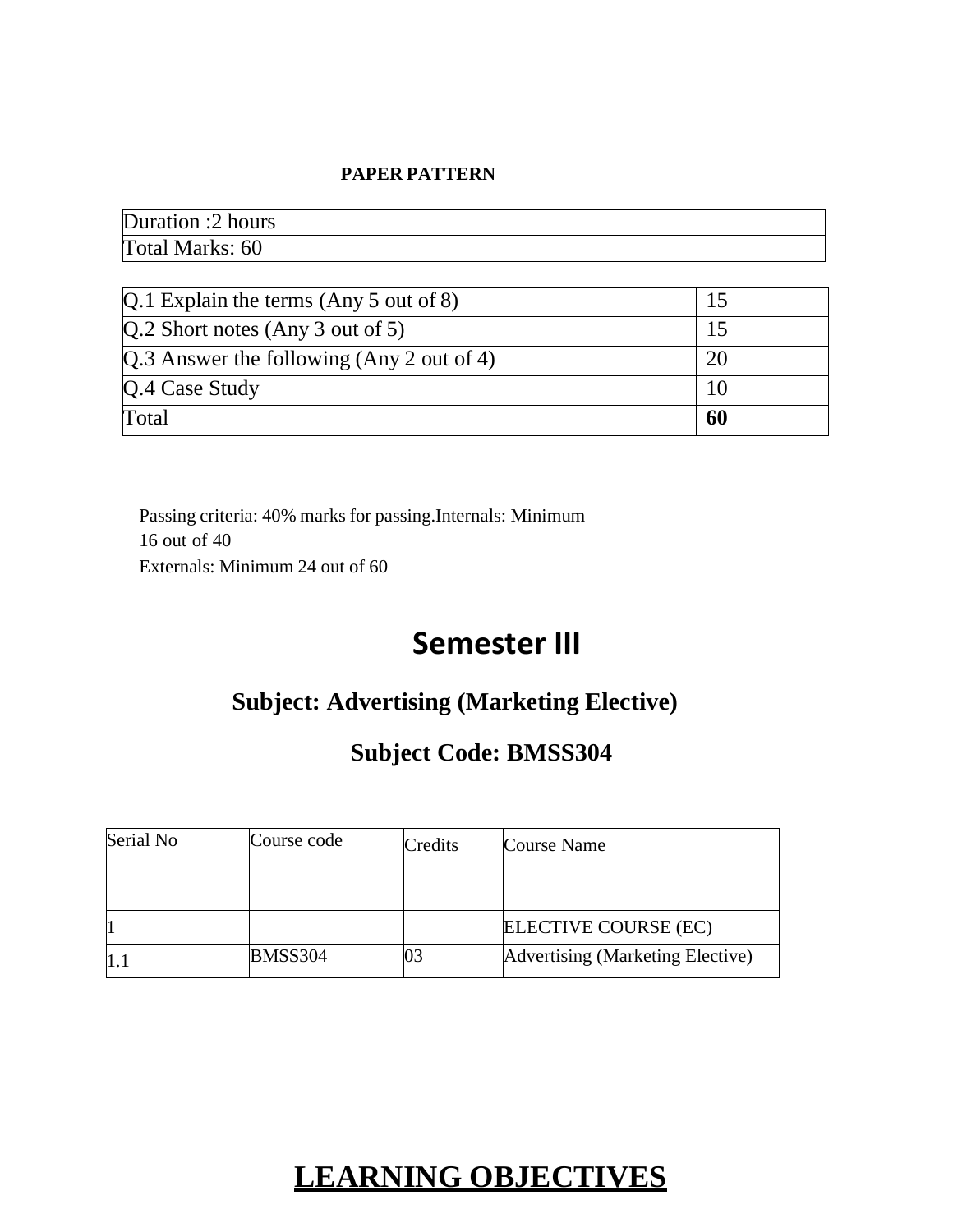|         | To understand and examine the growing importance of advertising |
|---------|-----------------------------------------------------------------|
|         | To understand the construction of an effective advertisement    |
| $\beta$ | To understand the role of advertising in contemporary scenario  |
| 4.      | To understand the future and career in advertising              |

| <b>Topics</b>                                                                                                                                                                                                                                                                                      | N        |
|----------------------------------------------------------------------------------------------------------------------------------------------------------------------------------------------------------------------------------------------------------------------------------------------------|----------|
|                                                                                                                                                                                                                                                                                                    | $\bf{0}$ |
|                                                                                                                                                                                                                                                                                                    |          |
|                                                                                                                                                                                                                                                                                                    | 0        |
|                                                                                                                                                                                                                                                                                                    | f        |
|                                                                                                                                                                                                                                                                                                    | 1        |
|                                                                                                                                                                                                                                                                                                    | e        |
|                                                                                                                                                                                                                                                                                                    | c        |
|                                                                                                                                                                                                                                                                                                    | t        |
|                                                                                                                                                                                                                                                                                                    | u        |
|                                                                                                                                                                                                                                                                                                    | r        |
|                                                                                                                                                                                                                                                                                                    | e        |
|                                                                                                                                                                                                                                                                                                    | S        |
| <b>Module -1</b>                                                                                                                                                                                                                                                                                   |          |
| <b>Introduction to Advertising</b>                                                                                                                                                                                                                                                                 |          |
|                                                                                                                                                                                                                                                                                                    | 15       |
| Definition, Evolution of Advertising, Importance, Scope, Features, Benefits, Five M's of<br>Advertising                                                                                                                                                                                            |          |
| Types of Advertising –consumer advertising, industrial advertising, institutional advertising,<br>classified advertising, national advertising, generic advertising, Public Service Advertising,<br>Corporate Advertising, Advocacy Advertising                                                    |          |
| Theories of Advertising: AIDA, Hierarchy Effects Model, Means - End Theory, Visual Verbal<br>Imaging, Cognitive Dissonance, Innovation Adoption theory, Ad exposure model, Stimulus –<br>Response Theory, Prospect theory.                                                                         |          |
| Laws in Advertising: Regulatory Bodies, Laws and Regulation                                                                                                                                                                                                                                        |          |
| Social, cultural and Economic Impact of Advertising, the impact of ads on Kids, Women and<br>Advertising                                                                                                                                                                                           |          |
| Module-2                                                                                                                                                                                                                                                                                           |          |
| <b>Strategy and planning process in Advertising.</b>                                                                                                                                                                                                                                               | 15       |
| • Advertising Planning process & Strategy : Introduction to Marketing Plan, Advertising Plan-                                                                                                                                                                                                      |          |
| Background, situational analysis related to Advertising issues, Marketing Objectives, Advertising<br>Objectives, Target Audience, Brand Positioning (equity, image personality), creative Strategy,<br>message strategy, media strategy, Integration of advertising with other communication tools |          |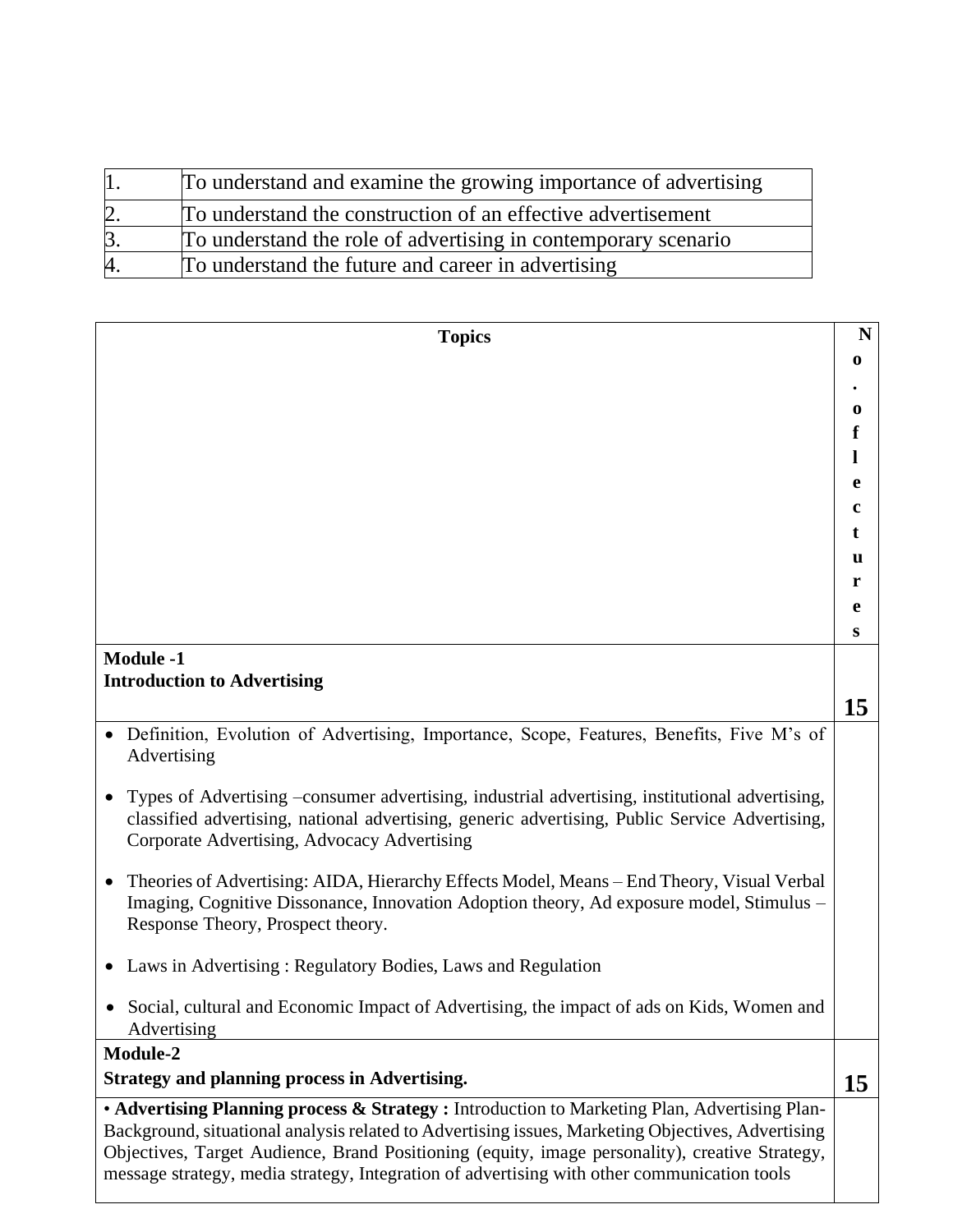| • Role of Advertising in Marketing Mix : Product planning, product brand policy, price,<br>packaging, distribution, Elements of Promotion, Role of Advertising in PLC                                                                                                                                                                                          |    |
|----------------------------------------------------------------------------------------------------------------------------------------------------------------------------------------------------------------------------------------------------------------------------------------------------------------------------------------------------------------|----|
| • Advertising Agencies: Functions – structure – types - Selection criteria for Advertising agency<br>- Maintaining Agency-client relationship, Agency Compensation. Some popular advertising<br>agencies and their work.                                                                                                                                       |    |
|                                                                                                                                                                                                                                                                                                                                                                |    |
| $Module - 3$                                                                                                                                                                                                                                                                                                                                                   |    |
| <b>Creativity in Advertising</b>                                                                                                                                                                                                                                                                                                                               | 15 |
| Introduction to Creativity:                                                                                                                                                                                                                                                                                                                                    |    |
| Definition, importance, creative process, Creative strategy development – Advertising<br>Campaign - determining the message theme/major selling ideas - introduction to USP -<br>positioning strategies - persuasion and types of advertising appeals - role of source in ads<br>and celebrities as source in Indian ads – execution styles of presenting ads. |    |
| • Role of different elements of ads – logo, company signature, slogan, tagline, jingle,<br>illustrations, $etc-$                                                                                                                                                                                                                                               |    |
| • Creating the TV commercial – Visual Techniques, Writing script, developing storyboard, other<br>elements (Optical, Soundtrack, Music)                                                                                                                                                                                                                        |    |
| • Creating Radio Commercial – words, sound, music – scriptwriting the commercial – clarity,<br>coherence, pleasantness, believability, interest, distinctiveness                                                                                                                                                                                               |    |
| • Copywriting: Elements of Advertisement copy – Headline, sub-headline, Layout, Body copy,<br>slogans. Signature, closing idea, Principles of Copywriting for print, OOH, essentials of good<br>copy, Types of Copy, Copy Research                                                                                                                             |    |
| $Module - 4$                                                                                                                                                                                                                                                                                                                                                   |    |
| <b>Budget, Evaluation, Current trends and careers in Advertising</b>                                                                                                                                                                                                                                                                                           |    |
|                                                                                                                                                                                                                                                                                                                                                                | 15 |
| • Advertising Budget – Definition of Advertising Budget, Features, Methods of Budgeting                                                                                                                                                                                                                                                                        |    |
| • Evaluation of Advertising Effectiveness – Pre-testing and Post testing Objectives, Testing<br>process for Advertising effectiveness, Methods of Pre-testing and Post-testing, Concept testing<br>v/s Copy testing                                                                                                                                            |    |
| • Current Trends in Advertising: Rural and Urban Advertising, Digital Advertising, Content<br>Marketing (Advertorials), Influencer marketing, Co- Marketing, Ambush Advertising, Global<br>Advertising – scope and challenges – current global trends                                                                                                          |    |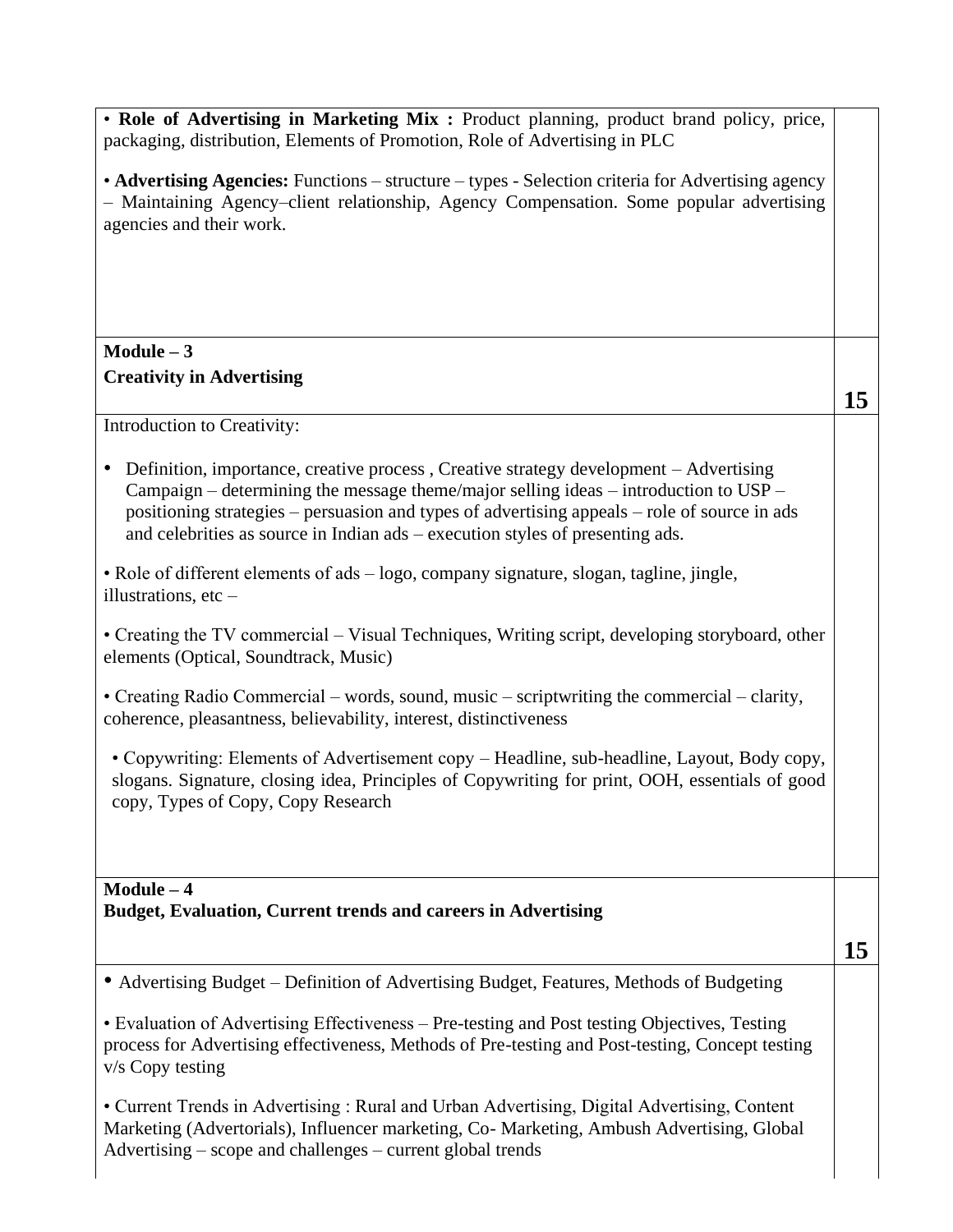• Careers in Advertising: careers in Media and supporting firms, freelancing options for career in advertising, role of Advertising Account Executives.

### **REFERENCES**

1. Belch, Michael, "Advertising and Promotion: An integrated marketing communications perspective" Tata Mcgraw Hill 2010

2. Mohan,Manendra"Advertising Management Concept and Cases",Tata Mcgraw Hill 2008

3. Kleppner,Rassell J;Thomac,Lane W , "Advertising Procedure",Prentice Hall 1999

4. Shimp,Terence, "Advertising and promotion :An IMC Approach",Cengage Learning 2007

5. Sharma, Sangeeta and Singh, Raghuvir "Advertising planning and Implementation",Prentice

Hall of India 2006

6. Clow ,Kenneth E and Baack, Donald E "Inetegrated Advertising Promotion and Marketing

Communication",Pearson Edu 2014

7. Duncan,Tom,"Principles of Advertising and IMC",Tata Mcgraw Hill Pub 2006

### **BACHELOR OF MANAGEMENT STUDIES SEMESTER III**

**( Syllabus)**

**Information Technology in Business Management - I**

**COURSE CODE:BMSS305 COURSE CREDIT: 03**

#### **Course Objectives:**

- To make students learn to use computer basic applications practically.
- To make the students understand how technology and business works together.
- To help the students to understand the security to be taken care when technology is in hand.

| Sr. No | <b>Syllabus</b> | No. of   |
|--------|-----------------|----------|
|        |                 | lectures |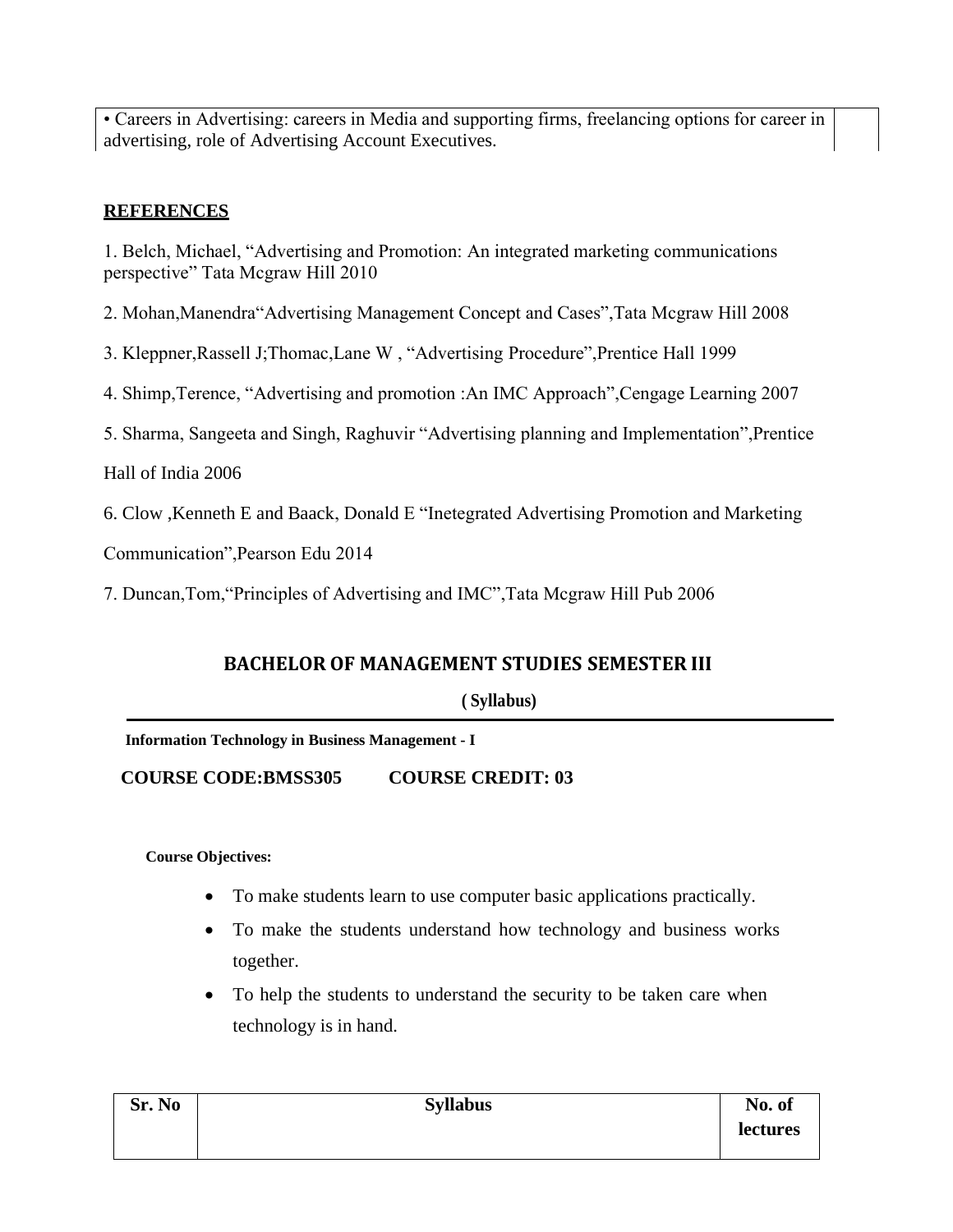| 01 | <b>Module 1</b>                                                                                                                                                                                                                                                                                                                                                                                                                                                                                                                                                                                                                                                                                                                                                                                                                                                                                                                                                                                                                          | 15         |
|----|------------------------------------------------------------------------------------------------------------------------------------------------------------------------------------------------------------------------------------------------------------------------------------------------------------------------------------------------------------------------------------------------------------------------------------------------------------------------------------------------------------------------------------------------------------------------------------------------------------------------------------------------------------------------------------------------------------------------------------------------------------------------------------------------------------------------------------------------------------------------------------------------------------------------------------------------------------------------------------------------------------------------------------------|------------|
|    | <b>Introduction to IT Support in Management</b>                                                                                                                                                                                                                                                                                                                                                                                                                                                                                                                                                                                                                                                                                                                                                                                                                                                                                                                                                                                          |            |
|    | Information Technology concepts Concept of Data, Information and<br>Knowledge Concept of Database • Introduction to Information<br>Systems and its major components. Types and Levels of Information<br>systems. Main types of IT Support systems Computer based<br>Information Systems (CBIS) $\triangle$ Types of CBIS - brief descriptions<br>and their interrelationships/hierarchies * Office<br>Automation<br>System(OAS) ♣ Transaction Processing System(TPS)<br>* Management Information System(MIS) * Decision Support<br>Systems (DSS) ♣ Executive Information System(EIS) ♣ Knowledge<br>based system, Expert system • Success and Failure of Information<br>Technology. Failures of Nike and AT&T • IT Development Trends.<br>Major areas of IT Applications in Management • Concept of Digital<br>Economy and Digital Organization. • IT Resources Open Source<br>Software - Concept and<br>Applications. Study of Different Operating Systems. (Windows /<br>Linux/DOS                                                     |            |
| 02 | <b>Module-2</b>                                                                                                                                                                                                                                                                                                                                                                                                                                                                                                                                                                                                                                                                                                                                                                                                                                                                                                                                                                                                                          | $10 + 5$   |
|    | <b>Office Automation using MS Office</b><br>Learn Word: Creating/Saving of Document Editing and<br>Formatting Features Designing a title page, Preparing Index, Use<br>of SmartArt Cross Reference, Bookmark and Hyperlink. Mail<br>Merge Feature. • Spreadsheet application (e.g. MS-<br>Excel/openoffice.org) Creating/Saving and editing spreadsheets<br>Drawing charts. Using Basic Functions: text, math & trig,<br>statistical, date & time, database, financial, logical Using<br>Advanced Functions: Use of VLookup/HLookup Data analysis –<br>sorting data, filtering data (AutoFilter, Advanced Filter), data<br>validation, what-if analysis (using data tables/scenarios), creating<br>sub-totals and grand totals, pivot table/chart, goal seek/solver, •<br>Presentation Software Creating a presentation with minimum 20<br>slides with a script.<br>Presenting in different views, Inserting Pictures, Videos, Creating<br>animation effects on them Slide Transitions, Timed Presentations<br>Rehearsal of presentation | practicals |
| 03 | <b>Module-3</b>                                                                                                                                                                                                                                                                                                                                                                                                                                                                                                                                                                                                                                                                                                                                                                                                                                                                                                                                                                                                                          | 15         |
|    | <b>Email, Internet and its Applications</b>                                                                                                                                                                                                                                                                                                                                                                                                                                                                                                                                                                                                                                                                                                                                                                                                                                                                                                                                                                                              |            |
|    | Introduction to Email Writing professional emails Creating<br>digitally signed documents. • Use of Outlook: Configuring<br>Outlook, Creating and Managing profile in outlook, Sending and<br>Receiving Emails through outlook Emailing the merged documents.<br>Introduction to Bulk Email software • Internet Understanding<br>Internet Technology Concepts of Internet, Intranet, Extranet<br>Networking Basics, Study of LAN, MAN, WAN . DNS Basics.                                                                                                                                                                                                                                                                                                                                                                                                                                                                                                                                                                                  |            |

 $\mathbf l$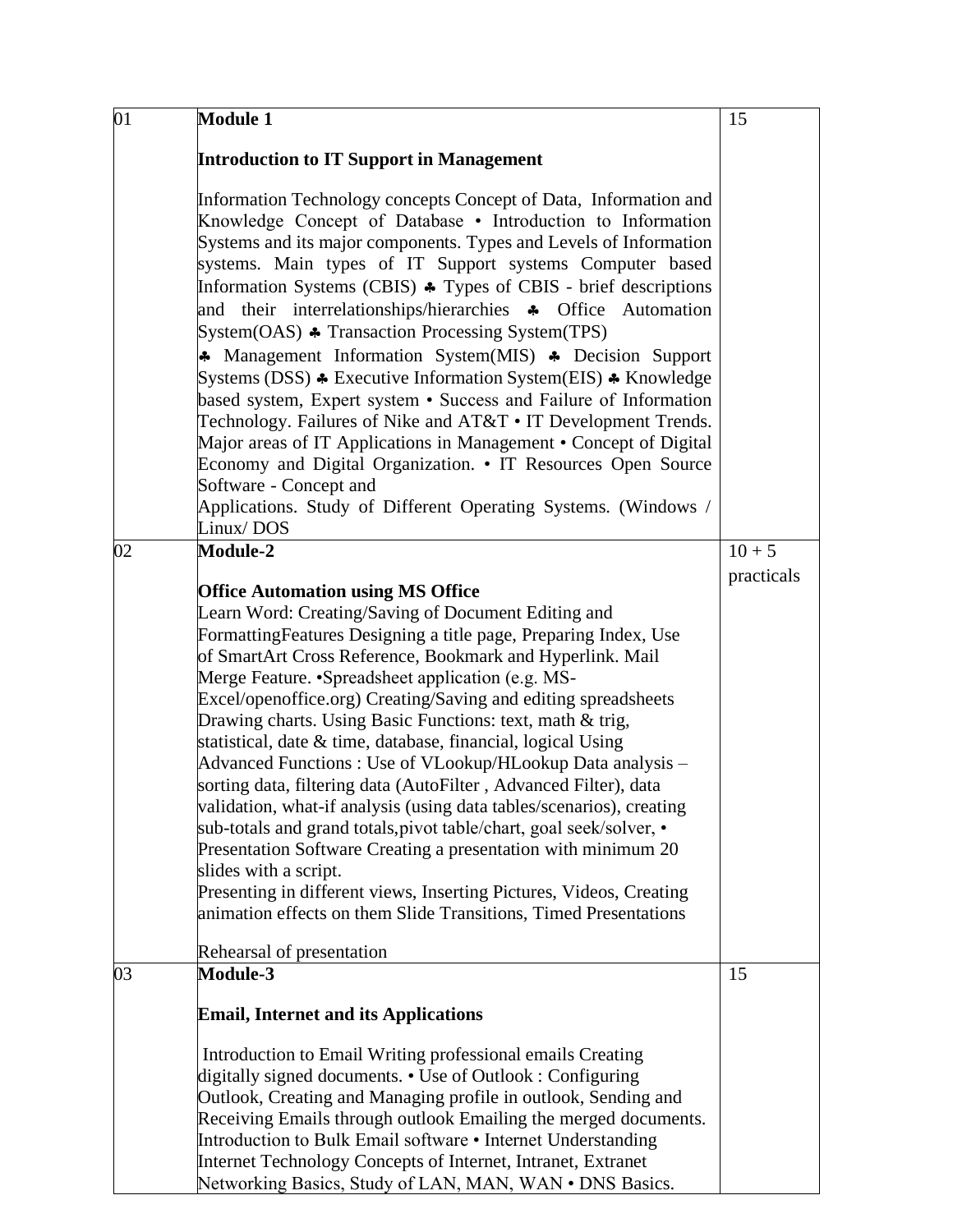|    | Domain Name Registration, Hosting Basics. • Emergence of E-<br>commerce and M-Commerce Concept of E-commerce and M- |    |
|----|---------------------------------------------------------------------------------------------------------------------|----|
|    | Commerce Definition of E-commerce and M-Commerce Business                                                           |    |
|    | models of e-commerce: models based on transaction party (B2B,                                                       |    |
|    | B2C, B2G, C2B, C2C, E-Governance) Models based on revenue                                                           |    |
|    | models, Electronics Funds Transfer, Electronic Data Interchange                                                     |    |
|    | Introduce Canva, Wordpress                                                                                          |    |
| 04 | <b>Module-4</b>                                                                                                     | 15 |
|    | <b>E-Security Systems</b>                                                                                           |    |
|    | Threats to Computer systems and control measures. Types of                                                          |    |
|    | threats Virus, hacking, phishing, spyware, spam, physical threats                                                   |    |
|    | (fire, flood, earthquake, vandalism) Threat Management • IT Risk                                                    |    |
|    | Definition, Measuring IT Risk, Risk Mitigation and Management •                                                     |    |
|    | Information Systems Security • Security on the internet Network                                                     |    |
|    | and website security risks Website Hacking and Issues therein.                                                      |    |
|    | Security and Email • E-Business Risk Management Issues Firewall                                                     |    |
|    | concept and component, Benefits of Firewall • Understanding and                                                     |    |
|    | defining Enterprise wide security framework • Information Security                                                  |    |
|    | Environment in India with respect to real Time Application in                                                       |    |
|    | Business Types of Real Time Systems, Distinction between Real                                                       |    |
|    | Time, On – line and Batch Processing System. Real Time                                                              |    |
|    | Applications viz. Railway / Airway / Hotel Reservation                                                              |    |
|    | System, ATMs, EDI Transactions - definition, advantages,                                                            |    |
|    | examples; ECash, Security requirements for Safe E-Payments                                                          |    |
|    | Security measures in International and Cross Border financial                                                       |    |
|    | transactions • Threat Hunting Software                                                                              |    |
|    | Case Studies (on security issue among Financial institutions and                                                    |    |
|    | solutions for same)                                                                                                 |    |

References:

- V. Rajaraman, 2004, Introduction to information Technology, Prentice-Hall of India,Delhi.
- Alexis Leon, 2002, Fundamentals of Information Technology, New Delhi,Vikas publishing,
- Sanjay Saxena, 1998, A first Course in Computers, New Delhi, Vikas Publishing
- Microsoft Office Professional -Step by step.
- Fundamentals of Cyber Security, Bhushan Mayank

### **SCHEME OF EXAMINATION**

The scheme of examination shall be divided into two parts:

• Internal assessment 40% i.e. 40 marks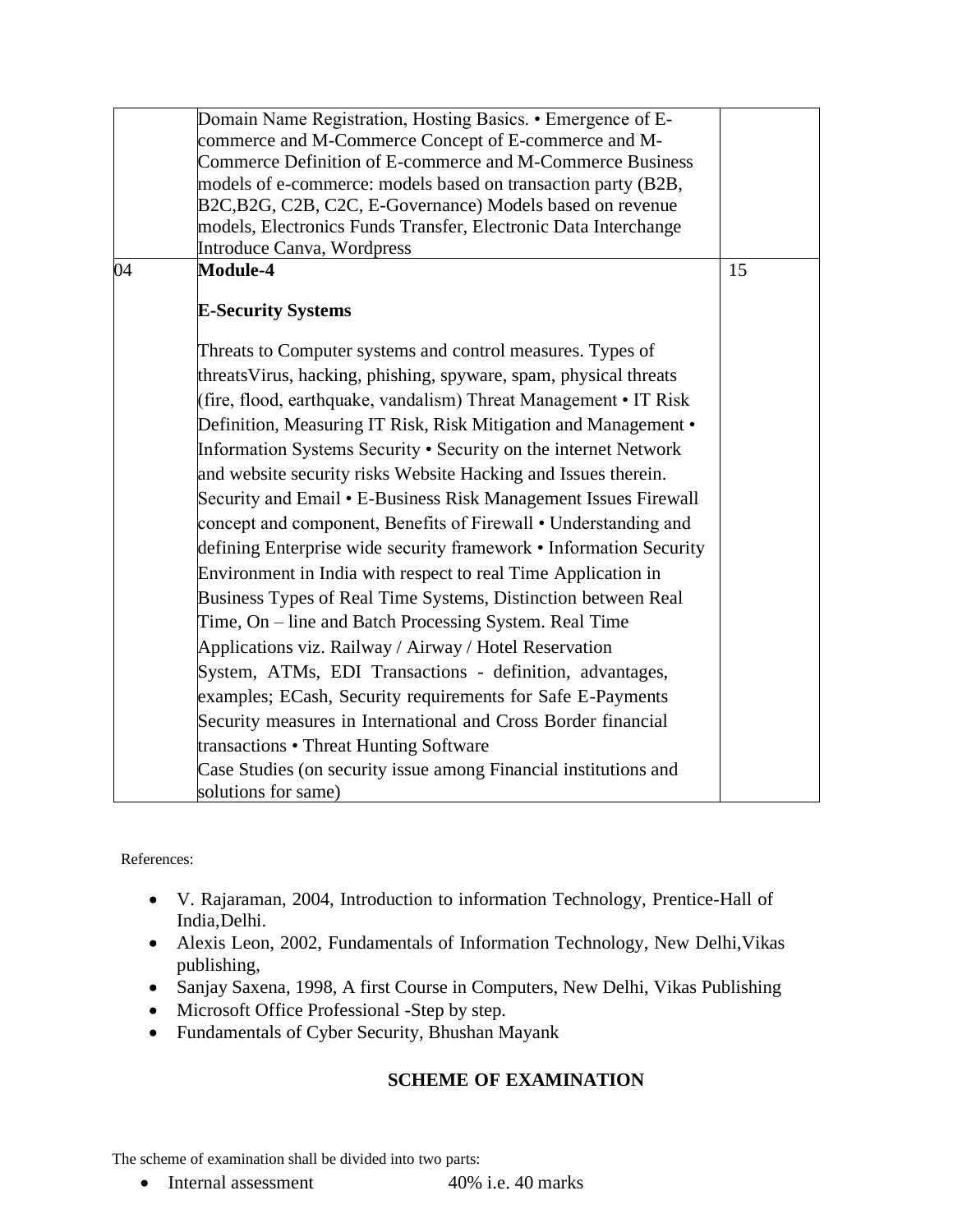• Semester end examination 60% i.e. 60 marks

#### **Course: Information Technology in Business Management – I Semester III**

#### **(A)Internal Assessment 40 marks**

| <b>Description</b>                                                           | <b>Marks</b> |
|------------------------------------------------------------------------------|--------------|
| Two internal tests of 20 marks each $-$ (Multiple choice Questions) (Best of | 20           |
| two to be considered)                                                        |              |
| Any one of the following                                                     | 20           |
| Online course (MOOC Courses)/ PPT/Excel based Practicals/ Case study         |              |
| based projects                                                               |              |
| Total                                                                        | 40           |

#### **B) Semester end examination 60 marks**

PAPER PATTERN

| Duration : 2 hours                               |    |
|--------------------------------------------------|----|
| Total Marks: 60                                  |    |
| $Q.1$ Explain the terms (Any 5 out of 8)         | 15 |
| $[Q.2$ Short notes (Any 3 out of 5)              | 15 |
| Q.3 Answer the following $(7/8 \text{ or } 7/8)$ | 15 |
| Q.4 Short Notes (Any 3 out of 5)                 | 15 |
| <b>OR</b>                                        |    |
| Case Study                                       |    |
| Total                                            | 60 |

#### **Passing criteria: Minimum 40% in Internal (16 out of 40) and 40% (24 out of 60) insemester end examination.**

**Note:** Under challenging and unforeseen circumstances, all examinations will be conductedthrough online mode or as directed by the state government and UGC

#### **REVISED SYLLABUS**

#### **SEMESTER III**

| <b>Serial No</b> | <b>Course code</b> | <b>Credits</b> | Course Name                     |
|------------------|--------------------|----------------|---------------------------------|
|                  |                    |                | <b>ENVIRONMENTAL MANAGEMENT</b> |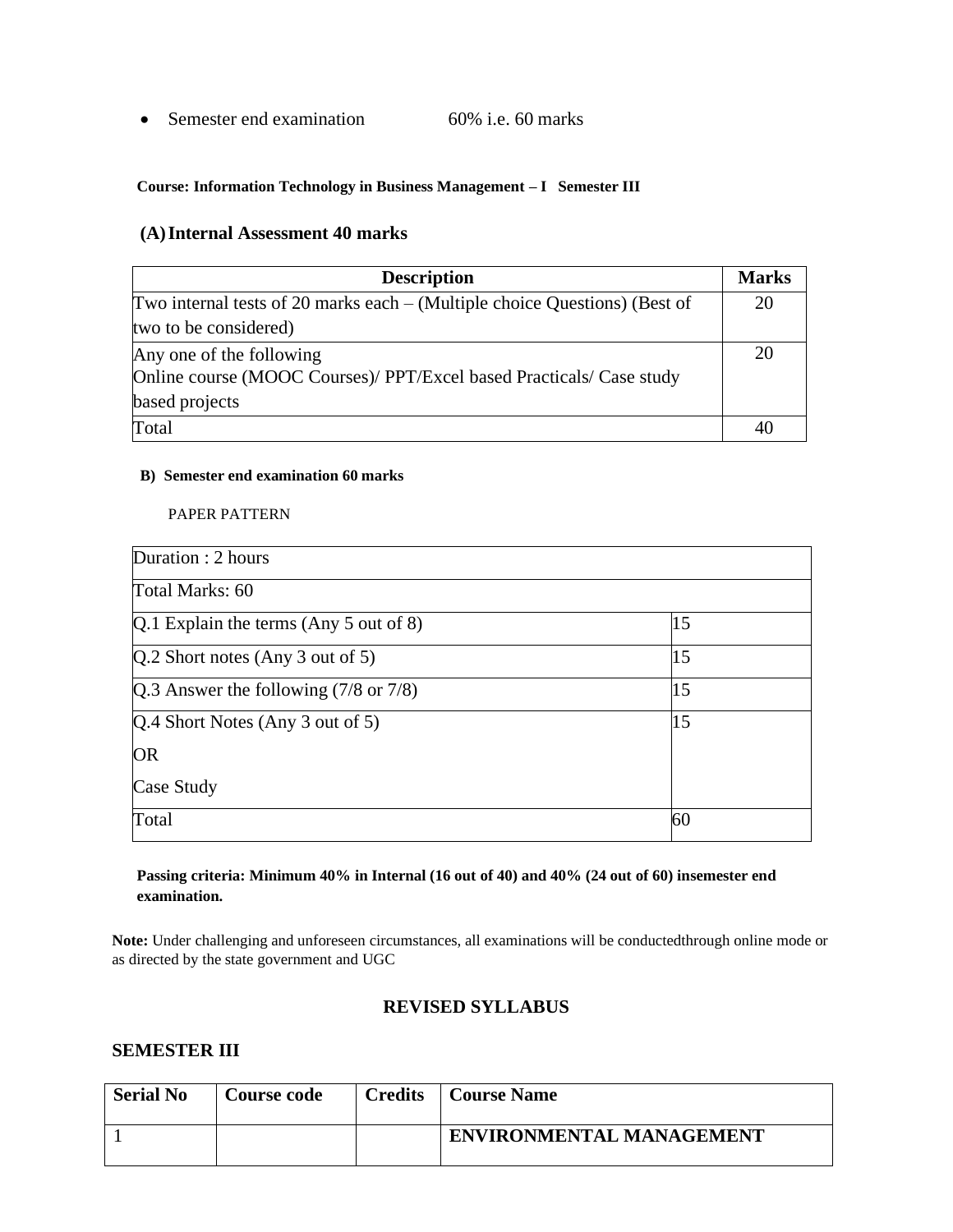|   |                 |    | _________________            |
|---|-----------------|----|------------------------------|
|   |                 |    |                              |
|   |                 |    |                              |
|   |                 |    |                              |
|   |                 |    |                              |
| . | <b>BMS S306</b> | 02 | <b>Foundation Course III</b> |
|   |                 |    |                              |

#### **SEMESTER III**

#### **Course: Foundation Course III COURSE CODE: BMS S306 COURSE CREDIT: 02**

| Module         | Topics                                                                                                                                                                                                                                                                                                                                                                                                                                                                                                                                         | Number   | of |
|----------------|------------------------------------------------------------------------------------------------------------------------------------------------------------------------------------------------------------------------------------------------------------------------------------------------------------------------------------------------------------------------------------------------------------------------------------------------------------------------------------------------------------------------------------------------|----------|----|
| No.            |                                                                                                                                                                                                                                                                                                                                                                                                                                                                                                                                                | lectures |    |
|                |                                                                                                                                                                                                                                                                                                                                                                                                                                                                                                                                                |          |    |
| 1              | <b>Environmental Concepts:</b><br>• Environment: Definition and composition, Lithosphere,<br>Atmosphere, Hydrosphere, Biosphere<br>• Biogeochemical cycles - Concept and water cycle, nitrogen<br>cycle and carbon cycle<br>• Ecosystem & Ecology; Food chain, food web & Energy<br>flow pyramid<br>• Resources: Meaning, classification<br>A. Renewable $\&$ non-renewable), types $\&$ Exploitation of<br>Natural resources in sustainable manner                                                                                            | 12       |    |
| $\overline{2}$ | Environment degradation<br>• Degradation-Meaning and causes, degradation of land, forest<br>and agricultural land and its remedies<br>· Pollution – meaning, types, causes and remedies (air, water<br>and others)<br>• Global warming: meaning, causes and effects.<br>• Disaster Management: meaning, disaster management stages.<br>• Waste Management: Definition and types -solid waste<br>management anthropogenic waste, e-waste & biomedical<br>waste (consumerism as a cause of waste)<br>Case studies related to disaster management | 11       |    |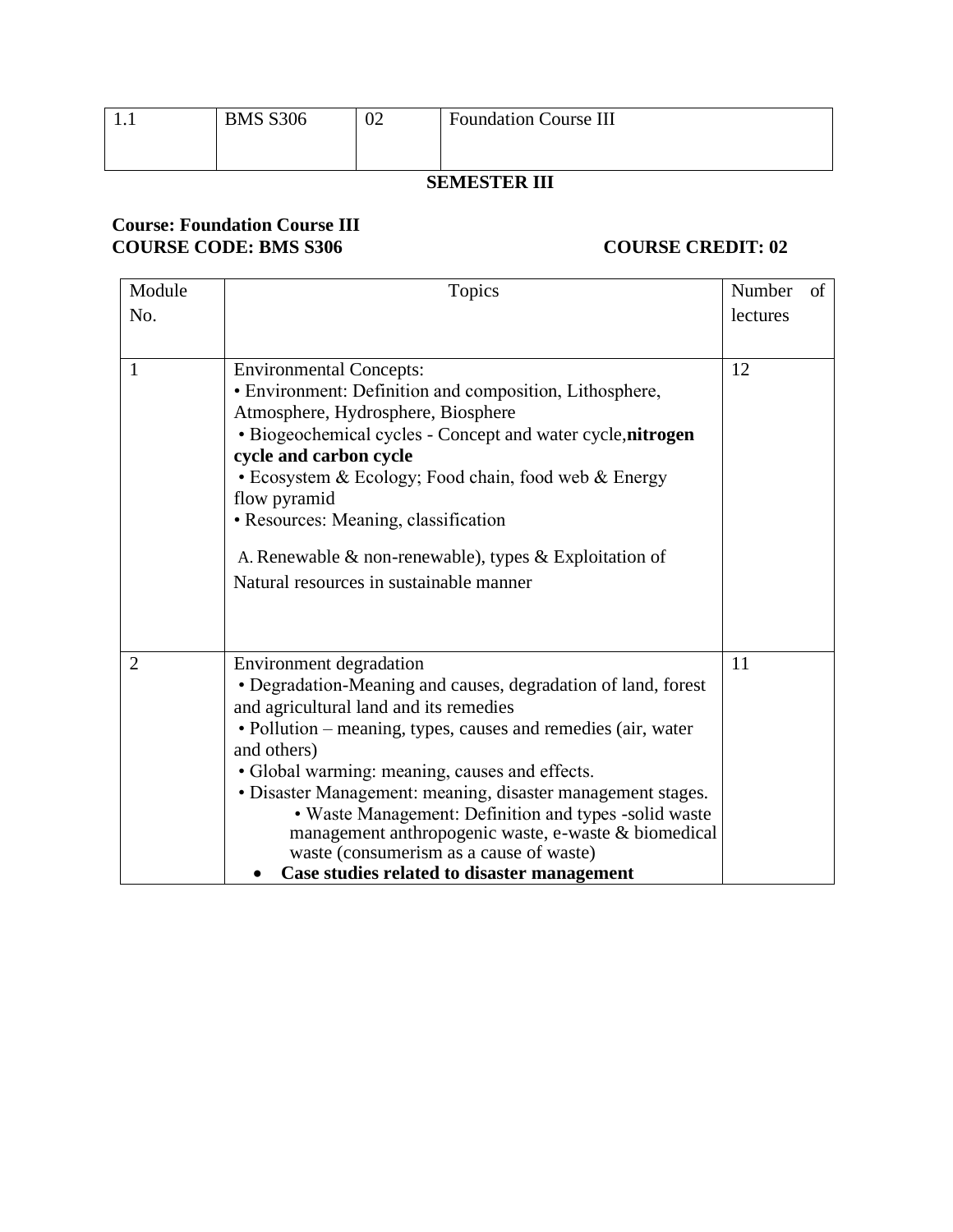| 3 | Sustainability and role of business<br>• Sustainability: Definition, importance and Environment<br>Conservation.<br>• Environmental clearance for establishing and operating<br>Industries in India.<br>· EIA, Environmental auditing, ISO 14001 · Salient features of<br>Water Act, Air Act and Wildlife Protection Act.<br>• Carbon bank & Kyoto protocol | 11 |
|---|-------------------------------------------------------------------------------------------------------------------------------------------------------------------------------------------------------------------------------------------------------------------------------------------------------------------------------------------------------------|----|
| 4 | Innovations in business- an environmental perspective<br>Non-Conventional energy sources- Wind, Bio-fuel, Solar,<br>Tidal and Nuclear Energy. Innovative Business Models:<br>Eco-tourism, Green marketing, Organic farming,<br>Ecofriendly packaging, Waste management projects for<br>profits, other business projects for greener future                  | 11 |
|   | <b>Total Lectures</b>                                                                                                                                                                                                                                                                                                                                       | 45 |

#### **SCHEME OF EXAMINATION**

**The scheme of examination shall be divided into two parts:**

- Internal assessment 40% i.e. 40marks
- Semester end examination 60% i.e. 60marks

#### (A) Internal Assessment 40marks

| <b>Description</b>                                                                          | <b>Marks</b> |
|---------------------------------------------------------------------------------------------|--------------|
| One best out of two tests of 20 marks each-Objective Test                                   | 20           |
| Assignment / Project and Viva voce/Case studies/ Outreach programs<br>/Certificate courses. | 20           |
| Total                                                                                       | 40           |

(B) External Assessment 60marks

#### **PAPER PATTERN**

| Duration: 2 hours |  |
|-------------------|--|
| Total Marks: 60   |  |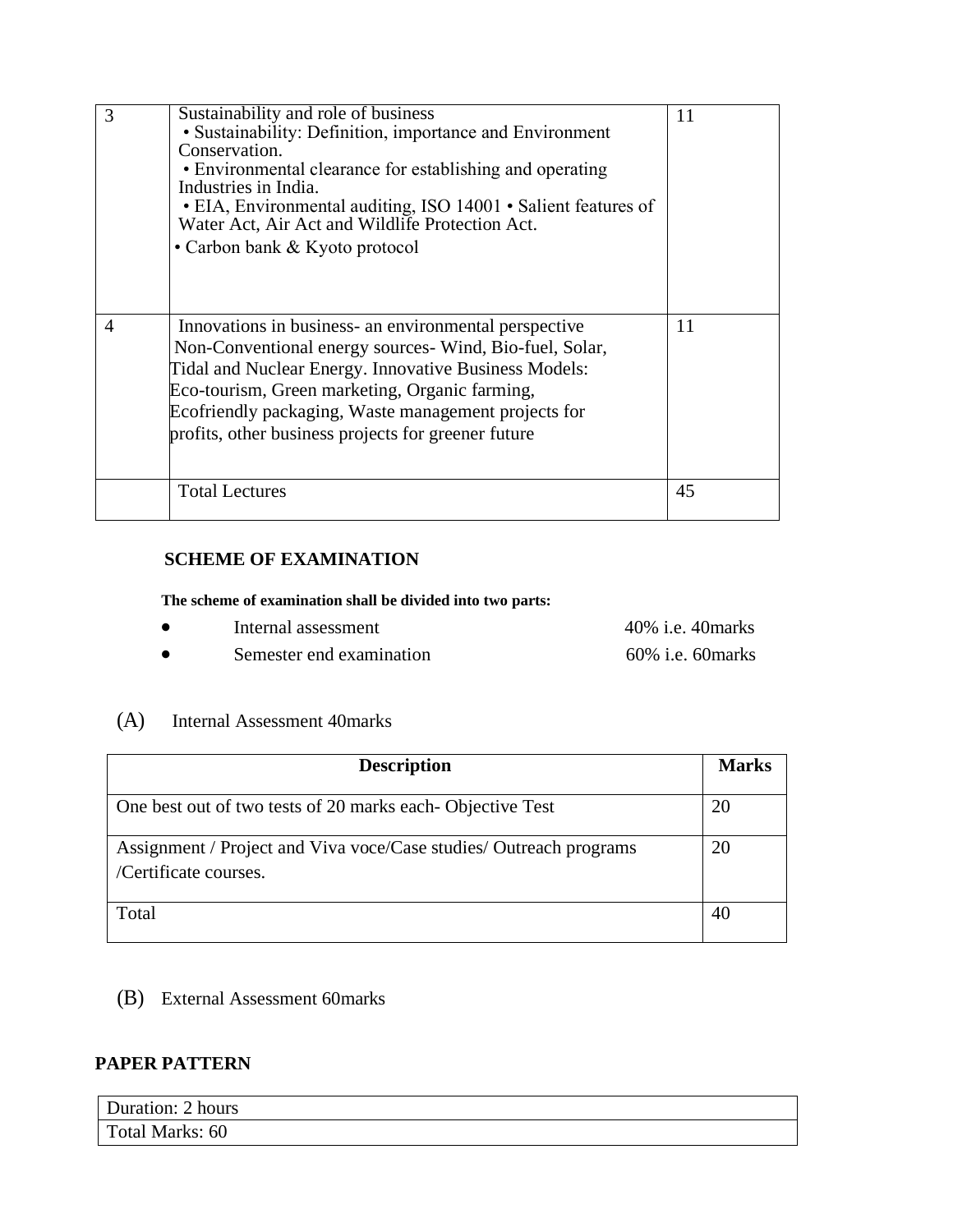| $Q.1$ a) $15$ marks                                                                   | 15 |
|---------------------------------------------------------------------------------------|----|
| <b>OR</b>                                                                             |    |
| $Q1.b$ ) $15$ marks                                                                   |    |
| <b>OR</b>                                                                             |    |
| Q <sub>1</sub> c) 15 marks                                                            |    |
| $Q.1$ a) $15$ marks                                                                   | 15 |
| <b>OR</b>                                                                             |    |
| $Q1.b$ ) $15$ marks                                                                   |    |
| <b>OR</b>                                                                             |    |
| Q1c) 15 marks                                                                         |    |
| $Q.1$ a) $15$ marks                                                                   | 15 |
| <b>OR</b>                                                                             |    |
| $Q1.b$ ) $15$ marks                                                                   |    |
| <b>OR</b>                                                                             |    |
| Q1c) 15 marks                                                                         |    |
| Q.4 15 marks OR                                                                       | 15 |
| Short Notes: (Any 3 out of $5$ ) – 5 marks each                                       |    |
|                                                                                       |    |
| Note: The 15 marks full length question may be sub divided into 2 questions of 8 or 7 |    |
| marks each.                                                                           |    |
|                                                                                       |    |

### **Passing criteria: 40% marks forpassing. Internals: Minimum 16 out of 40 Externals: Minimum 24 out of 60**

# **SYLLABUS UNDER AUTONOMY Course BMS Semester III Subject: Business Planning and Entrepreneurial Management Course Code: BMSS307**

#### SEMESTER III

| <b>Serial No</b> | Course code    | <b>Credits</b> | <b>Course Name</b>                               |
|------------------|----------------|----------------|--------------------------------------------------|
|                  |                |                | Core Courses (CC)                                |
|                  | <b>BMSS307</b> | 03             | Business Planning and Entrepreneurial Management |

#### **Learning Objectives**

| <b>Sr No</b> | <b>Objectives</b>                                                                                                    |
|--------------|----------------------------------------------------------------------------------------------------------------------|
| 1.           | Entrepreneurship is one of the major focus areas of the discipline of Management. This course introduces             |
|              | Entrepreneurship to budding managers.                                                                                |
| Ζ.           | To develop entrepreneurship qualities $\&$ to prepare students to take the responsibility of full line of management |
|              | function of a company with special reference to SME sector.                                                          |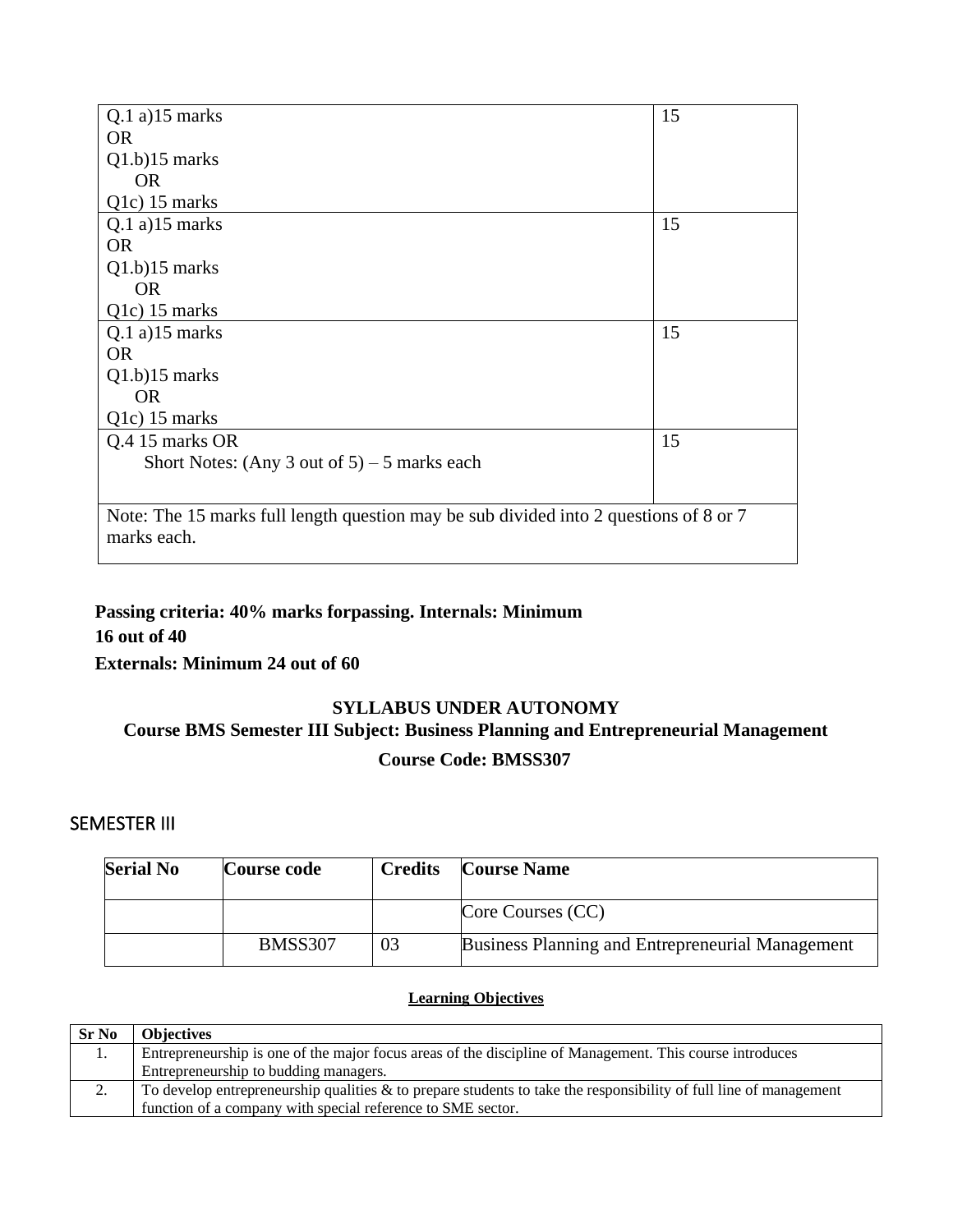|   | <b>Syllabus</b>                                                                                                                                   | No. of<br>lectures |
|---|---------------------------------------------------------------------------------------------------------------------------------------------------|--------------------|
|   | Unit 1: Foundations of Entrepreneurship Development:                                                                                              |                    |
| ➤ | <b>Foundations of Entrepreneurship Development: Concept and Need of</b>                                                                           |                    |
|   | Entrepreneurship Development Definition of Entrepreneur, Entrepreneurship,<br>Importance and significance of growth of entrepreneurial activities |                    |
|   | Characteristics and qualities of entrepreneur                                                                                                     |                    |
| ➤ | <b>Theories of Entrepreneurship:</b> Innovation Theory by Schumpeter & Imitating                                                                  | 15                 |
|   | Theory of High Achievement by McClelland X-Efficiency Theory by                                                                                   |                    |
|   | Leibenstein Theory of Profit by Knight Theory of Social change by Everett                                                                         |                    |
|   | Hagen.                                                                                                                                            |                    |
|   |                                                                                                                                                   |                    |
|   | Unit 2 : Types & Classification Of Entrepreneurs                                                                                                  |                    |
| ➤ | <b>Intrapreneur</b> – Concept and Development of Intrapreneurship Women                                                                           |                    |
|   | Entrepreneur – concept, development and problems faced by Women                                                                                   |                    |
|   | Entrepreneurs, Development of Women Entrepreneurs with reference to Self                                                                          |                    |
|   | Help Group                                                                                                                                        |                    |
| ➤ | Social entrepreneurship-Concept, development of Social entrepreneurship in                                                                        |                    |
|   | India. Importance and Social responsibility of NGO's.                                                                                             |                    |
|   | $\triangleright$ Entrepreneurial development Program (EDP)– Concept, factor influencing                                                           |                    |
|   | EDP. Option available to Entrepreneur. (Ancillarisation, BPO, Franchise,                                                                          | 15                 |
|   | M&A                                                                                                                                               |                    |
|   | Unit 3 : Entrepreneur Project Development & Business Plan                                                                                         |                    |
|   | $\triangleright$ Innovation, Invention, Creativity, Business Idea, Opportunities through                                                          |                    |
|   | change.                                                                                                                                           |                    |
|   | Idea generation-Sources-Development of product /idea,                                                                                             |                    |
| ➤ | Environmental scanning and SWOT analysis                                                                                                          |                    |
|   | Creating Entrepreneurial Venture-Entrepreneurship Development Cycle                                                                               |                    |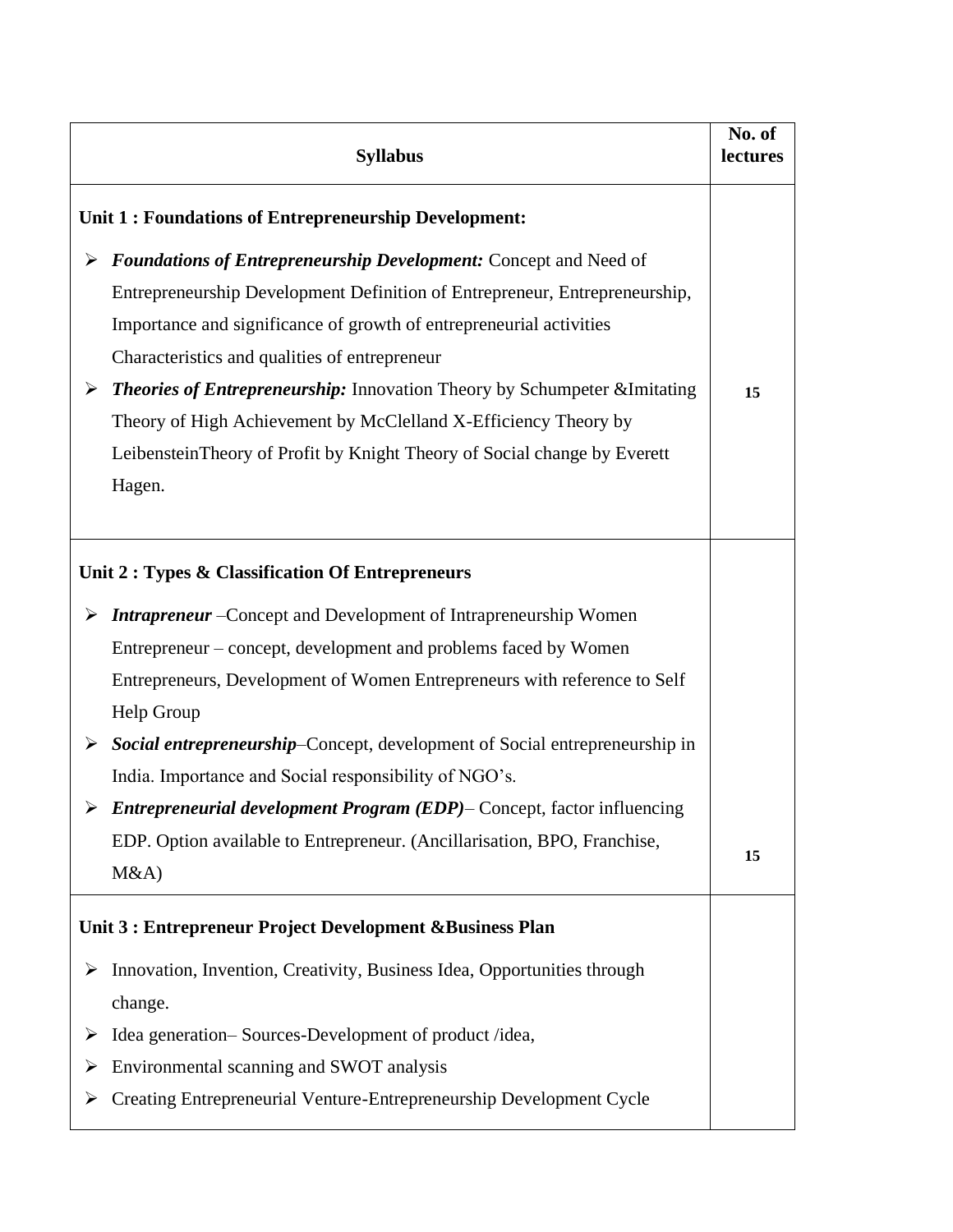| ➤ | Business Planning Process-The business plan as an Entrepreneurial tool, scope            |    |
|---|------------------------------------------------------------------------------------------|----|
|   | and value of Business plan.                                                              |    |
|   | $\triangleright$ Elements of Business Plan, Objectives, Market and Feasibility Analysis, | 15 |
|   | Marketing, Finance, Organization & Management, Ownership,                                |    |
|   | $\triangleright$ Critical Risk Contingencies of the proposal, Scheduling and milestones. |    |
|   | <b>Unit 4: Venture Development</b>                                                       |    |
|   | $\triangleright$ Steps involved in starting of Venture                                   |    |
| ➤ | Institutional support to an Entrepreneur                                                 |    |
|   | $\triangleright$ Venture funding, requirements of Capital (Fixed and working) Sources of | 15 |
|   | finance, problem of Venture set-up and prospects                                         |    |
|   | > Marketing: Methods, Channel of Marketing, Marketing Institutions and                   |    |
|   | Assistance.                                                                              |    |
|   | $\triangleright$ New trends in entrepreneurship                                          |    |
| ➤ | Preparing of an entrepreneurial career: deciding, identification and selection of        |    |
|   | business opportunities, market assessment, technology search, production                 |    |
|   | capacity, assessment of infrastructure.                                                  |    |

#### **Reference Books:**

- 1. Dynamics of Entrepreneurial Development Management Vasant Desai, Himalaya Publishing House.
- 2. Entrepreneurial Development S.S. Khanna
- 3. Entrepreneurship & Small Business Management CL Bansal, Haranand Publication
- 4. Entrepreneurial Development in India Sami Uddin, Mittal Publication
- 5. Entrepreneur v/s Entrepreneurship- Human Diagno
- 6. Dr. Vasant Desai, ―Small scale industries and entrepreneurship, Himalayan Publishing House
- 7. Dr. Vasant Desai, ―Management of small scale industries , Himalayan Publishing House
- 8. J.C. Saboo,Megha Biyani, ―Management of small scale industries, HimalayanPublishing House
- 9. Dr. Vasant Desai, ―Dynamics of entrepreneurial development and Management Himalayan Publishing House
- 10. Corporate Entrepreneurship Paul Burns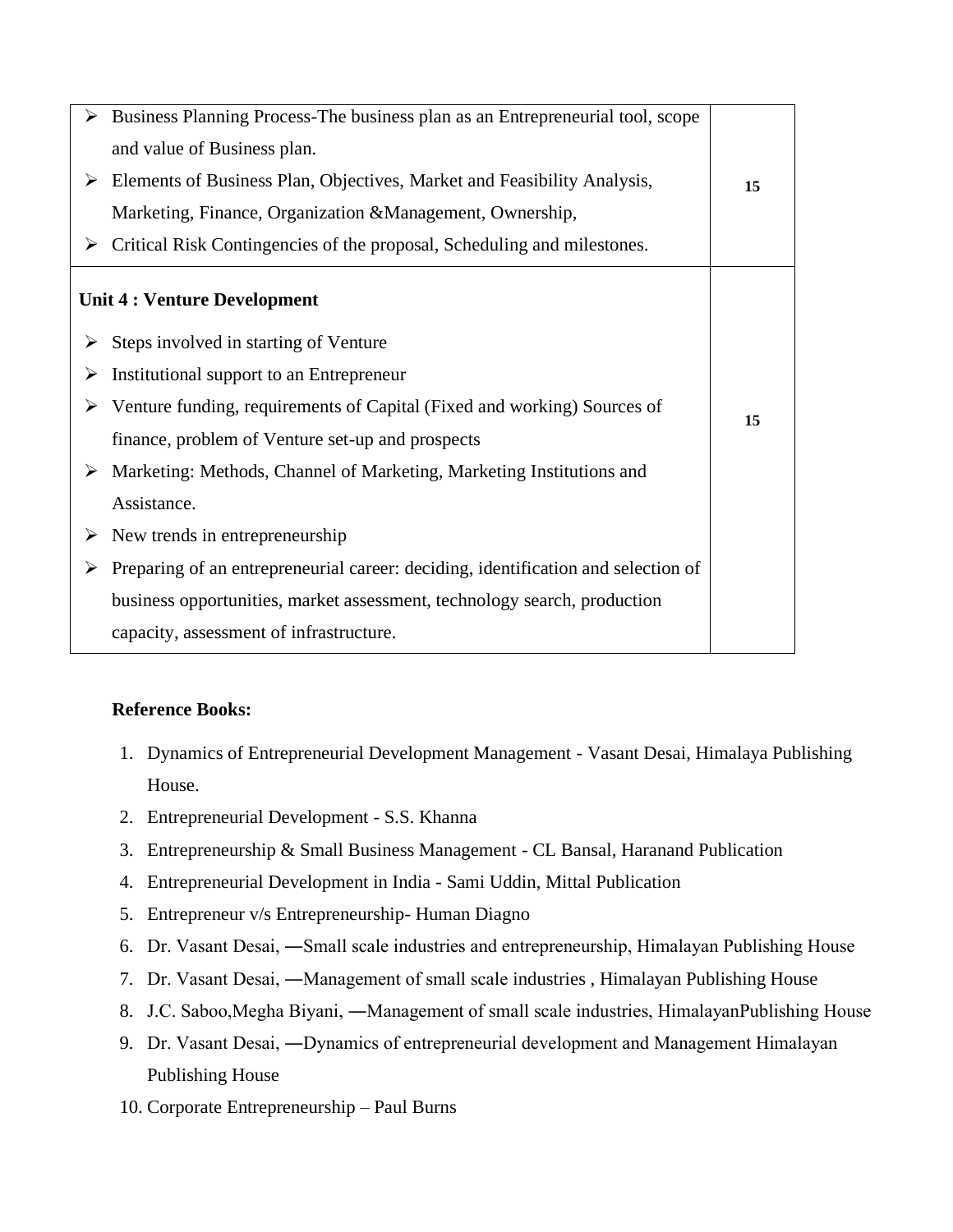11. The Oxford Handbook of Entrepreneurship

12.

# **SCHEME OF EXAMINATION**

The scheme of examination shall be divided into two parts:

- Internal assessment 40% i.e. 40marks
- Semester end examination 60% i.e. 60marks
- Internal Assessment 40marks

| <b>Description</b>                                            | <b>Marks</b> |
|---------------------------------------------------------------|--------------|
| Best out of 2 class tests of 20 marks each                    |              |
| Assignment or Presentation (Setting up a small business idea) | 20           |
| Total                                                         | -40          |

• Semester end examination 60 marks

#### **PAPER PATTERN**

| <b>Duration: 2 hours</b>                                                              |    |  |
|---------------------------------------------------------------------------------------|----|--|
| <b>Total Marks: 60</b>                                                                |    |  |
| Q.1 15 marks OR 15 marks                                                              | 15 |  |
| Q.2 15 marks OR 15 marks                                                              | 15 |  |
| Q.3 15 marks OR 15 marks                                                              | 15 |  |
| $[Q.4 15$ marks (case study) OR Short Notes: (Any 3 out of 5) – 5 marks each          | 15 |  |
| Note: The 15 marks full length question may be sub divided into 2 questions of 7 or 8 |    |  |
| marks each                                                                            |    |  |

Passing criteria: 40% marks for passing. Internals: Minimum 16 out of 40

Externals: Minimum 24 out of 60

#### **Accounting for Managerial Decisions (SEMESTER III)**

**COURSE CODE: BMSS308 COURSE CREDIT: 03**

**Course Objectives:**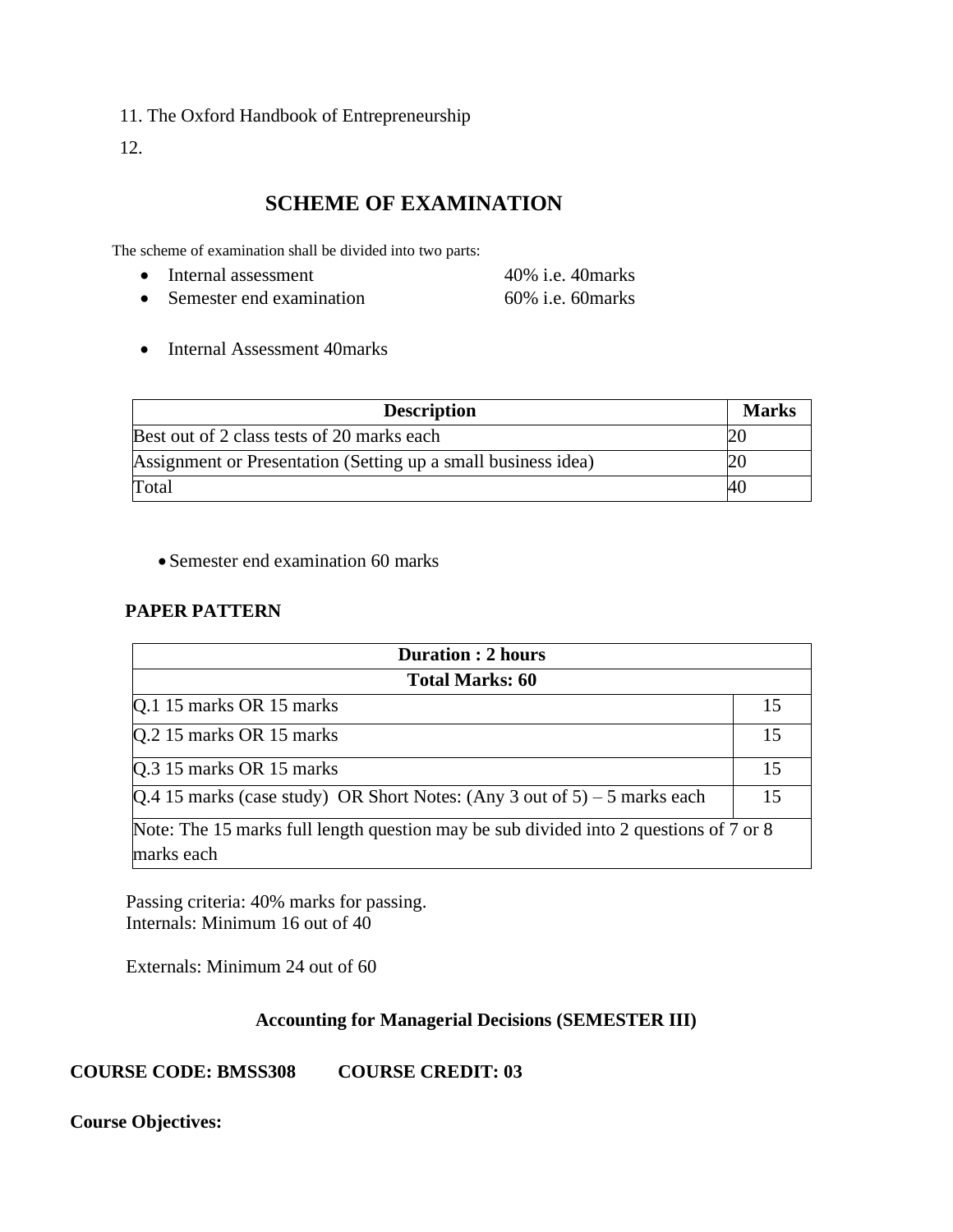- 1. To acquaint management learners with basic accounting fundamentals.
- 2. To develop financial analysis skills among learners.
- 3. The course aims at explaining the core concepts of business finance and its importance in managing a business.
- 4. To understand various tools available to an organisation for making financial decisions.

#### **Syllabus:**

| Sr.            | <b>Modules/Units</b>                                                           |                 | <b>of</b> |
|----------------|--------------------------------------------------------------------------------|-----------------|-----------|
| N <sub>0</sub> |                                                                                | <b>Lectures</b> |           |
| $\mathbf{1}$   | <b>Analysis and Interpretation of Financial statements</b>                     | 15              |           |
|                | · Study of Balance sheet of limited companies, Study of Manufacturing,         |                 |           |
|                | Trading, Profit and Loss A/c of Limited Companies                              |                 |           |
|                | • Vertical Form of Balance Sheet and Profit & Loss A/c-Trend Analysis,         |                 |           |
|                | Comparative Statement & Common Size.                                           |                 |           |
| $\overline{2}$ | <b>Ratio analysis and Interpretation</b>                                       | 15              |           |
|                | • Ratio analysis and Interpretation(based on vertical form of financial        |                 |           |
|                | statements)including conventional and functional classification restricted to: |                 |           |
|                | • Balance sheet ratios: Current ratio, Liquid Ratio, Stock Working capital     |                 |           |
|                | ratio, Proprietary ratio, Debt Equity Ratio, Capital Gearing Ratio.            |                 |           |
|                | • Revenue statement ratios: Gross profit ratio, Expenses ratio, Operating      |                 |           |
|                | ratio, Net profit ratio, Net Operating Profit Ratio, Stock turnover Ratio,     |                 |           |
|                | Debtors Turnover Ratio, Creditors Turnover Ratio                               |                 |           |
|                | • Combined ratios: Return on capital Employed (including Long term             |                 |           |
|                | borrowings), Return on Proprietors fund (Shareholder fund and Preference       |                 |           |
|                | Capital), Return on Equity Capital, Dividend Payout Ratio, Debt Service        |                 |           |
|                | Ratio, Interest Coverage Ratio, Price Earnings Ratio, Dividend per share       |                 |           |
|                | Ratio, Earnings per share Ratio, Dividend Yield Ratio                          |                 |           |
|                | · Different modes of expressing ratios:-Rate, Ratio, Percentage, Number.       |                 |           |
|                | Limitations of the use of Ratios.                                              |                 |           |
| $\mathbf{3}$   | <b>Cash Flow Statement (Indirect Method only)</b>                              | 15              |           |
|                | Preparation of cash flow statement(AccountingStandard-3) (revised)             |                 |           |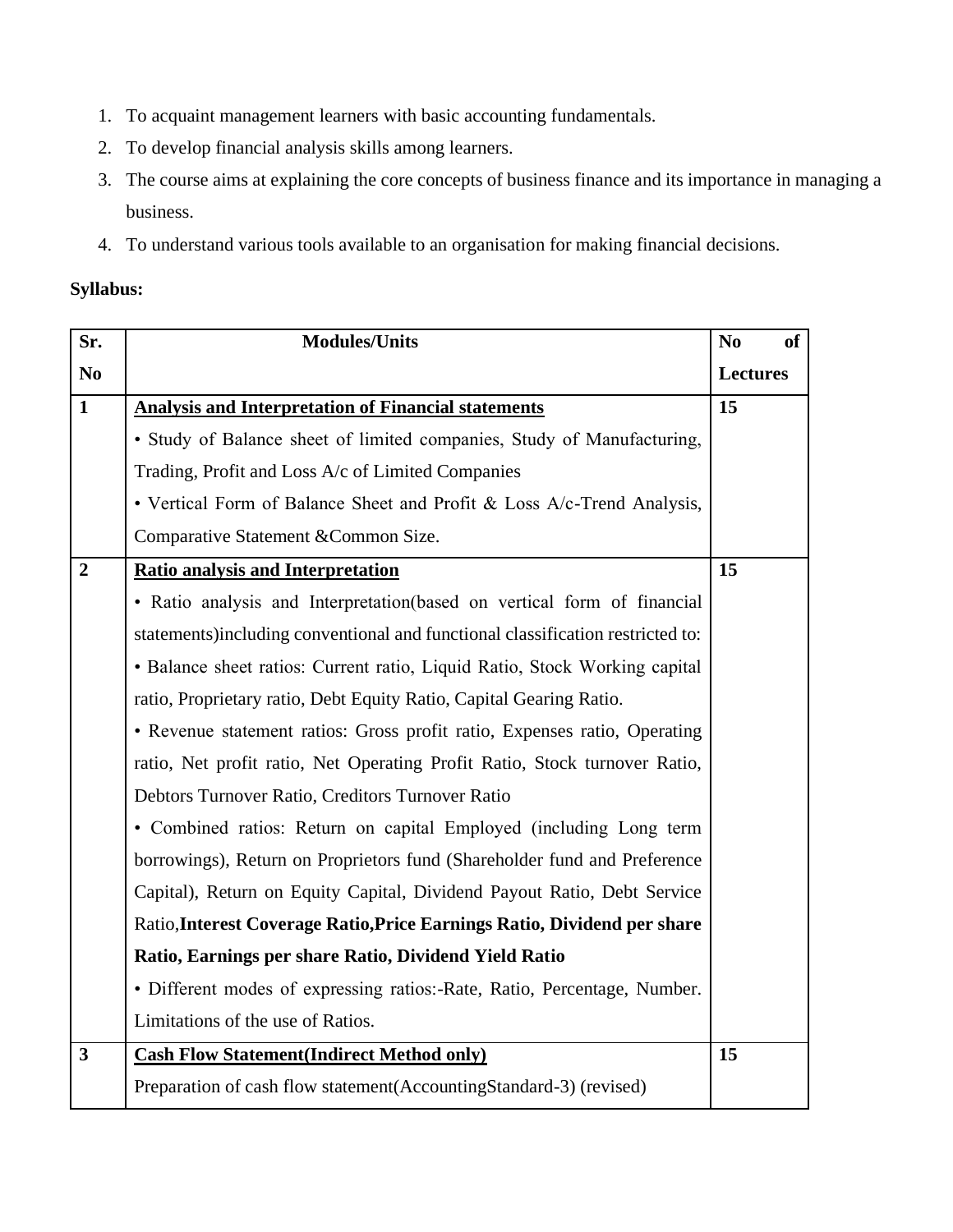| <b>Working capital</b>                                                   | 15 |
|--------------------------------------------------------------------------|----|
| • Working Capital-Concept, Estimation of requirements in case of Trading |    |
| & Manufacturing Organizations.                                           |    |
| • Receivables Management-Meaning &Importance, Credit Policy Variables,   |    |
| methods of Credit Evaluation(Traditional and Numerical- Credit Scoring); |    |
| Monitoring the Debtors Techniques [DSO, Ageing Schedule]                 |    |
| <b>Total Lectures</b>                                                    | 60 |
|                                                                          |    |

#### **Reference Books:**

- Srivastava R M, Essentials of Business Finance, Himalaya Publications
- Anthony R N and Reece JS Accounting Principles , HoomwoodIllinos , Richard D. Irvin
- Bhattacharya SK and Dearden J. Accounting for Management. Text and Cases , New Delhi.
- Hingorani NL and ramanthan AR Management Accounting , New Delhi
- Ravi M. Kishore, Advanced management Accounting, Taxmann, NewDelhi
- Maheshwari SN Management and Cost Accounting, Sultan Chand, New Delhi
- Gupta , SP Management Accounting , Sahitya Bhawan , Agra

# **SCHEME OF EXAMINATION FOR ACCOUNTING FOR MANAGERIAL DECISIONS**

The scheme of examination shall be divided into two parts:

- Internal assessment 40% i.e. 40 marks
- Semester end examination 60% i.e. 60 marks

# **Passing criteria: Minimum 40% in Internal (16 out of 40) and 40% (24 out of 60) in semester end examination**

• Internal Assessment 40 marks

| <b>Description</b>                         | <b>Marks</b> |
|--------------------------------------------|--------------|
| One best out of two tests of 20 marks each | 20           |
| Two Assignments of 10 marks each           | 20           |
| Total                                      | 40           |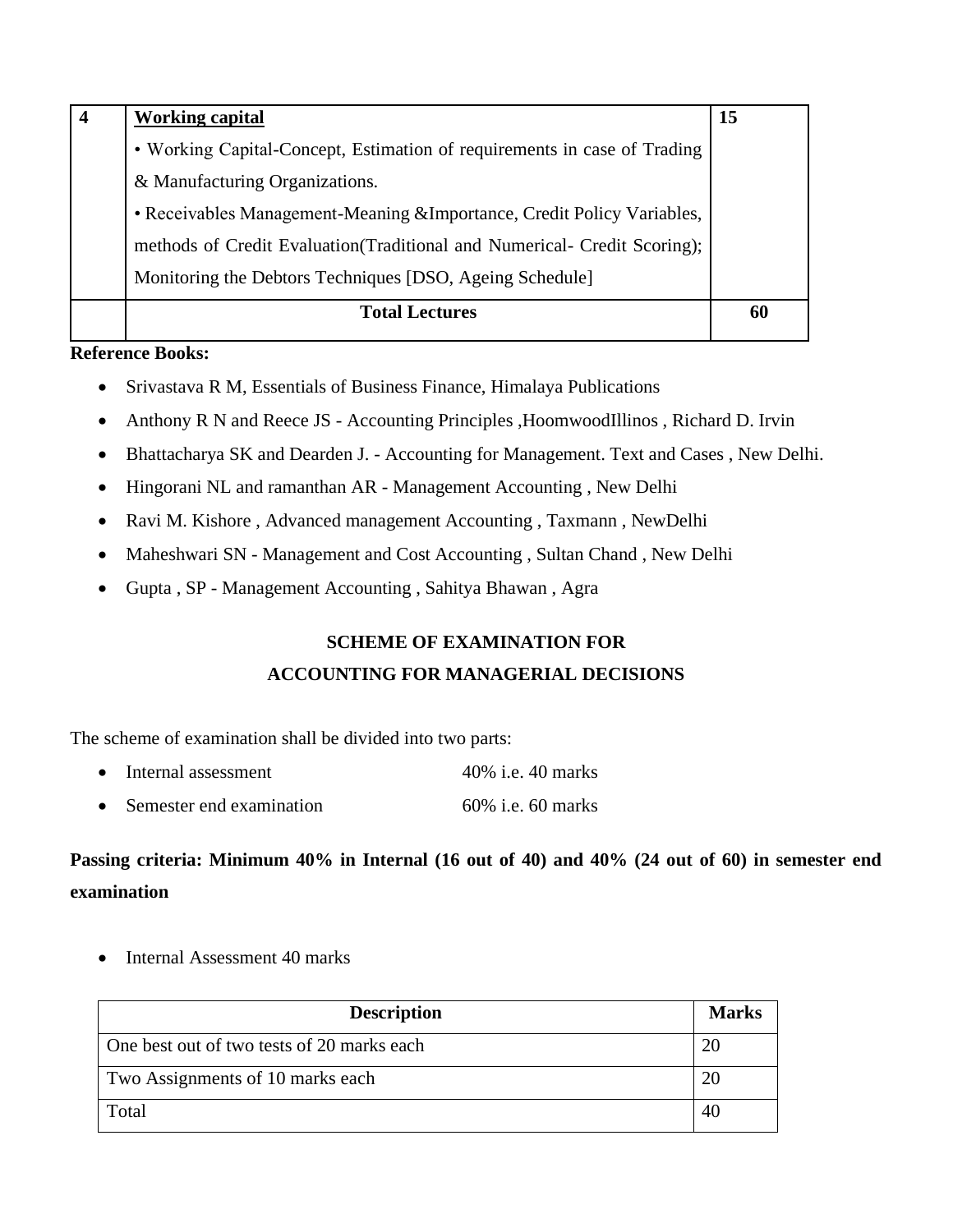(B) Semester end examination 60 marks

### **PAPER PATTERN**

| Duration: 2 hours                                                              |    |  |
|--------------------------------------------------------------------------------|----|--|
| Total Marks: 60                                                                |    |  |
| Q.1.15 marks OR 15 marks                                                       | 15 |  |
| Q.2. 15 marks OR 15 marks                                                      | 15 |  |
| Q.3. 15 marks OR 15 marks                                                      | 15 |  |
| Q.4. 15 marks OR 15 marks                                                      | 15 |  |
| Note: The 15 marks full length question may be sub divided into questions of 7 |    |  |
| marks and 8 marks, or 3 questions of 5 marks each respectively.                |    |  |

### **Conduct of Examination:**

1.Internal examination in the form of MCQs to be conducted online.

2. Under challenging situation, all examinations (including submission of assignments) will be conducted through online mode or as directed by the State government and UGC.

### **SEMESTER III**

 $\Box$ 

| <b>Serial No</b> | <b>Course code</b> | <b>Credits</b> | <b>Course Name</b>                  |
|------------------|--------------------|----------------|-------------------------------------|
|                  |                    |                | <b>DISCIPLINE SPECIFIC ELECTIVE</b> |
|                  |                    |                | <b>COURSES (DSC)</b>                |
|                  | <b>BMSS309</b>     | 03             | Strategic Management                |

| Sr.            | <b>Objectives of the study</b>                                                                    |
|----------------|---------------------------------------------------------------------------------------------------|
| No.            |                                                                                                   |
|                | The objective of this course is to learn the management policies and strategies at every Level    |
|                | to develop conceptual skills in this area as well as their application in the corporate world.    |
| $\overline{2}$ | The focus is to critically examine the management of the entire enterprise from the Top           |
|                | Management view points.                                                                           |
| $\overline{3}$ | This course deals with corporate level Policy & Strategy formulation areas. This course aims      |
|                | to developing conceptual skills in this area as well as their application in the corporate world. |

# **Course Bachelor in Management Studies Semester: III Subject: Strategic Management**

| $- -$<br>-<br>----<br>נו ש<br>$\overline{\phantom{a}}$ | $\sim$<br>n<br>v<br>,,,,<br><b>.</b> |  |
|--------------------------------------------------------|--------------------------------------|--|
|                                                        |                                      |  |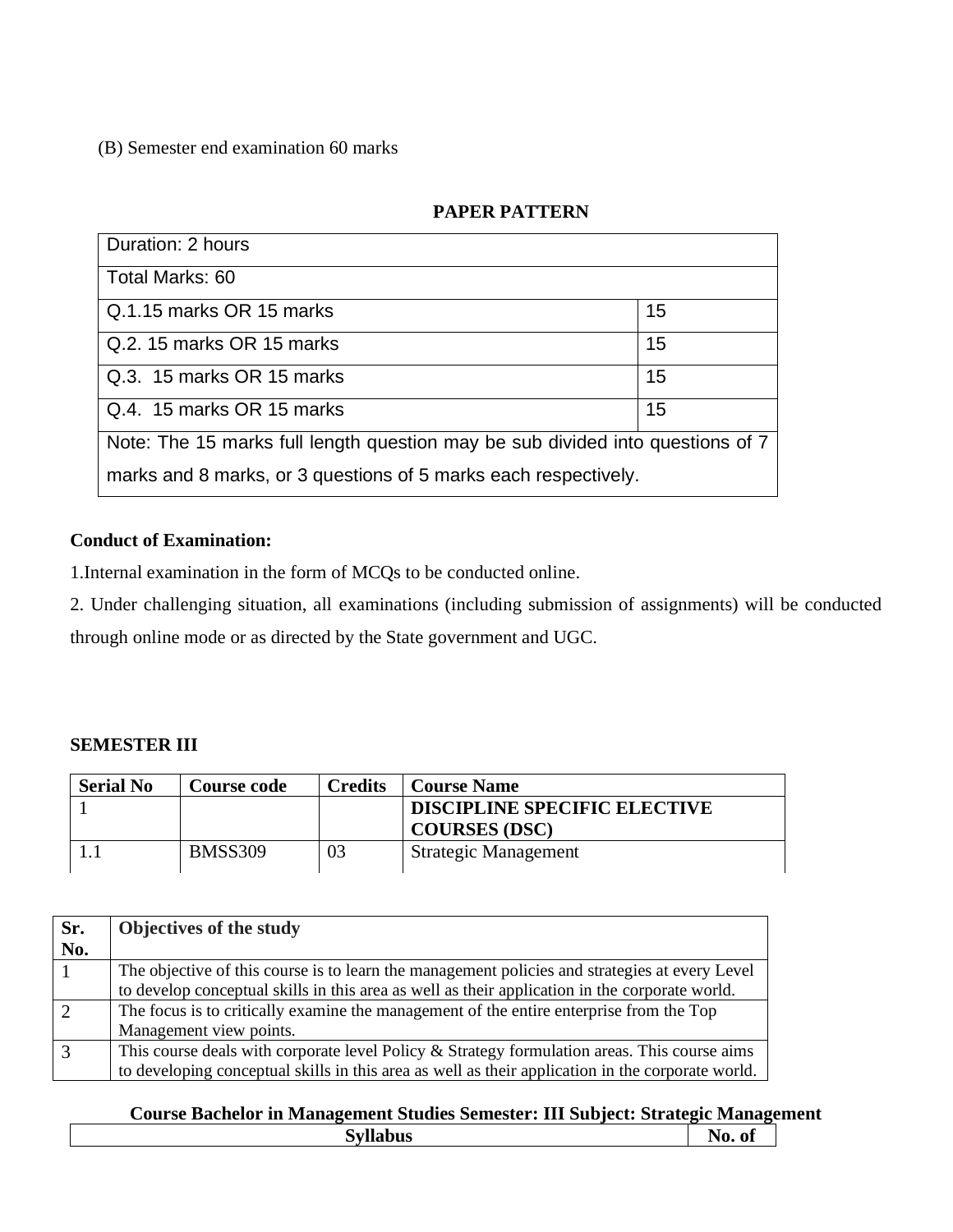|                                                                                     | <b>Lectures</b> |
|-------------------------------------------------------------------------------------|-----------------|
| <b>Module -1 Introduction</b>                                                       | 15              |
| · Business Policy-Meaning, Nature, Importance                                       |                 |
| · Strategy-Meaning, Definition                                                      |                 |
| • Strategic Management-Meaning, Definition, Importance, Strategic management        |                 |
| • Process & Levels of Strategy and Concept and importance of Strategic Business     |                 |
| Units (SBU's)                                                                       |                 |
| • Strategic Intent-Mission, Vision, Goals, Objective, Plans                         |                 |
| Structure- Strategy sequence, Structuralist and Reconstructionist approach.         |                 |
| The Three Strategy Propositions- Value, Profit & People, Blue Ocean Strategy and    |                 |
| Alignment.                                                                          |                 |
| <b>Module-2 Strategy Formulation</b>                                                | 15              |
| Environment Analysis and Scanning(SWOT)                                             |                 |
| Corporate Level Strategy (Stability, Growth, Retrenchment, Integration and          |                 |
| Internationalization)                                                               |                 |
| Business Level Strategy (Cost Leadership, Differentiation, Focus)                   |                 |
|                                                                                     |                 |
| Functional Level Strategy(R&D, HR, Finance, Marketing, Production)                  |                 |
| Module-3 Strategic Implementation                                                   | 15              |
| • Models of Strategy making.                                                        |                 |
| · Strategic Analysis& Choices &Implementation: BCG Matrix, GE 9Cell, Porter5        |                 |
| Forces, 7S Frame Work                                                               |                 |
| • Implementation: Meaning, Steps and implementation at Project, Process, Structural |                 |
| ,Behavioural ,Functional level                                                      |                 |
| Module-4 Strategic Evaluation & Control                                             | 15              |
| Strategic Evaluation & Control- Meaning, Steps of Evaluation & Techniques of        |                 |
| Control Synergy: Concept, Types, evaluation of Synergy. Synergy as a                |                 |
| Component of Strategy & its Relevance. Change Management- Elementary                |                 |
| Concept                                                                             |                 |

References:

1. Kazmi Azhar, Business Policy & Strategic Management, Tata McGraw Hill.

- 2. P.K. Ghosh : Business Policy , Strategy , Planning and Management
- 3. Christensen , Andrews Dower: Business Policy- Text and Cases

4. William F. Gkycj : Business Policy – Strategy Formation and Management Action

5. Bongee and Colonan : Concept of Corporate Strategy

#### **SCHEME OF EXAMINATION**

The scheme of examination shall be divided into two parts:

• Internal assessment 40% i.e. 40 marks • Semester end examination 60% i.e. 60 marks

#### **Course : Strategic Management Semester III**

• Internal Assessment 40 marks

| <b>Description</b>                                      | <b>Marks</b> |
|---------------------------------------------------------|--------------|
| Best out of two multiple choice tests for 20 marks each |              |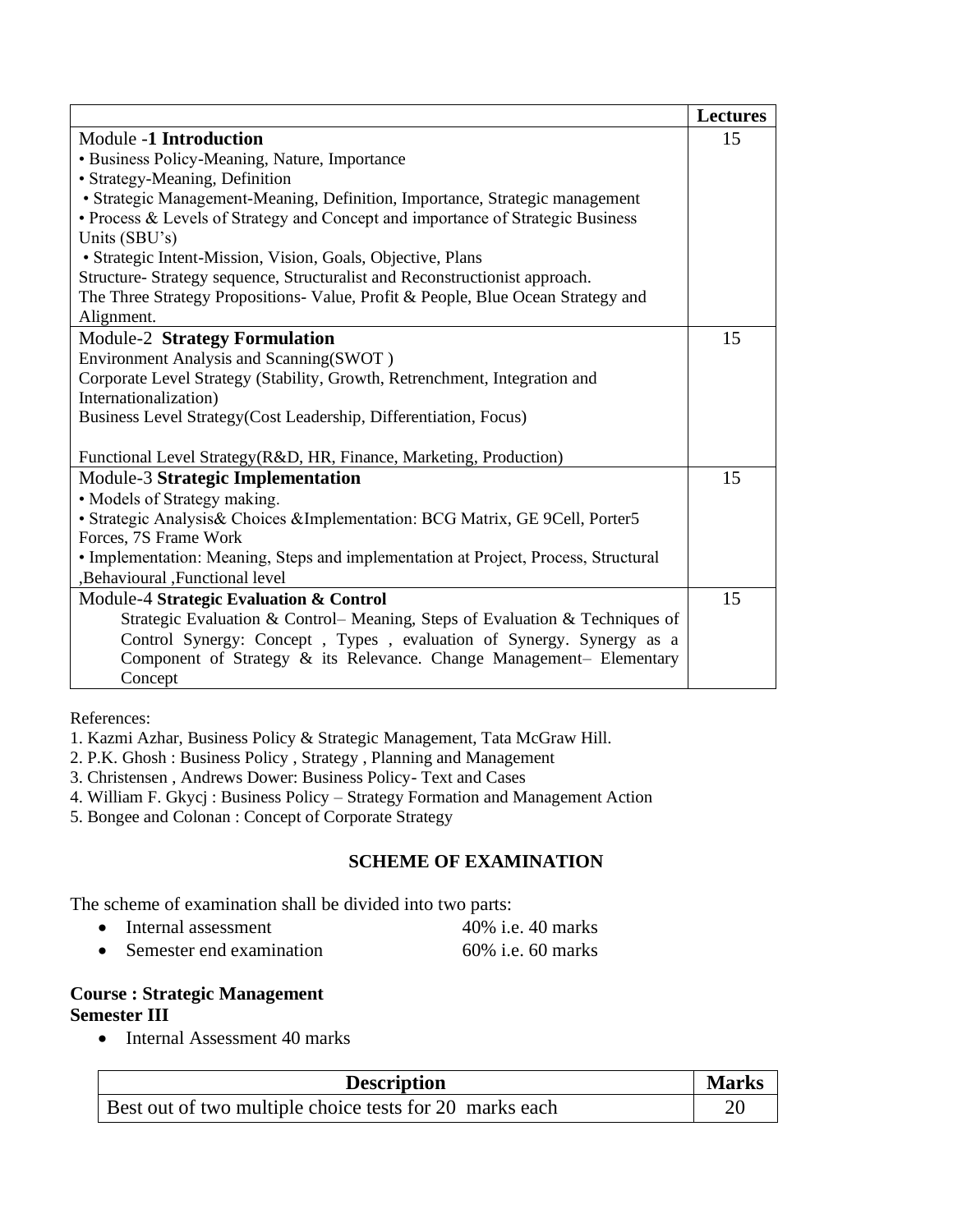| Any one for 20 marks or any 2 for 10 marks each                         |    |
|-------------------------------------------------------------------------|----|
| Project, Presentation and Viva voce/Case studies/Assignments/Internship |    |
| /Certificate courses.                                                   |    |
| Total                                                                   | 40 |

• Semester end examination 60 marks

| <b>PAPER PATTERN</b>                                                              |    |
|-----------------------------------------------------------------------------------|----|
| Duration :2 hours                                                                 |    |
| Total Marks: 60                                                                   |    |
| Q.1 15 marks OR 15 marks                                                          | 15 |
| Q.2 15 marks OR 15 marks                                                          | 15 |
| Q.3 15 marks OR 15 marks                                                          | 15 |
| Q.4 15 marks OR 15 marks                                                          | 15 |
| Total                                                                             | 60 |
| Note:                                                                             |    |
| 1. Q.1.2 and 3 - 15 marks question may be divided into sub questions if required. |    |
| 2. Q.4 May include theory (short notes) /Case Study in one of the options.        |    |

# **Passing criteria: Minimum 40% in Internal (16 out of 40) and 40% (24 out of 60) in semester end examination**

#### **Financial Institutions & Markets**

#### **COURSE CODE: BMSS401 COURSE CREDIT: 03**

#### **Course Objectives:**

- The Course aims at providing the students basic knowledge about the structure, role and functioningof financial institutions and markets in the financial system in India.
- To inculcate understanding relating to managing of financial system.
- The knowledge acquired will help the learners in framing the financial policies, development of financial instruments and processes and evolving the strategies during crisis.
- To facilitate a brief comparison between financial systems in other countries, with India.

| <b>Syllabus</b> | <b>No of Lectures</b> |
|-----------------|-----------------------|
|-----------------|-----------------------|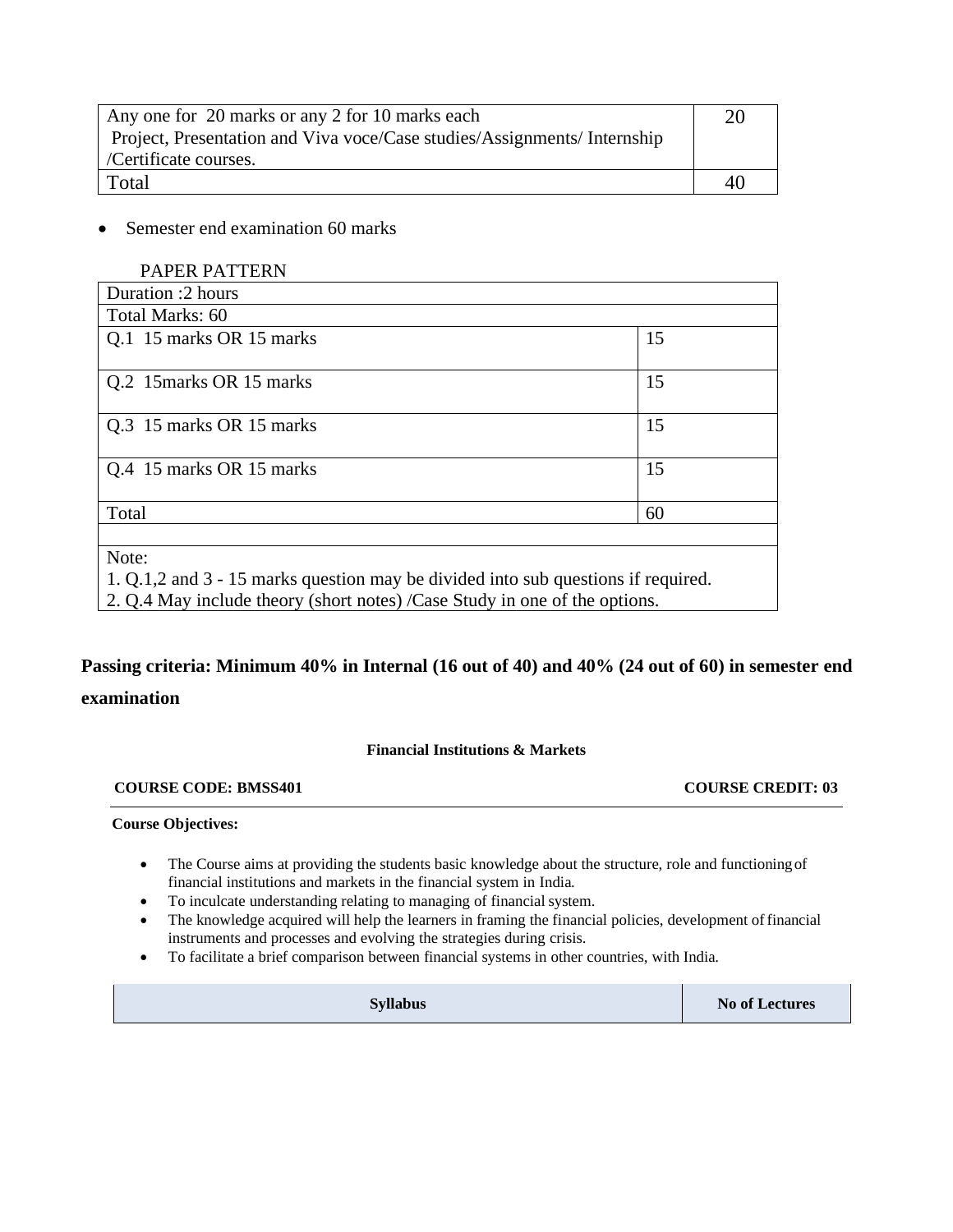| Module I: Financial System in India and Traditional Financial Services<br>a) Financial System Theoretical Settings: Meaning, Importance, Functions of financial<br>system, Indian financial system from financial neutrality to financial activism and from<br>financial volatility to financial stability. Role of government in Financial development.<br>b) Structure of Indian financial system: Financial Institutions (Banking & Non Banking),<br>Financial Markets (Organized and Unorganized), Financial Assets/ Instruments,<br>Financial Services (Fund based & Fee Based) – (In details)<br>c) Banking: Types of Deposit facilities, Types of Loan facilities, Agency functions and<br>Utility functions of banks, Role of Commercial banks<br>d) Insurance: Concept, Principles, Characteristics, Basic Terminology, Types of<br>insurance policies, Advantages and Problems, Concept of Reinsurance, Bancassurance | 15 |
|---------------------------------------------------------------------------------------------------------------------------------------------------------------------------------------------------------------------------------------------------------------------------------------------------------------------------------------------------------------------------------------------------------------------------------------------------------------------------------------------------------------------------------------------------------------------------------------------------------------------------------------------------------------------------------------------------------------------------------------------------------------------------------------------------------------------------------------------------------------------------------------------------------------------------------|----|
| Module II : Financial Regulators & Institutions in India (detail discussion on their<br>role and functions ):                                                                                                                                                                                                                                                                                                                                                                                                                                                                                                                                                                                                                                                                                                                                                                                                                   |    |
| a) Financial Regulators: Ministry of Finance (Dept of DEA, Expenditure, Revenue,<br>Financial services and Disinvestment). RBI- Changing role of RBI in the financial<br>sector, global crisis and RBI, Ministry of Corporate Affairs, SEBI, Pension Fund<br>Regulatory and Development Authority, IRDA.                                                                                                                                                                                                                                                                                                                                                                                                                                                                                                                                                                                                                        | 15 |
| b) Financial Institutions: IFCI, IDBI, Industrial Credit and Investment Corporation of<br>India, SFC, Investment institutions in India (LIC, GIC), NBFC services provided by<br>NBFC.                                                                                                                                                                                                                                                                                                                                                                                                                                                                                                                                                                                                                                                                                                                                           |    |
| c) Specialized Financial Institutions: EXIM, ECGC, NABARD, SIDBI, NHB, SIDC,<br>SME Rating agency of India Ltd, IIFCL.                                                                                                                                                                                                                                                                                                                                                                                                                                                                                                                                                                                                                                                                                                                                                                                                          |    |
| <b>Module III : Financial Markets (In Details)</b>                                                                                                                                                                                                                                                                                                                                                                                                                                                                                                                                                                                                                                                                                                                                                                                                                                                                              |    |
| a) Indian Money Market: Meaning, Features, Functions, Importance, Defects,<br>Participants, Components (Organized and Unorganized) (in details) and Reforms                                                                                                                                                                                                                                                                                                                                                                                                                                                                                                                                                                                                                                                                                                                                                                     | 15 |
| b) Commodity and Derivative Markets: Meaning of Derivatives, Features of Futures,<br>Forwards, Options and Swaps, Underlying Assets for Derivatives, Types of<br>Commodities traded, Commodity exchanges                                                                                                                                                                                                                                                                                                                                                                                                                                                                                                                                                                                                                                                                                                                        |    |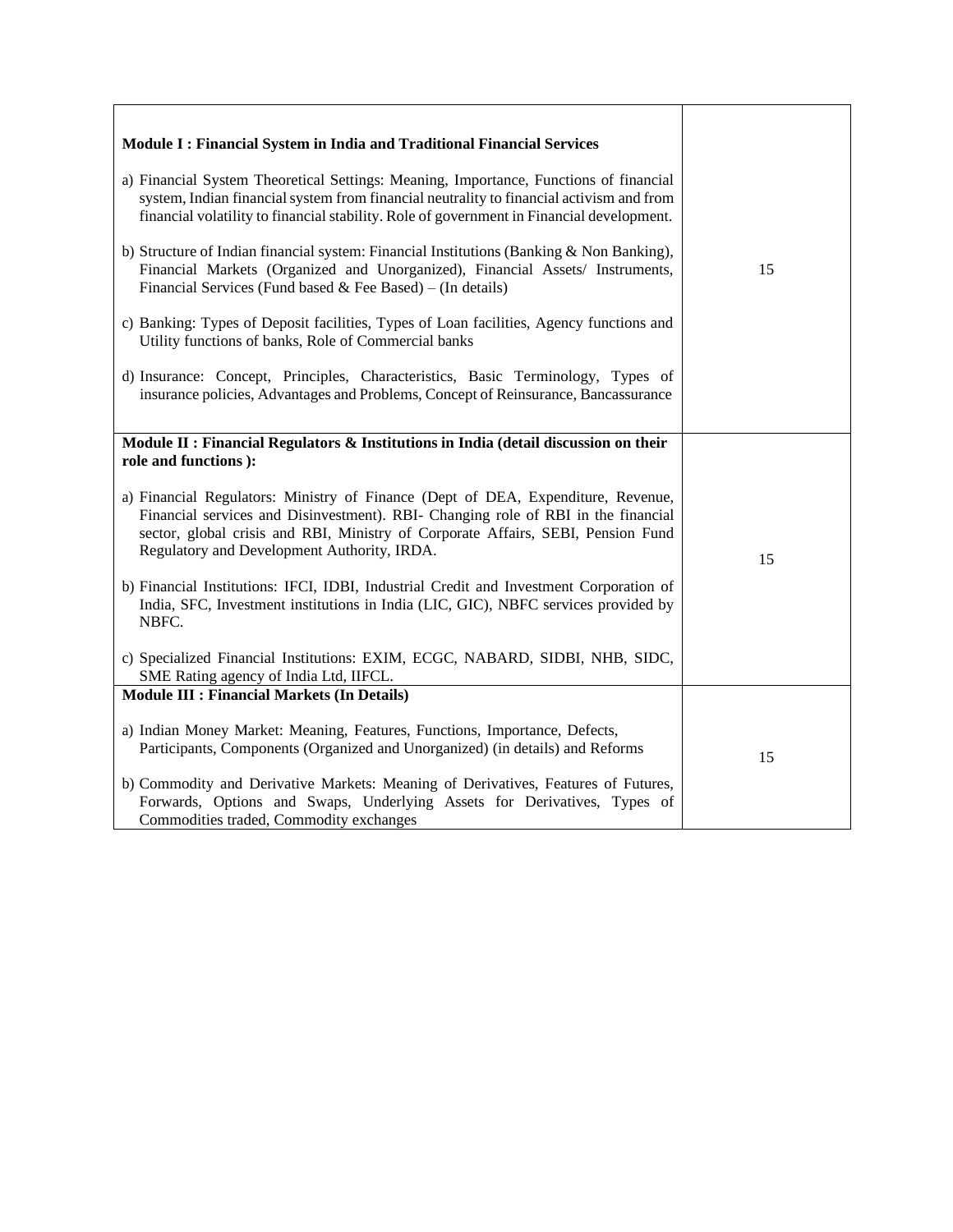| c) Cryptocurrency Market: Meaning, Features, Types, Crypto Exchanges, Initial Coin<br>Offerings, Problems, Prospects                                                                                                                                                                        |    |
|---------------------------------------------------------------------------------------------------------------------------------------------------------------------------------------------------------------------------------------------------------------------------------------------|----|
| <b>Module IV : Managing Financial Systems Design and New Financial Services</b>                                                                                                                                                                                                             |    |
| a) Financial System Design: Meaning, Stakeholder Lender Conflict, Manager Stock<br>holder conflict, Conflict Resolution and Financial System Design, Bank oriented<br>systems and Market oriented systems its advantages and drawbacks, Dimensions of<br>well-functioning financial systems |    |
| b) At global level: Financial system designs of Developed countries (Japan, Germany,<br>UK and USA) (Brief Summary)                                                                                                                                                                         | 15 |
| c) Case studies relating to disinvestments polices of PSU in India, Global crises and<br>failures in market systems around world                                                                                                                                                            |    |
| d) Mutual Funds: Concept, Basic Terminology, Features, Structure of mutual fund<br>company, Types of Mutual Fund schemes - traditional and new schemes, Advantages<br>and Problems                                                                                                          |    |

#### **REFERENCE BOOKS:**

- M. Bhole, Financial Institutions and Markets, TATA McGraw Hill
- V. A. Avadhani, Marketing of Financial Services, Himalaya Publishers, Mumbai
- Vasant Desai, Indian Financial Systems, Himalaya Publishers

#### **Strategic Cost Management (SEMESTER IV)**

#### **COURSE CODE: BMSS402 COURSE CREDIT: 03**

#### **Course Objectives:**

- 1. Learners shall develop skills of analysis, evaluation and synthesis in cost and management accounting.
- 2. The subject covers the complex modern industrial organizations within which the various facets of decision-making and controlling operations take place.
- 3. To acquaint with the various cost management techniques.

#### **Syllabus:**

| Sr.          | <b>Modules/Units</b>                                                    | <b>Number</b>   |
|--------------|-------------------------------------------------------------------------|-----------------|
| No.          |                                                                         | of              |
|              |                                                                         | <b>lectures</b> |
| $\mathbf{1}$ | Basics of Cost Accounting and Introduction to Strategic Cost            | <b>20</b>       |
|              | <b>Management</b> (Only theory):                                        |                 |
|              | Classification of Costs (Concept only), Cost Sheet (practical problems) |                 |
|              | and Difference between Cost Accounting and Strategic<br>- Cost          |                 |
|              | Management, Introduction to Strategic Cost Management, Strategic Cost   |                 |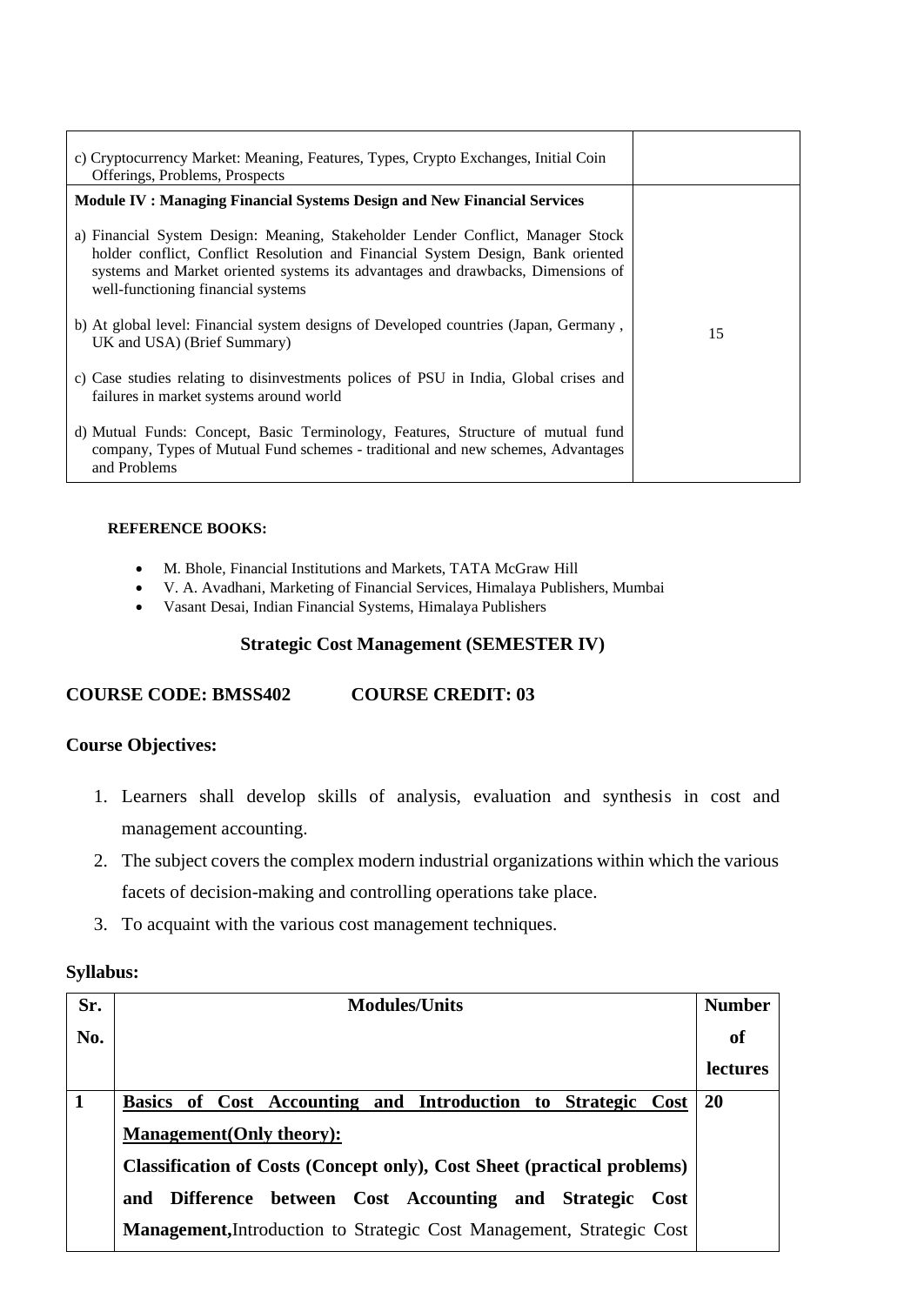|                         | Management (SCM): Concept and Philosophy-Objectives of SCM-                   |    |
|-------------------------|-------------------------------------------------------------------------------|----|
|                         | Environmental influences on cost management practices, Key elements in        |    |
|                         | SCM-Different aspects of Strategic Cost Management: Value Analysis &          |    |
|                         | Value Engineering, Wastage Control, Disposal Management, Business             |    |
|                         | Process Re-engineering, Total Quality Management, Total Productive            |    |
|                         | Maintenance, Energy Audit, Control of Total Distribution Cost & Supply        |    |
|                         | Cost, Cost Reduction & Product Life Cycle Costing (An Overview)               |    |
| $\overline{2}$          | <b>Activity Based Costing:</b>                                                | 20 |
|                         | Activity Based Management and Activity Based Budgeting: Concept,              |    |
|                         | rationale, issues, limitations. Design and Implementation of Activity Based   |    |
|                         | Costing (Practical Problems on ABC), Life Cycle Costing, Kaizen Costing,      |    |
|                         | Back Flush Costing. Evaluation criterion; Return on Cash Systems; Transfer    |    |
|                         | Pricing and Divisional Performance, Transfer Pricing in International         |    |
|                         | Business, Marginal Costing and Managerial Decision Mix (Practical             |    |
|                         | Problems)                                                                     |    |
| $\mathbf{3}$            | <b>Strategic Cost Management performance assessment (Only theory):</b>        | 08 |
|                         | Cost Audit & Management Audit under companies Act, with reference to          |    |
|                         | strategic assessment of cost & managerial performance- Strategic Cost-        |    |
|                         | Benefit Analysis of different business restructuring propositions-            |    |
|                         | Entrepreneurial approach to cost Management, with reference to core           |    |
|                         | competencies, strategic advantages & long-term perspective of cost            |    |
|                         | Management. Six Sigma, Learning Curve, Praise Analysis and Simulation         |    |
| $\overline{\mathbf{4}}$ | <b>Variance Analysis &amp; Responsibility Accounting (Practical Problems)</b> | 12 |
|                         | Standard Costing (Material, Labour, Overhead, Sales & Profit)                 |    |
|                         | Responsibility Accounting - Introduction, Types & Evaluation of Profit        |    |
|                         | Centre and Investment Centre                                                  |    |
|                         | <b>Total Lectures</b>                                                         | 60 |
|                         |                                                                               |    |

#### **Reference Books:**

- Dr. Girish Jakhotiya-Strategic Financial Management
- Lall, B.M. and Jain, I.C. Cost Accounting: Principles and Practice, Prentice Hall, Delhi
- Welsch, Glenn A., Ronald W. Hilton and Paul N. Gordan Budgeting, Profit and Control, Prentice Hall, Del
- John K Shank & Vijay Govindaraja, Strategic Cost Management The new tool for Competitive Advantage, Free Press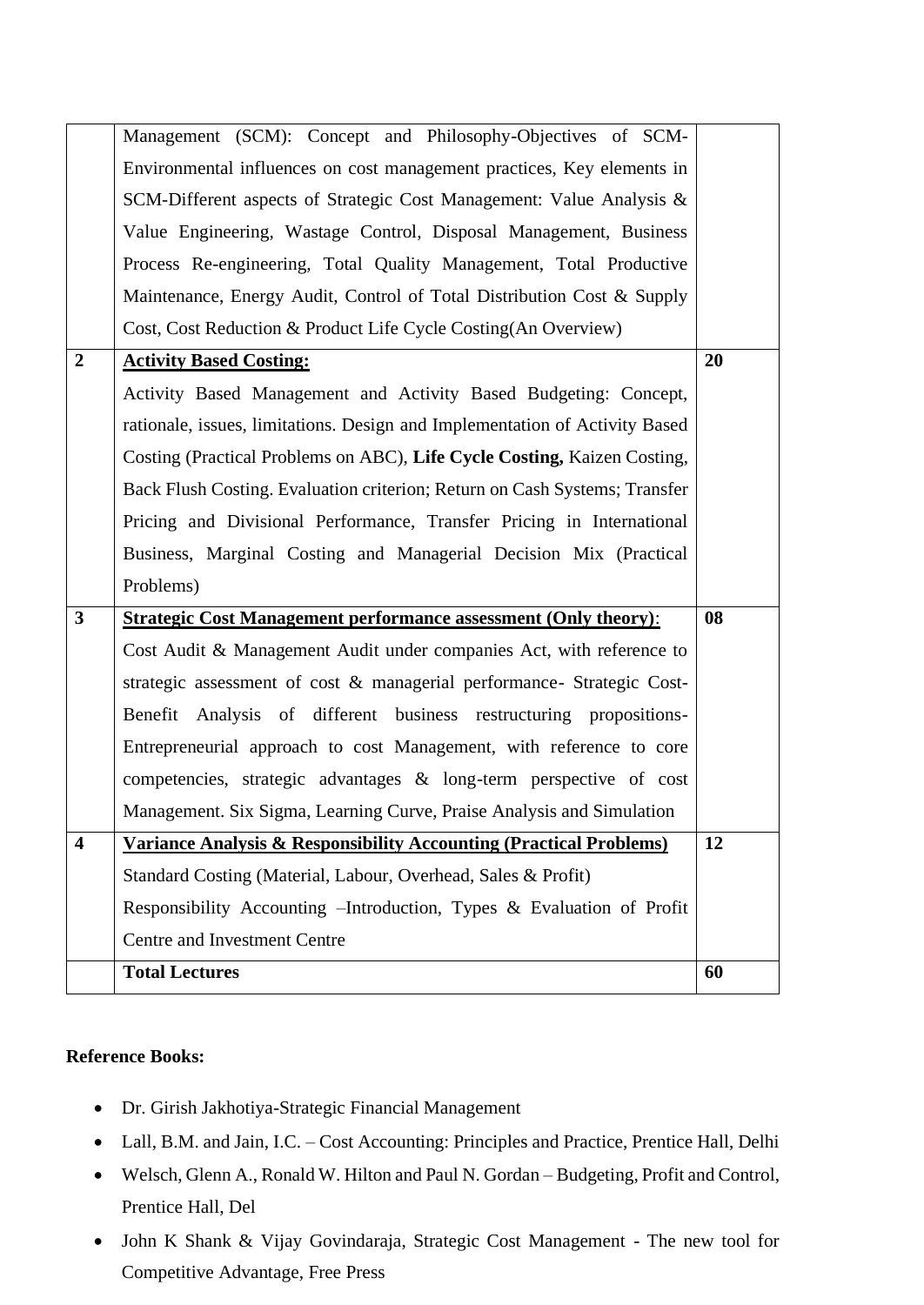# **SCHEME OF EXAMINATION FOR STRATEGIC COST MANAGEMENT**

The scheme of examination shall be divided into two parts:

• Internal assessment 40% i.e. 40 marks • Semester end examination 60% i.e. 60 marks

# **Passing criteria: Minimum 40% in Internal (16 out of 40) and 40% (24 out of 60) in semester end examination**

#### (A) Internal Assessment 40 marks

| <b>Description</b>                         | <b>Marks</b> |
|--------------------------------------------|--------------|
| One best out of two tests of 20 marks each | 20           |
| Assignment                                 | 10           |
| **FineAns Case Study                       | 10           |
| Total                                      | 40           |

**\*\*FineAns Case Study is an annual competition conducted by the BMS Department for finance students of SYBMS and TYBMS. The cases contain questions from the different elective subjects.**

(B) Semester end examination 60 marks

#### **PAPER PATTERN**

| Duration: 2 hours                                                              |    |  |
|--------------------------------------------------------------------------------|----|--|
| Total Marks: 60                                                                |    |  |
| Q.1. 15 marks OR 15 marks                                                      | 15 |  |
| Q.2. 15 marks OR 15 marks                                                      | 15 |  |
| Q.3. 15 marks OR 15 marks                                                      | 15 |  |
| Q.4. 15 marks OR 15 marks                                                      | 15 |  |
| Note: The 15 marks full length question may be sub divided into questions of 7 |    |  |
| marks and 8 marks, or 3 questions of 5 marks each respectively.                |    |  |

#### **Conduct of Examination:**

1.Internal examination in the form of MCQs to be conducted online.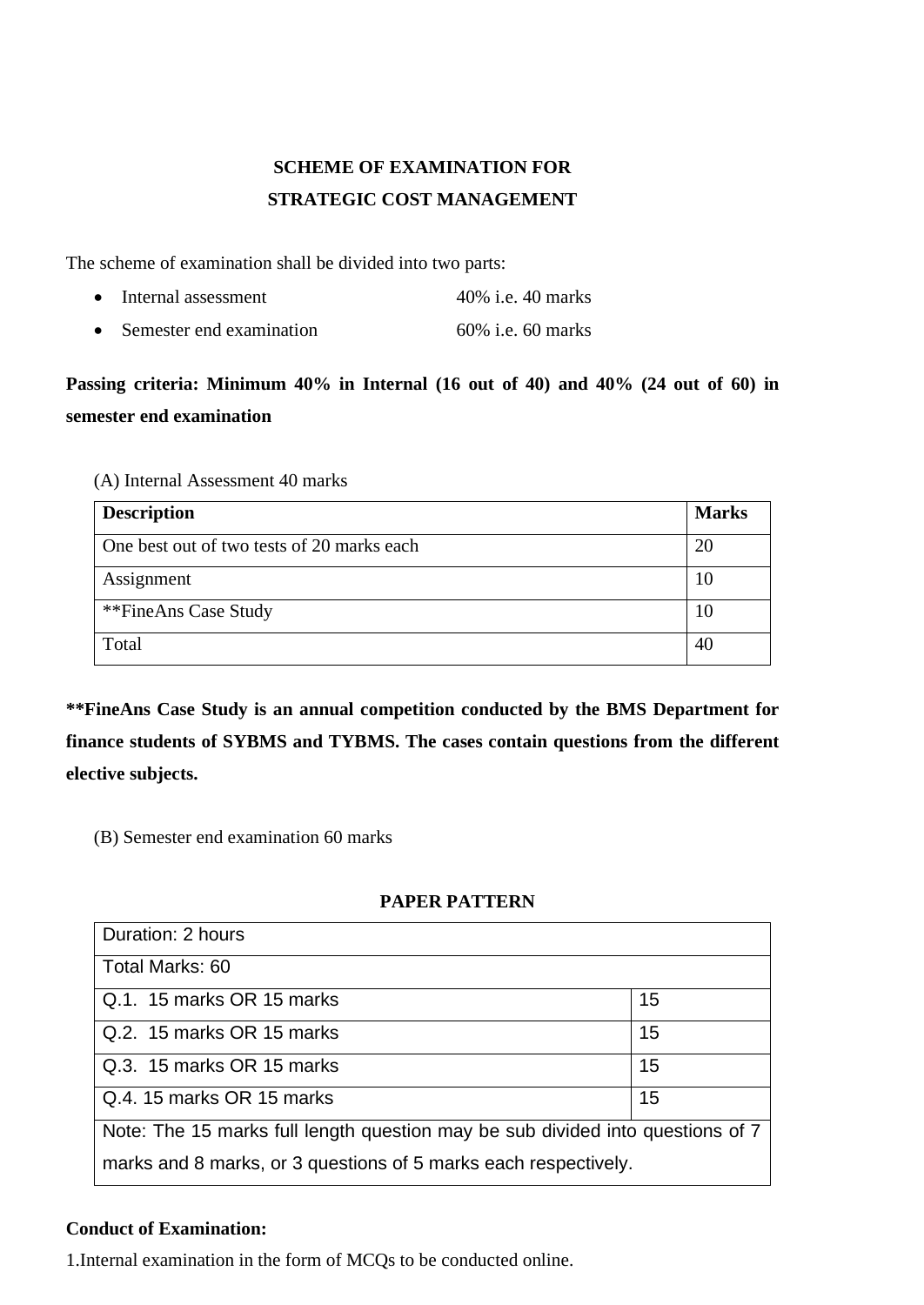2. Under challenging situation, all examinations (including submission of assignments) will be conducted through online mode or as directed by the State government and UGC.

# **SYLLABUS UNDER AUTONOMY**

**Course BMS Semester IV**

**Subject: Integrated Marketing Communication**

**(Marketing Elective)**

**Course Code:BMSS403**

| Serial No | Course code    |    | Credits   Course Name                                            |
|-----------|----------------|----|------------------------------------------------------------------|
|           |                |    | ELECTIVE COURSE (CC)                                             |
|           | <b>BMSS403</b> | 03 | Marketing<br>Integrated<br>Communication<br>(Marketing Elective) |

# **LEARNING OBJECTIVES**

|                | To equip the students with knowledge about the nature, purpose and     |
|----------------|------------------------------------------------------------------------|
|                | complex construction in the planning and execution of an effective     |
|                | Integrated Marketing Communication (IMC) program.                      |
| $\overline{2}$ | To understand the various tools of IMC and the importance of           |
|                | coordinating them for an effective marketing communication program.    |
| 3.             | To understand the importance of Integrated marketing communications in |
|                | contemporary scenario                                                  |
|                |                                                                        |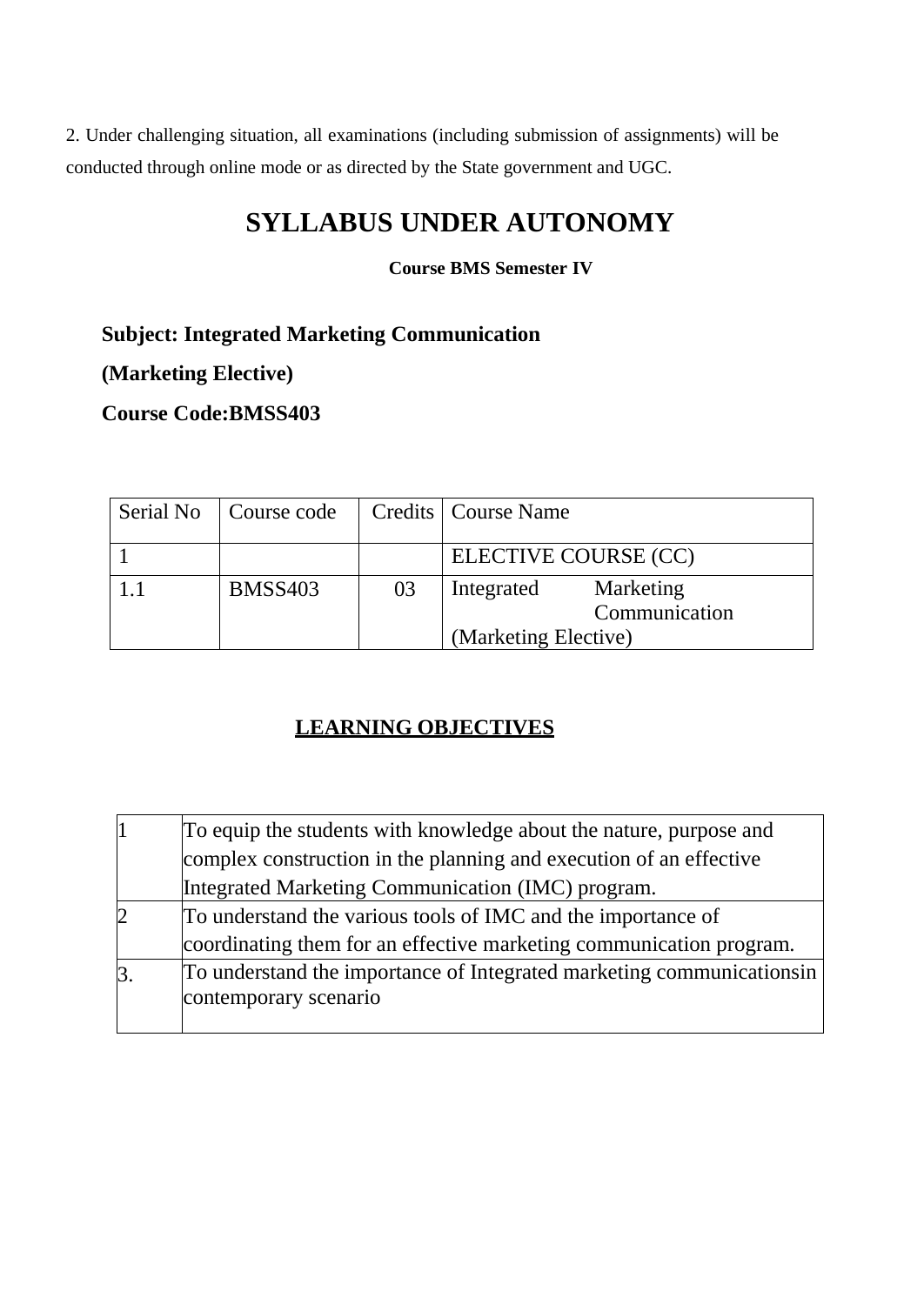| <b>DI LLADUD</b>                                                                                                                                                                                                                                                                                                            |                        |
|-----------------------------------------------------------------------------------------------------------------------------------------------------------------------------------------------------------------------------------------------------------------------------------------------------------------------------|------------------------|
| <b>Syllabus</b>                                                                                                                                                                                                                                                                                                             | No. of<br>lectur<br>es |
| <b>Module -1</b>                                                                                                                                                                                                                                                                                                            |                        |
| <b>Introduction to Integrated Marketing</b><br>Communication                                                                                                                                                                                                                                                                | 15                     |
| • Meaning, Features of IMC, Evolution of IMC, Reasons for Growth of IMC.                                                                                                                                                                                                                                                    |                        |
| • Promotional Tools for IMC, IMC planning process, Role of IMC in<br>Marketing                                                                                                                                                                                                                                              |                        |
| Communication<br>Traditional<br>alternative<br>and<br>process,<br><b>ResponseHierarchy Models</b>                                                                                                                                                                                                                           |                        |
| • Establishing objectives and Budgeting: Determining Promotional Objectives,<br>Sales vs Communication Objectives, DAGMAR, Problemsin setting objectives,<br>setting objectives for the IMC Program.                                                                                                                        |                        |
| $Module - 2$                                                                                                                                                                                                                                                                                                                |                        |
| Elements of IMC-I                                                                                                                                                                                                                                                                                                           | 15                     |
| • Advertising – Features, Role of Advertising in IMC, Advantages<br>and<br>Disadvantages, Types of Advertising, Types of Media used for advertising.                                                                                                                                                                        |                        |
| • Sales promotion – Scope, role of Sales Promotion as IMC tool, Reasonsfor the<br>growth, Advantages and Disadvantages, Types of Sales Promotion, objectives of<br>consumer and trade promotion, strategies of consumer promotion and trade<br>promotion, sales promotion campaign, evaluation of Sales Promotion campaign. |                        |
| $Module - 3$                                                                                                                                                                                                                                                                                                                | 15                     |
| Elements of IMC - II                                                                                                                                                                                                                                                                                                        |                        |
| · Direct Marketing - Role of direct marketing in IMC, Objectives of Direct<br>Marketing, Components for Direct Marketing, Tools of Direct Marketing – direct<br>mail, catalogues, direct response media, internet, telemarketing, alternative media<br>evaluation of effectiveness of direct marketing                      |                        |
| • Public Relations and Publicity – Introduction, Role of PR in IMC, Advantages<br>and Disadvantages, Types of PR, Tools of PR, Managing PR<br>- Planning, implementation, evaluation and Research, Publicity, Sponsorship -<br>definition, Essentials of good sponsorship, eventsponsorship, cause sponsorship              |                        |
| • Personal Selling – Features, Role of Personal Selling in IMC, advantages and<br>disadvantages of Personal Selling, Selling process, Importance of Personal Selling<br>• Digital marketing – Features, Role of Digital marketing in IMC, Growing                                                                           |                        |

# **SVLLABUS**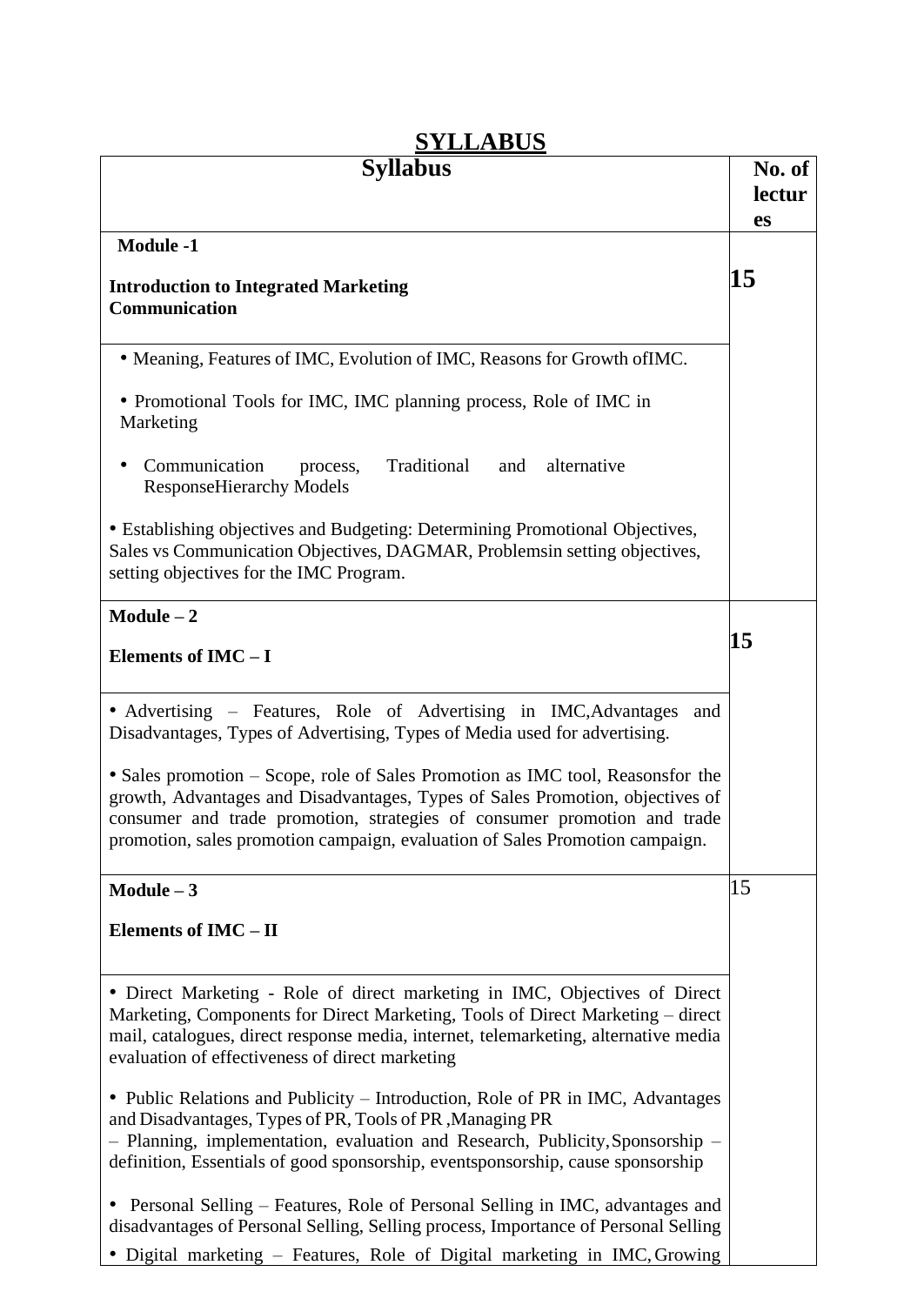| importance of digital marketing, Digital marketing tools.                                                                                                                                                                                                                                                                                                                                                  |    |
|------------------------------------------------------------------------------------------------------------------------------------------------------------------------------------------------------------------------------------------------------------------------------------------------------------------------------------------------------------------------------------------------------------|----|
| $Module - 4$                                                                                                                                                                                                                                                                                                                                                                                               |    |
| <b>Evaluation of IMC and current trends</b>                                                                                                                                                                                                                                                                                                                                                                | 15 |
| • Evaluating an Integrated Marketing program – Evaluation process of IMC –<br>Message Evaluations, Advertising tracking research $-\text{copy testing}-\text{emotional}$<br>reaction test, cognitive Neuro science – online evaluation, Behavioural<br>Evaluation – sales and response rate, POPAI, Toll free numbers, QR codes and<br>facebook likes, response cards, Internet responses, redemption rate |    |
| • Test Markets – competitive responses, scanner data, Purchase<br>simulation tests<br>Current Trends in IMC – PR through Internet Banner, Sales promotion Internet,<br>direct marketing on internet.                                                                                                                                                                                                       |    |

### **REFERENCES**

- Belch, Michael, Belch,George "Advertising and Promotion: An integrated marketing communications perspective" Tata Mcgraw Hill 2010
- Clow ,Kenneth E ;Baack, Donald E "Integrated Advertising Promotion and Marketing Communication",Pearson Edu 2014
- Duncan,Tom,"Principles of Advertising and IMC",Tata Mcgraw Hill Pub 2006
- Shah, Kruti ;D'Souza, Allan, "Advertising and IMC", Tata Mcgraw Hill 2014
- Shimp, Terence, "Advertising and promotion : An IMC Approach", Cengage Leaarning 2007
- Dutta,Kirti, "Integrated Marketing Communication" Oxford University Press ,2016
- Gopalakrishnan, P S, "Integrated Marketing Communication: Concepts and Cases",ICFAI University Press,2008

#### **SCHEME OF EXAMINATION**

The scheme of examination shall be divided into two parts:

- Internal assessment 40% i.e. 40 marks
- Semester end examination 60% i.e. 60 marks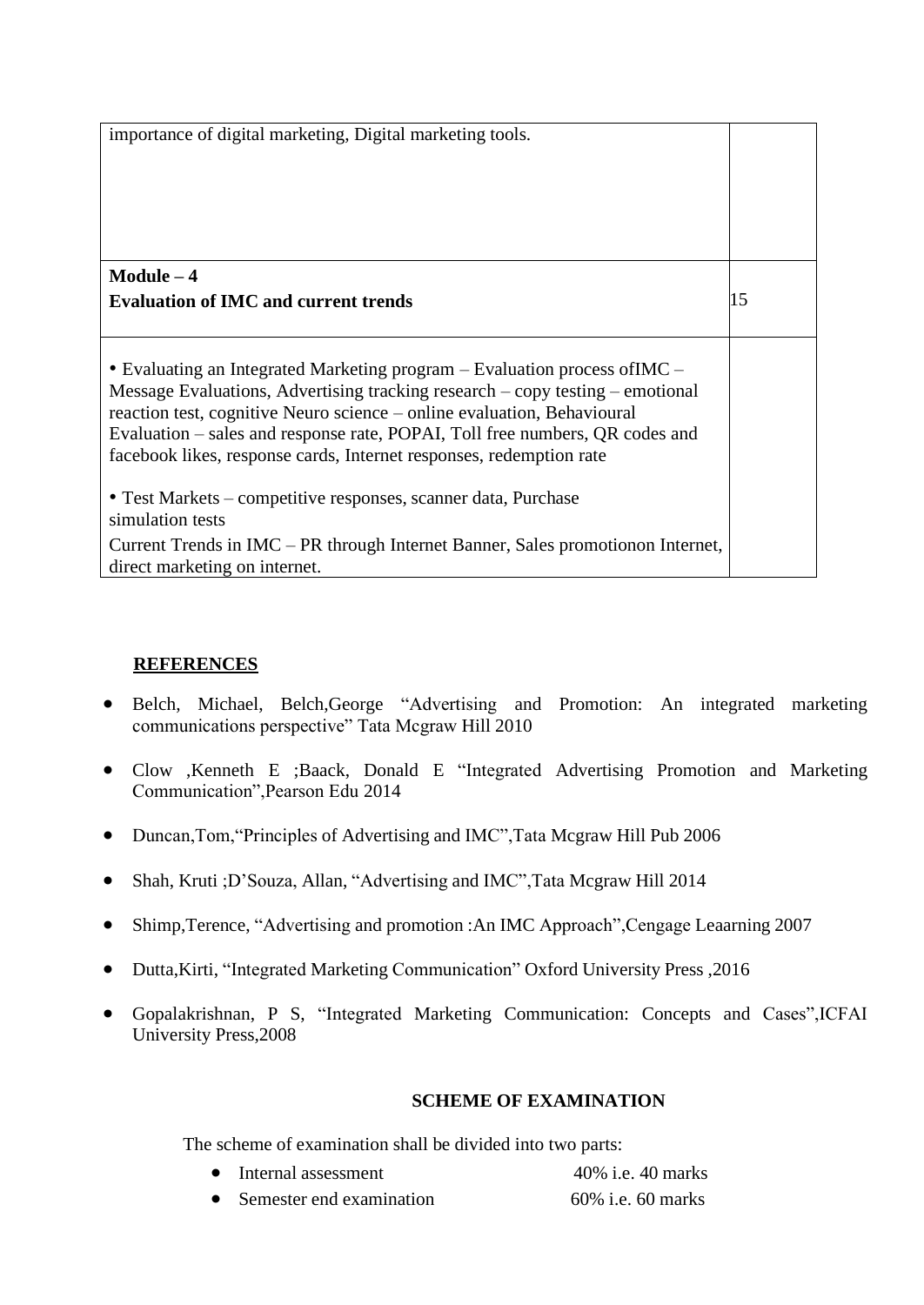### **(A) Internal Assessment 40 marks**

| <b>Description</b>                                 | <b>Marks</b> |
|----------------------------------------------------|--------------|
| Objective type test (Best of 2, 20 marks each)     | 20           |
| Presentation on IMC campaign design/ Online Course | 20           |
|                                                    |              |
| Total                                              | 40           |

#### **Semester end examination** 60 marks

### **PAPER PATTERN**

| Duration :2 hours                         |    |  |
|-------------------------------------------|----|--|
| Total Marks: 60                           |    |  |
| Q.1 Explain the terms (Any 5 out of 8)    | 15 |  |
| Q.2 Short notes (Any 3 out of 5)          | 15 |  |
| Q.3 Answer the following (Any 2 out of 4) | 20 |  |
| Q.4 Case Study                            | 10 |  |
|                                           |    |  |
| <b>Total</b>                              | 60 |  |

Passing criteria: 40% marks for passing.Internals: Minimum 16 out of 40 **Externals: Minimum 24 out of 60**

### **SYLLABUS UNDER AUTONOMY**

# **Course BMS Semester IV**

# **Subject: Rural Marketing Course Code:**

#### **BMSS404**

### **SEMESTER IV**

| Serial No   Course code   Credits   Course Name |    |                        |
|-------------------------------------------------|----|------------------------|
|                                                 |    | ELECTIVE COURSE (EC)   |
| <b>BMSS404</b>                                  | 03 | <b>Rural Marketing</b> |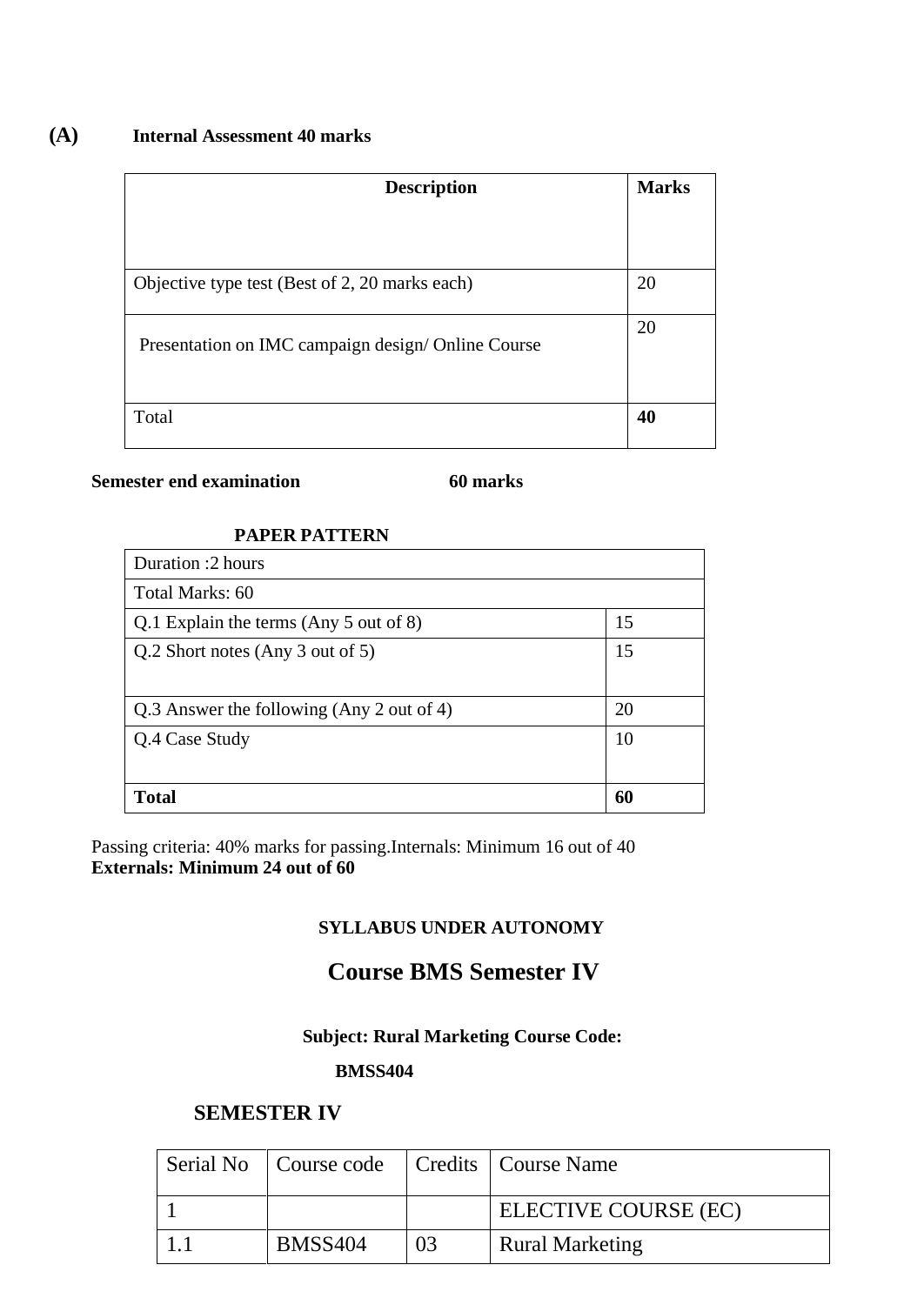# **LEARNING OBJECTIVES**

1. The objective of this course is to explore the students to the Agriculture and Rural Marketing environment so that they can understand consumer's and marketing characteristics of the same for understanding and contributing to the emerging challenges in the upcoming global economic scenario.

# **SYLLABUS**

| Syllabus                                                                                                                                                                                                                                                                                                                                                                                                                                                                                                                                                                                                   | No. of   |
|------------------------------------------------------------------------------------------------------------------------------------------------------------------------------------------------------------------------------------------------------------------------------------------------------------------------------------------------------------------------------------------------------------------------------------------------------------------------------------------------------------------------------------------------------------------------------------------------------------|----------|
|                                                                                                                                                                                                                                                                                                                                                                                                                                                                                                                                                                                                            | lectures |
| <b>Introduction To Rural Marketing</b><br>• Introduction to Rural Market, Definition & Scope of Rural Marketing.<br>• Rural Market in India-Size & Scope, Emerging Profile of Rural<br>• Problems of rural market.<br>• Constraints in Rural Marketing and Strategies to overcome constraints Markets in<br>India.<br>Rural development as a core area, Efforts put for Rural development by government (A                                                                                                                                                                                                 | 15       |
| brief Overview).                                                                                                                                                                                                                                                                                                                                                                                                                                                                                                                                                                                           |          |
| <b>Rural Market</b><br>Characteristics of RuralConsumers.<br>• Rural Consumer Behaviour: meaning, Factors affecting Rural Consumer<br>Behaviour-Social factors, Cultural factors, Technological factors, Lifestyle,<br>Personality.<br>Concept of Comparisonbetween rural and urban consumer.<br>Rural Market Environment: a)Demographics- Population, Occupation Pattern,<br>$\bullet$<br>Literacy Level;b)Economic Factors-IncomeGeneration, Expenditure Pattern, Rural<br>Demand and Consumption Pattern, Rural Market Index; Land Use Pattern,<br>• Role of Financial Institutions in Rural Marketing. | 15       |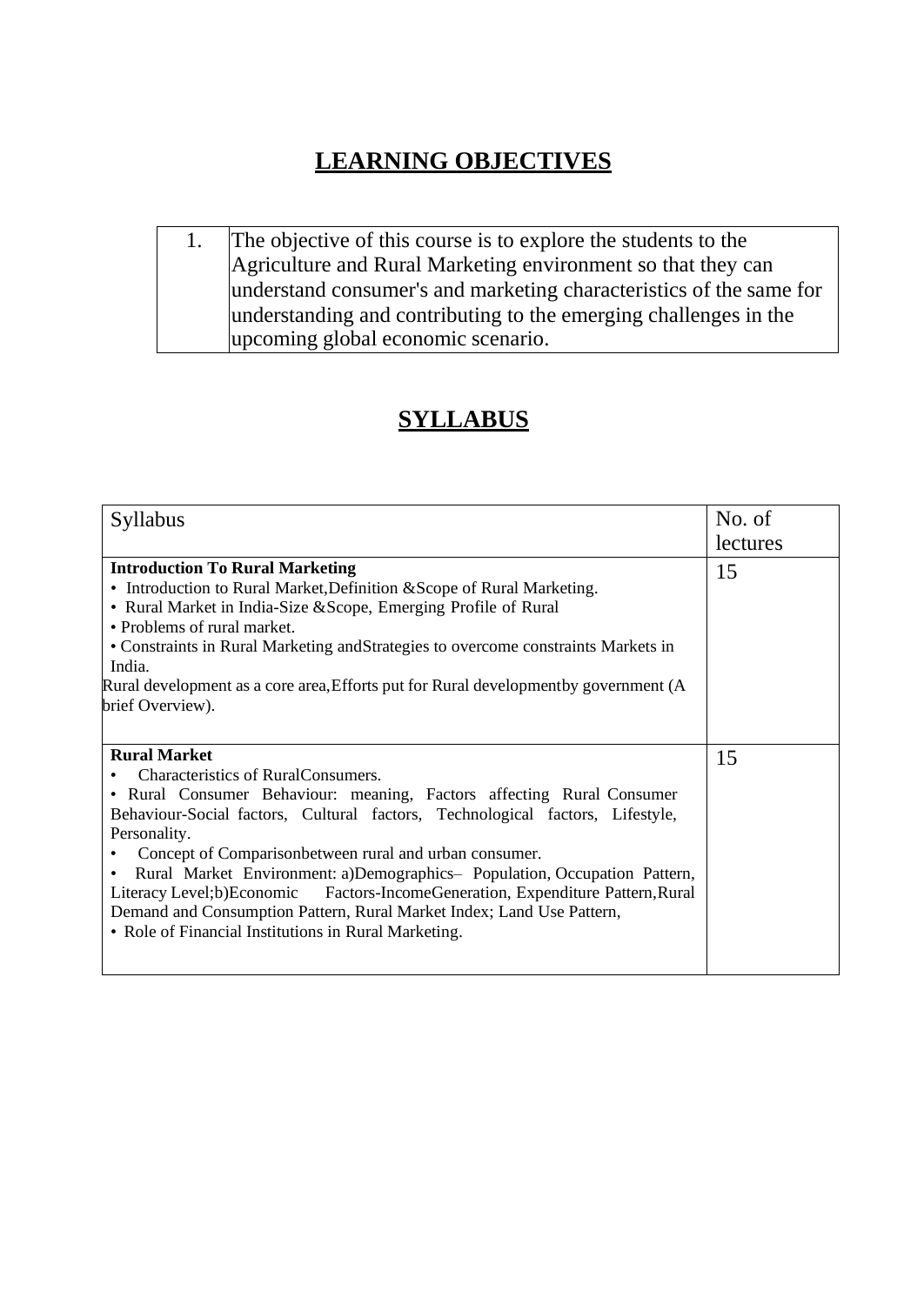| <b>Rural Marketing Mix</b><br>• Relevance of Marketing mixfor Rural market/Consumers.<br>• Product Strategies, Rural ProductCategories-FMCGs, Consumer Durables,<br>Agriculture Goods & Services;<br>Importance<br>ofBranding, Packaging andLabelling. • Nature of Competitionin Rural<br>Markets, the problem of Fake Brands • Pricing Strategies & objectives<br>PromotionalStrategies.<br>Segmentation, Targeting & Positioning for ruralmarket.                                                                                                                                                                                                                  | 15 |
|----------------------------------------------------------------------------------------------------------------------------------------------------------------------------------------------------------------------------------------------------------------------------------------------------------------------------------------------------------------------------------------------------------------------------------------------------------------------------------------------------------------------------------------------------------------------------------------------------------------------------------------------------------------------|----|
| <b>Rural Marketing Strategies</b><br>• Distribution Strategies for Rural consumers. Channels of Distribution-<br>HAATS, Mandis, Public Distribution System, Cooperative society, Distribution<br>Models of FMCG, Companies HUL, ITC etc. Distribution networks, Ideal<br>distribution model for rural markets (Case study based)<br>• Communication Strategy. Challenges in Rural Communication, Developing<br>Effective Communication, Determining Communication Objectives, Designing<br>the Message, Selecting the Communication Channels. Creating Advertisements for<br>Rural Audiences. Rural Media-<br>Mass media, Non-ConventionalMedia, Personalized media. | 15 |

# **REFERENCES:**

- Badi & Badi : Rural Marketing
- Mamoria, C.B. & Badri Vishal : Agriculture problems in India
- Arora, R.C. : Integrated Rural Development
- Rajgopal : Managing Rural Business
- Gopalaswamy, T.P. : Rural Marketing
- C.S.G. Krishnamacharyulu & Lalitha Ramkrishnan : Rural Marketing Texts and Cases

#### **SCHEME OF EXAMINATION**

The scheme of examination shall be divided into two parts: Internal assessment 40% i.e. 40 marks **S**emester endexamination 60% i.e. 60 marks

# (A) Internal Assessment 40 marks

| <b>Description</b>                                        | <b>Marks</b> |
|-----------------------------------------------------------|--------------|
| Objective type test (Best of 2, 20 marks each)            | 20           |
| Any one of the following                                  | 20           |
| Online course (MOOC Courses) / Case study-based research. |              |
| Total                                                     | 40           |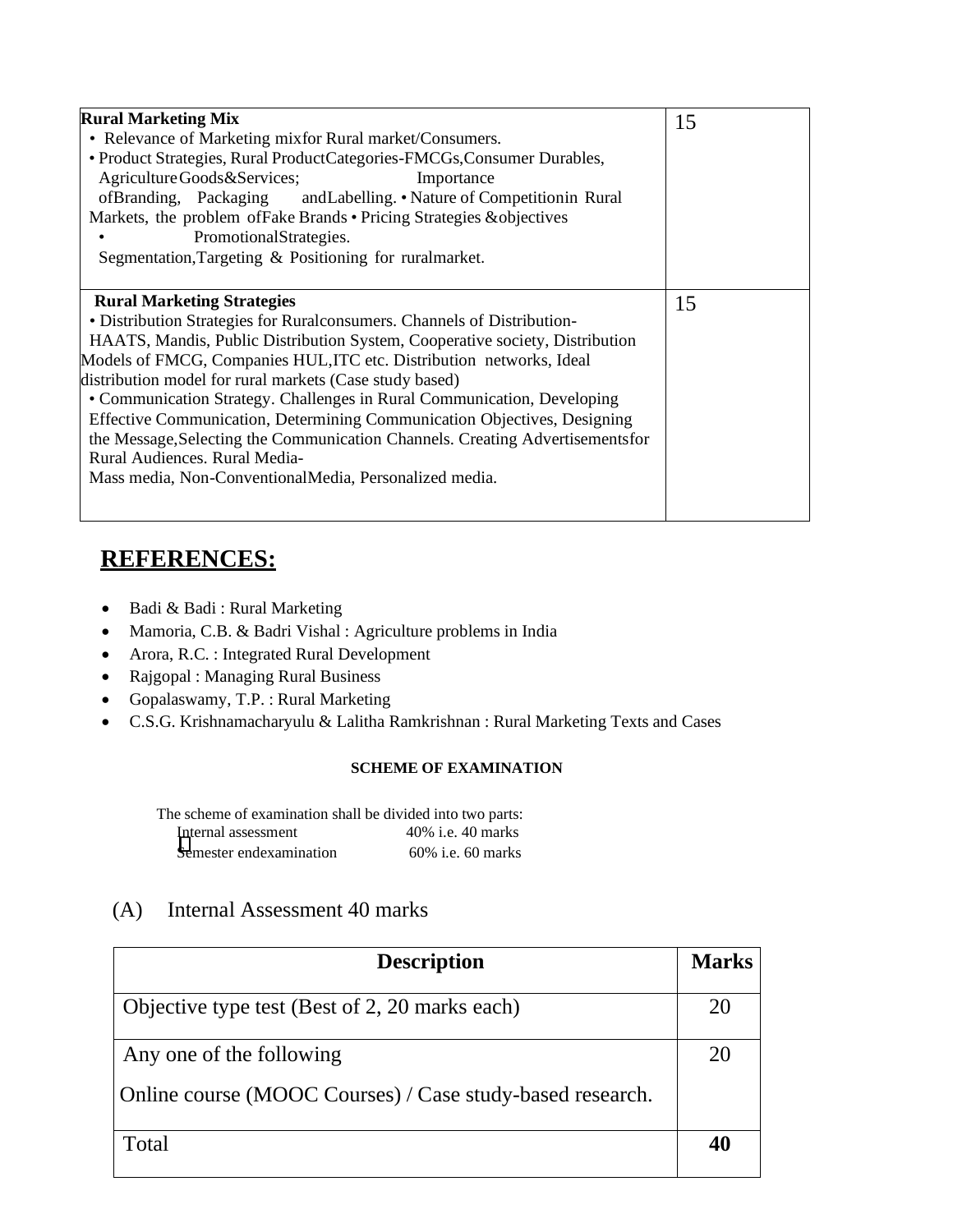#### (B) External Assessment 60 marks

#### **PAPER PATTERN**

| Duration :2 hours |  |
|-------------------|--|
| Total Marks: 60   |  |

| Total                                         | 60 |
|-----------------------------------------------|----|
| Q.4 Case Study                                | 10 |
| $[Q.3]$ Answer the following (Any 2 out of 4) | 20 |
| $[Q.2$ Short notes (Any 3 out of 5)           | 15 |
| $[Q.1]$ Explain the terms (Any 5 out of 8)    | 15 |

**Passing criteria: 40% marks for passing.Internals: Minimum 16 out of 40 Externals: Minimum 24 out of 60**

#### **BACHELOR OF MANAGEMENT STUDIES SEMESTER IV**

**( Syllabus)**

**Information Technology in Business Management – II**

**COURSE CODE: BMSS405 COURSE CREDIT: 03**

**Course Objectives:**

- To understand managerial decision-making and to develop perceptive of majorfunctional area of **MIS**
- To provide conceptual study of Enterprise Resource Planning, Supply Chain Management, Customer Relationship Management, Key issues in implementation. This module provides understanding about emerging MIS technologies like ERP, CRM, SCM and trends in enterprise applications.
- To learn and understand relationship between database management and data warehouse approaches, the requirements and applications of data warehouse
- To learn outsourcing concepts. BPO/KPO industries, their structures, Cloud computing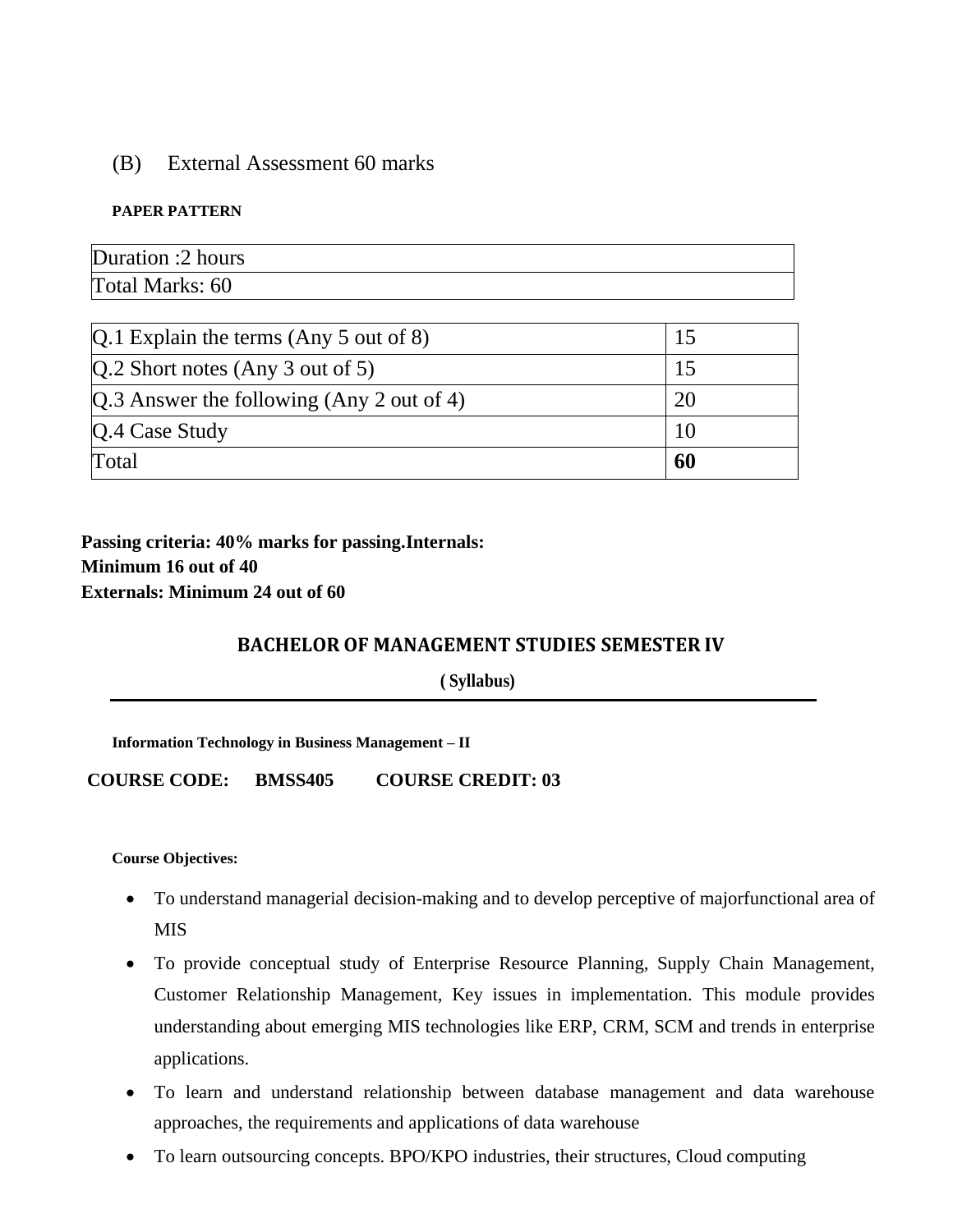| Sr. No | <b>Syllabus</b>                                                                                                                                                                                                                                                                                                                                                                                                                                                                                                                                                                                                                              | No. of   |
|--------|----------------------------------------------------------------------------------------------------------------------------------------------------------------------------------------------------------------------------------------------------------------------------------------------------------------------------------------------------------------------------------------------------------------------------------------------------------------------------------------------------------------------------------------------------------------------------------------------------------------------------------------------|----------|
|        |                                                                                                                                                                                                                                                                                                                                                                                                                                                                                                                                                                                                                                              | lectures |
|        |                                                                                                                                                                                                                                                                                                                                                                                                                                                                                                                                                                                                                                              |          |
| 01     | <b>Module 1</b>                                                                                                                                                                                                                                                                                                                                                                                                                                                                                                                                                                                                                              | 15       |
|        | <b>Management Information System</b>                                                                                                                                                                                                                                                                                                                                                                                                                                                                                                                                                                                                         |          |
|        | Overview of MIS Definition, Characteristics • Subsystems of MIS (Activity<br>and Functional subsystems) • Structure of MIS • Reasons for failure of<br>MIS. • Understanding Major Functional SystemsMarketing & Sales<br>Systems Finance & Accounting Systems Manufacturing & Production<br>Systems Human Resource Systems Inventory Systems • Sub systems,<br>description and organizational levels • Decision support system Definition<br>Relationship with MIS<br>Characteristics, classification, objectives, components, applications of DSS<br>• Case studies for DSS                                                                 |          |
| 02     | <b>ERP/E-SCM/E-CRM</b>                                                                                                                                                                                                                                                                                                                                                                                                                                                                                                                                                                                                                       | 15       |
|        | Concepts of ERP • Architecture of ERP Generic modules of ERP •<br>Applications of ERP • ERP Implementation concepts ERPlifecycle<br>• Concept of XRP (extended ERP) • Features of commercial ERP<br>software Study of SAP, Oracle Apps, MS Dynamics NAV,<br>Peoplesoft • Concept of eCRM E-CRM Solutions and its<br>advantages, How technology helps? • CRM Capabilities and<br>customer Life cycle Privacy Issues and CRM • Data Mining and<br>CRM CRM and workflow Automation • Concept of E-SCM<br>Strategic advantages, benefits E-SCM Components and Chain<br>Architecture • Major Trends in e-SCM • Case studies<br><b>ERP/SCM/CRM</b> |          |
| 03     | Module-3                                                                                                                                                                                                                                                                                                                                                                                                                                                                                                                                                                                                                                     | 15       |
|        | <b>Introduction to Data base and Data warehouse</b>                                                                                                                                                                                                                                                                                                                                                                                                                                                                                                                                                                                          |          |
|        | Introduction to DBMS Meaning of DBMS, Need for using DBMS.<br>Concepts of tables, records, attributes, schema architecture, data<br>independence. • Data Warehousing and Data Mining Concepts of<br>Data warehousing, Importance of data warehouse for an<br>organization Characteristics of Data warehouse Functions of Data<br>warehouse Data warehouse architecture Business use of data<br>warehouse Standard Reports and queries • Data Mining The scopeand<br>the techniques used • Business Applications of Data warehousing and<br>Data mining • Introduction to Business Intelligence • Case Studies on<br>Data Mining.             |          |
| 04     | <b>Module-4</b>                                                                                                                                                                                                                                                                                                                                                                                                                                                                                                                                                                                                                              | 15       |
|        | <b>Outsourcing</b><br>Introduction to Outsourcing Meaning of Outsourcing, Need for                                                                                                                                                                                                                                                                                                                                                                                                                                                                                                                                                           |          |
|        | outsourcing Scope of Outsourcing. Outsourcing: IT and Business<br>Processes • Business Process Outsourcing (BPO) Introduction • BPO<br>Vendors How does BPO Work? BPO Service scope Benefits of BPO<br>BPO and IT Services Project Management approach in BPO BPO                                                                                                                                                                                                                                                                                                                                                                            |          |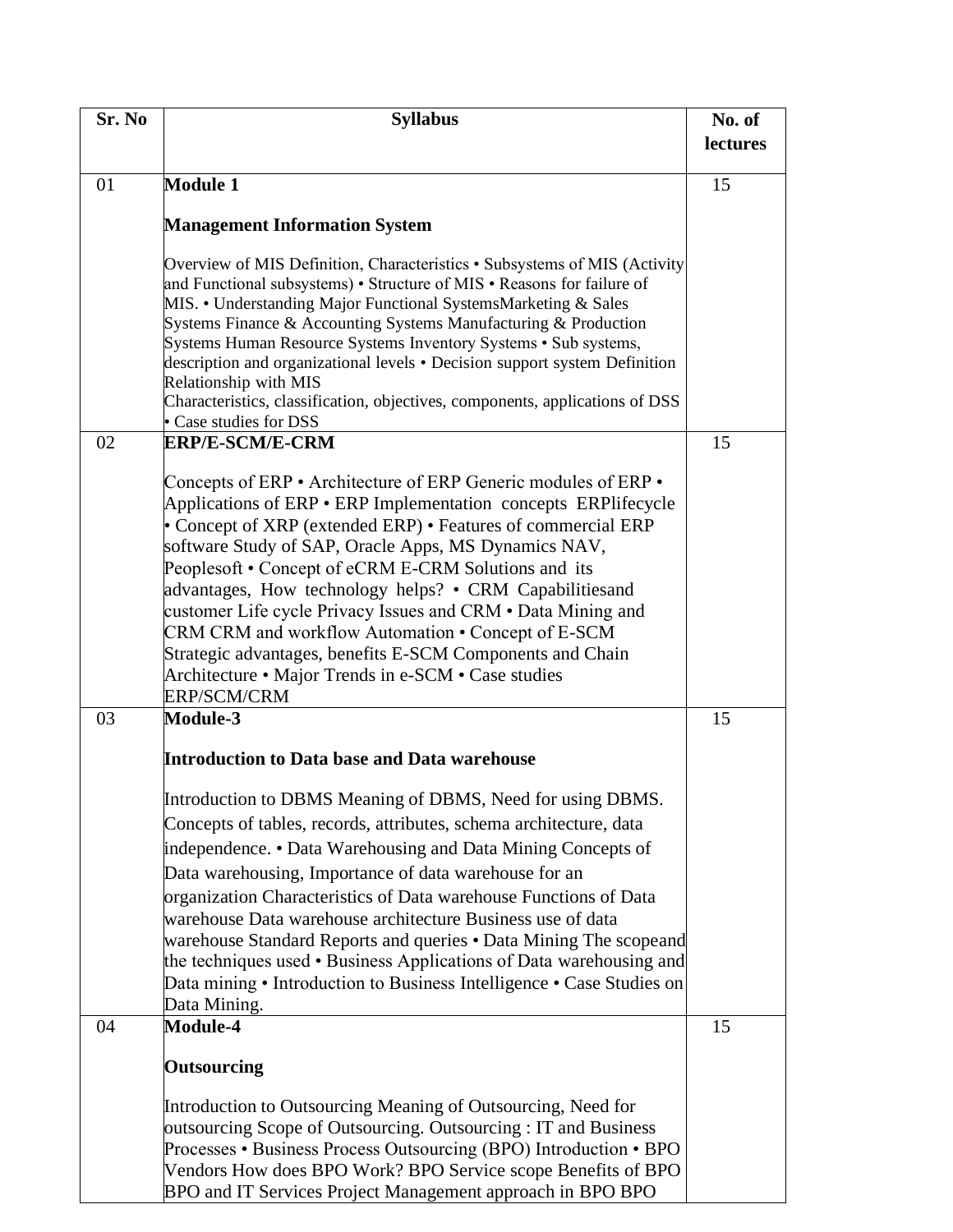| and IT-enabled services • BPO Business Model Strategy for Business |  |
|--------------------------------------------------------------------|--|
| Process Outsourcing Process of BPO ITO Vs BPO . BPO to KPO         |  |
| Meaning of KPO KPO vs BPO KPO : Opportunity and Scope KPO          |  |
| challenges KPO Indian Scenario • Outsourcing in Cloud              |  |
| Environment Cloud computing offerings • Traditional Outsourcing    |  |
| <b>Vs. Cloud Computing</b>                                         |  |

References:

- Data Mining-Concepts and Techniques by Jiawei Han, Micheline Kamber, Jian Pei
- Management Information Systems: Concise Study by Kelkar S. A.
- Management Information System: Text & Cases by Jawadekar W. S.
- Indian Case Studies In Supply Chain Management & Other Learning Resources by: Mohanty, R. P/ Deshmukh, S. G.Biztantra
- Introduction to Data Mining with Case Studies by GK Gupta

#### **SCHEME OF EXAMINATION**

The scheme of examination shall be divided into two parts:

| Internal assessment      | 40% i.e. 40 marks    |
|--------------------------|----------------------|
| Semester end examination | $60\%$ i.e. 60 marks |

#### **Course: Information Technology in Business Management - IISemester IV**

#### **(B)Internal Assessment 40 marks**

| <b>Description</b>                                                           | <b>Marks</b> |
|------------------------------------------------------------------------------|--------------|
| Two internal tests of 20 marks each $-$ (Multiple choice Questions) (Best of | 20           |
| two to be considered)                                                        |              |
| Any one of the following                                                     |              |
| Case study/ Online course (MOOC Courses)/ PPT                                |              |
| Total                                                                        | 40           |

#### **C) Semester end examination 60 marks**

PAPER PATTERN

| Duration : 2 hours                     |  |
|----------------------------------------|--|
| Total Marks: 60                        |  |
| Q.1 Explain the terms (Any 5 out of 8) |  |
| $Q.2$ Short notes (Any 3 out of 5)     |  |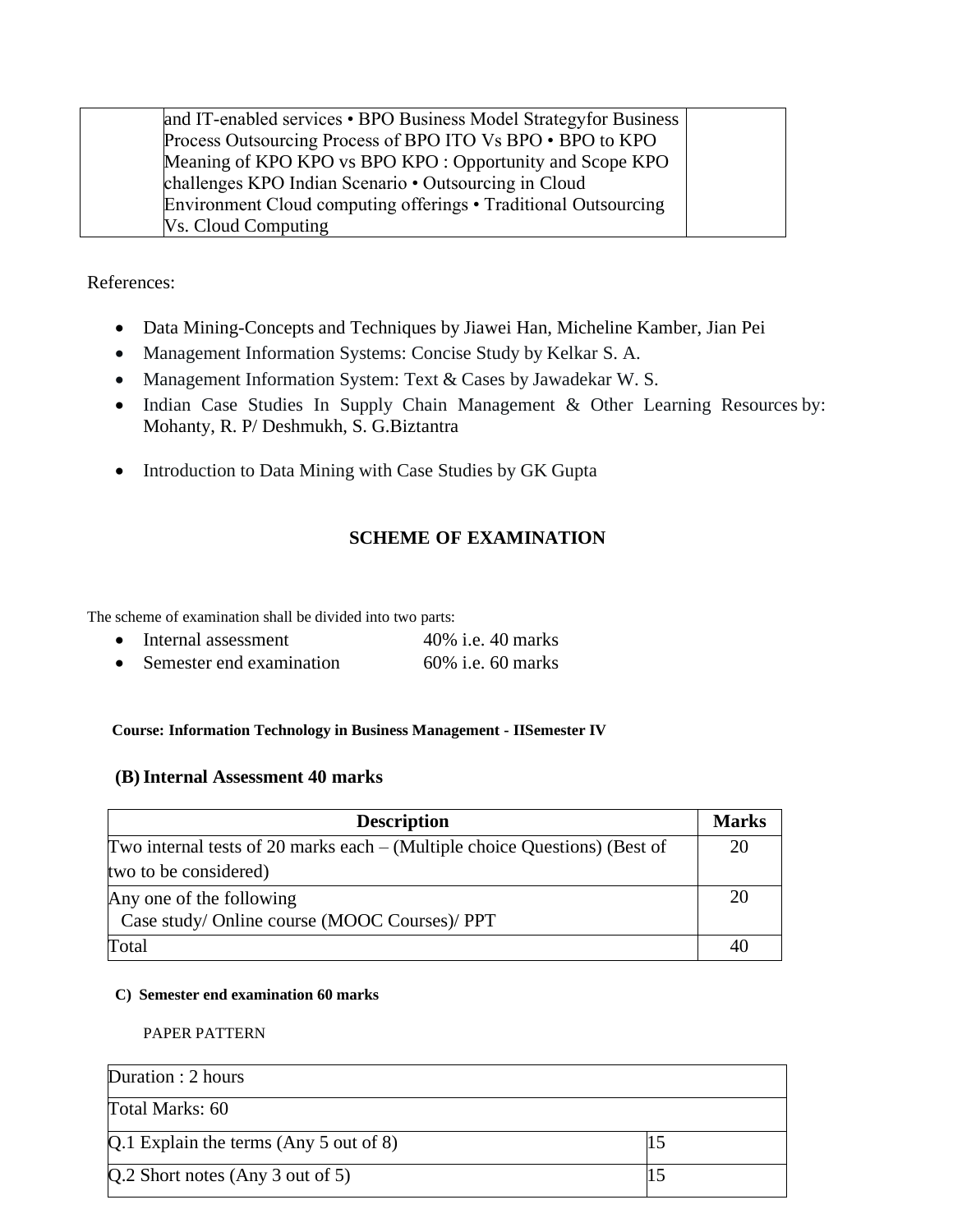| Q.3 Answer the following $(7/8 \text{ or } 7/8)$ |    |
|--------------------------------------------------|----|
| $Q.4$ Short notes $(3/5)$                        |    |
| <b>OR</b>                                        |    |
| Case Study                                       |    |
| Total                                            | 60 |

#### **Passing criteria: Minimum 40% in Internal (16 out of 40) and 40% (24 out of 60) insemester end examination.**

**Note:** Under challenging and unforeseen circumstances, all examinations will be conductedthrough online mode or as directed by the state government and UGC

#### **SEMESTER IV**

| <b>Serial No</b> | Course code    | <b>Credits</b> | <b>Course Name</b>                  |
|------------------|----------------|----------------|-------------------------------------|
|                  |                |                | <b>DISCIPLINE CORE COURSES (CC)</b> |
|                  | <b>BMSS406</b> |                | <b>Business Economics II</b>        |

#### **Course: Business Economics II**

#### **COURSE CODE:** BMSS406 **COURSE CREDIT: 03**

| <b>SN</b>              | <b>Course Objectives</b>                                                                                                                     |
|------------------------|----------------------------------------------------------------------------------------------------------------------------------------------|
|                        | To help students to understand macroeconomic theories and models and how<br>economy as whole works.                                          |
| $\mathcal{D}_{\alpha}$ | To make student understand the root cause of macroeconomic problems and<br>possible solutions for the same.                                  |
| 3.                     | To familiarize students with the fundamental concepts and issues of public finance<br>and international trade.                               |
| 4.                     | To help students be aware of the effects of international trade on our economy and<br>how these theories facilitate the benefit of exchange. |
| 5.                     | To help the students to analyses public policies and to know its impact on social<br>and economic lives of people.                           |

#### **Course B.Com(Management Studies ) Semester: IV Subject: Business Economics II**

| .<br>Tiabus<br>∼<br>$\overline{\phantom{0}}$ | ∼<br><u>v.</u><br>-<br>$   -$<br>$\sim$ |
|----------------------------------------------|-----------------------------------------|
|                                              |                                         |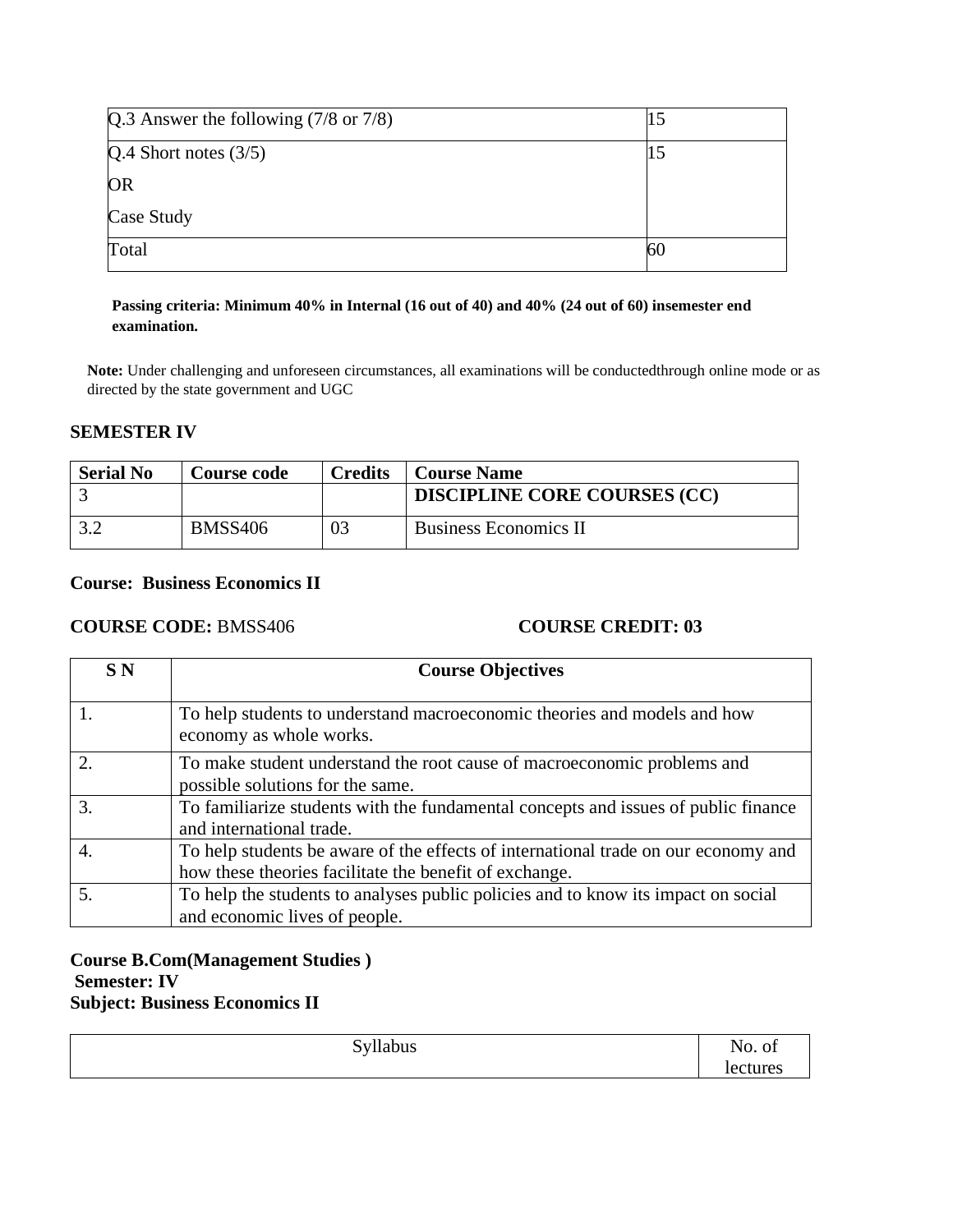| Module-1                                                                                                                                                                                                                                                                                                                                                                                                                                                                                                                                                                                                                                                                                                                         | 15 |
|----------------------------------------------------------------------------------------------------------------------------------------------------------------------------------------------------------------------------------------------------------------------------------------------------------------------------------------------------------------------------------------------------------------------------------------------------------------------------------------------------------------------------------------------------------------------------------------------------------------------------------------------------------------------------------------------------------------------------------|----|
| <b>Introduction to Macroeconomics</b><br>Chapter 1 Macro Economics and National Income Concepts (Chapters 1 and 3<br>combined ) Brief Introduction & Scope of Macro Economics; National Income -<br>Meaning and Importance - Conventional and Green GNP and NNP Concepts -<br>Relationship Between National Income and Economic Welfare.                                                                                                                                                                                                                                                                                                                                                                                         |    |
| • Circular Flow of Aggregate Income and Expenditure : Closed and Open<br><b>Economy Models</b><br>• Short run Economic Fluctuations : Features and Phases of Trade Cycles<br>• The Keynesian Principle of Effective Demand : Aggregate Demand and<br>Aggregate Supply - ConsumptionFunction - Investment Function - Effects of<br>InvestmentMultiplier on Changes in Income and Output                                                                                                                                                                                                                                                                                                                                           |    |
| Module-2<br><b>Money, Inflation and Monetary Policy</b><br>• Money Supply : Determinants of Money Supply - Factor influencing Velocity<br>of Circulation of Money<br>• Demand For Money : Classical and Keynesian Approaches and Keynes'<br><b>Liquidity Preference Theory of Interest</b><br>• Money and Prices : Quantity Theory of Money - Fisher's Equation of<br>Exchange - Cambridge Cash Balance Approach<br>• Inflation : Demand Pull Inflation and Cost Push Inflation - Effects of Inflation<br>- Nature of Inflation in a Developing Monetary Policy : Meaning, Objectives and<br><b>Instruments, inflation Targeting</b>                                                                                             | 15 |
| Module-3<br>3. Constituents of Fiscal Policy<br>• Role of Government to provide Public Goods – Principles of Sound and<br><b>Functional Finance</b><br>• Fiscal Policy: Meaning, Objectives - Contra Cyclical Fiscal Policy and<br><b>Discretionary Fiscal Policy</b><br>• Instruments of Fiscal Policy : Canons of Taxation - Factors Influencing<br>Incidence Of Taxation - Effects of Taxation - Significance of Public Expenditure<br>- Social Security Contributions - Low Income Support and Social Insurance<br>Programmes - Public Debt - Types, Public Debt and Fiscal Solvency, Burden of<br>Debt Finance<br>• Union Budget : Structure - Deficit Concepts – Fiscal Responsibility and<br><b>Budget Management Act</b> | 15 |
| Module-4<br>4. Open Economy: Theory and Issues of International Trade<br>• The Basis of International Trade: Ricardo's Theory of Comparative Cost<br>Advantage - The Hecksher-Ohlin Theory of Factor Endowments - Terms of<br>Trade - Meaning and Types - Factors Determining Terms of Trade - Gains from<br>Trade - Free Trade versus Protection<br>• Foreign Investment : Foreign Portfolio Investment - Benefits of Portfolio<br>Capital Flows - Foreign Direct Investment - Merits of Foreign Direct Investment<br>- Role of Multinational Corporations                                                                                                                                                                      | 15 |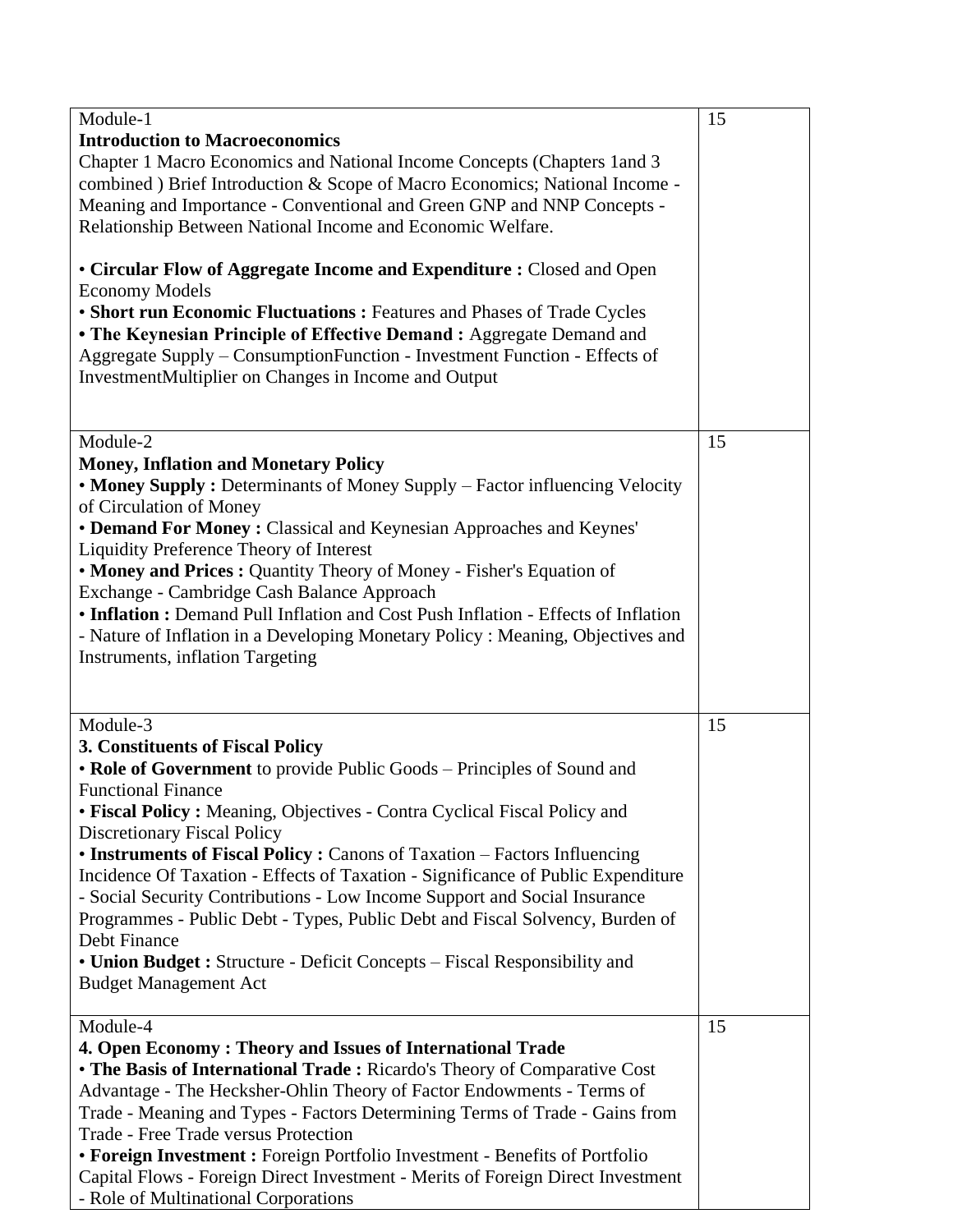| • Balance of Payments : Structure - Types of Disequilibrium - Measures to |  |
|---------------------------------------------------------------------------|--|
| Correct Disequilibrium in BOP                                             |  |
| • Foreign Exchange and Foreign Exchange Market : Spot and Forward Rate    |  |
| of Exchange - Hedging, Speculation and Arbitrage - Fixed and Flexible     |  |
| Exchange Rates – Managed Flexibility                                      |  |
|                                                                           |  |

Remark:

**1.** Chapter 1 includes Brief meaning & scope of macro economics and different concepts of National Income.

References:

- 1. Mehta, P.L.: Managerial Economics Analysis, Problem and Cases (S. Chand & Sons, N. Delhi, 2000)
- 2. Hirchey .M., Managerial Economics, Thomson South western (2003)
- 3. Frank Robert.H, Bernanke. Ben S., Principles of Economics (Tata McGraw Hill (ed.3)
- 4. Gregory Mankiw., Principles of Economics, Thomson South western (2002 reprint) 6) Samuelson &Nordhas.: Economics (Tata McGraw Hills, New Delhi, 2002)
- 5. Pal Sumitra, Managerial Economics cases and concepts (Macmillan, New Delhi,2004)
- 6. H.L Ahuja, Principles of Macroeconomics (S.Chand Publishing, 2020)
- 7. H.L Ahuja, Macroeconomics (S.Chand Publishing, 2019)

#### **SEMESTER IV**

| <b>Serial No</b> | <b>Course code</b> | <b>Credits</b> | <b>Course Name</b>                  |
|------------------|--------------------|----------------|-------------------------------------|
|                  |                    |                | <b>DISCIPLINE SPECIFIC ELECTIVE</b> |
|                  |                    |                | <b>COURSES (DSC)</b>                |
|                  | <b>BMSS407</b>     | 03             | <b>Business research Methods</b>    |

| Objectives of the study                                                                    |
|--------------------------------------------------------------------------------------------|
|                                                                                            |
| The course is designed to inculcate the analytical abilities and research skills among the |
| students.                                                                                  |
| The course intends to give hands on experience and learning in Business Research.          |
|                                                                                            |

#### **Course Bachelor in Management Studies Semester: IV Subject: Business Research Methods**

| <b>Syllabus</b>                                                                    | No. of          |
|------------------------------------------------------------------------------------|-----------------|
|                                                                                    | <b>Lectures</b> |
| <b>Module -1 Introduction to Business Research Methods</b>                         | 15              |
| Meaning and objectives of research                                                 |                 |
| • Types of research-a)Pure, Basic and Fundamental b) Applied, c)Empirical d)       |                 |
| Scientific & Social e)Historical f) Exploratory g) Descriptive h)Causal            |                 |
| • Concepts in Research: Variables, Qualitative and Quantitative Research           |                 |
| • Stages in research process. • Characteristics of Good Research                   |                 |
| • Hypothesis-Meaning, Nature, Significance, Types of Hypothesis, Sources.          |                 |
| • Research design-Meaning, Definition, Need and Importance, Steps in research      |                 |
| design, Essentials of a good research design, Areas / Scope of research design and |                 |
| Types-Descriptive, Exploratory and causal.                                         |                 |
| • Sampling–a) meaning of sample and sampling, b) methods of sampling-i)Non         |                 |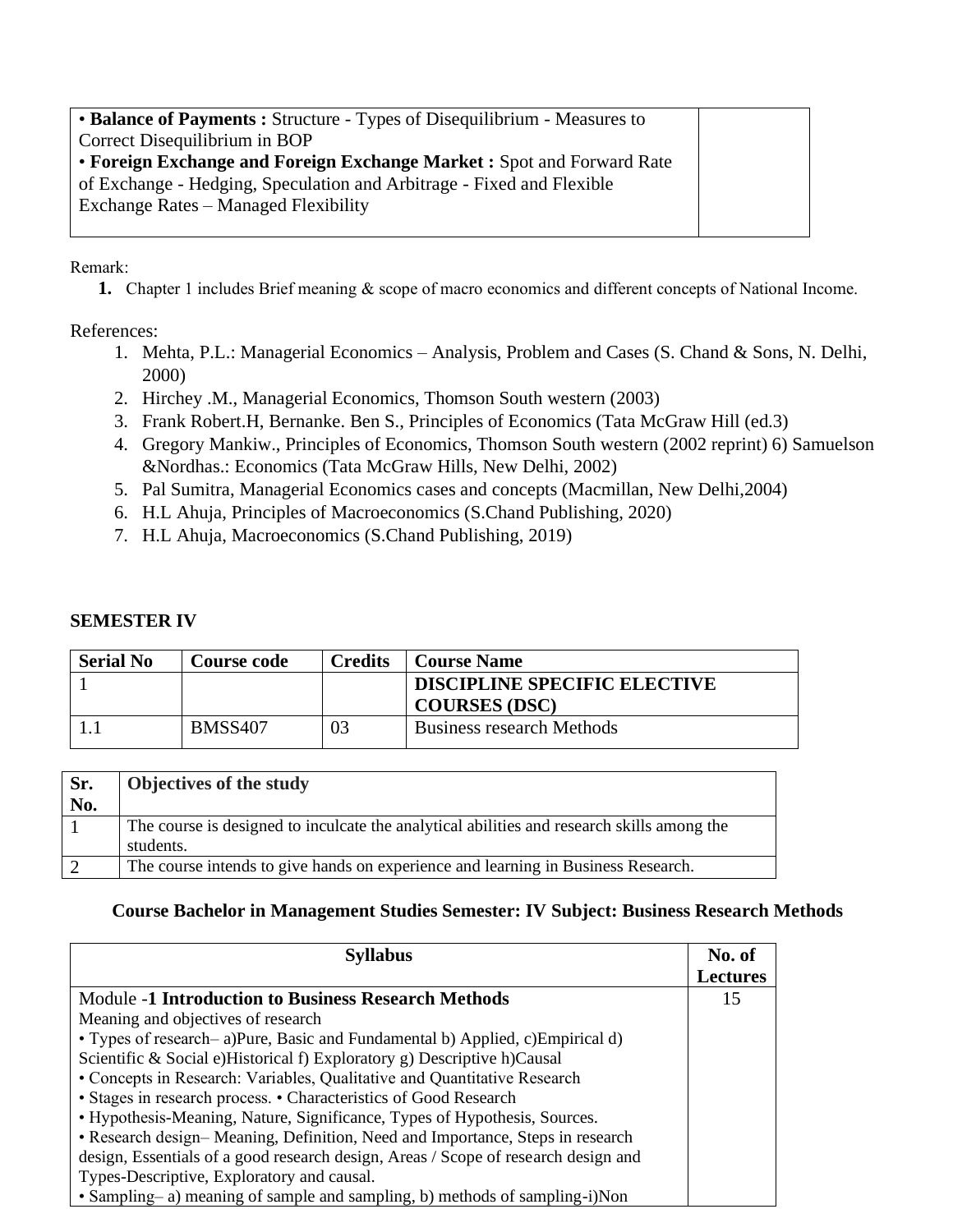| Simple Random, Stratified, Cluster, Multi Stage.<br>Module-2 Data Collection and Processing<br>15<br>• Types of data and sources-Primary and Secondary data sources<br>• Methods of collection of primary data a) Observation-i)structured and unstructured,<br>ii) disguised and undisguised, iii)mechanical observations (use of gadgets) b)<br>Experimental i)Field ii) Laboratory c) Interview - i) Personal Interview ii)focused<br>group, iii) in- depth interviews - Method, d) Survey-Telephonic survey, Mail, E-mail,<br>Internet survey, Social media, and Media listening. e) Survey instrument-i)<br>Questionnaire designing. f) Types of questions-i) structured/close ended and ii)<br>unstructured/ open ended, iii) Dicotomous, iv) Multiple Choice Questions. f) Scaling<br>techniques-i) Likert scale, ii) Semantic Differential scale<br><b>Module-3 Data Analysis and Interpretation</b><br>15<br>• Processing of data-i) Editing-field and office editing, ii)coding-meaning and<br>essentials, iii) tabulation $-$ note<br>• Analysis of data-Meaning, Purpose, types.<br>• Interpretation of data-Essentials, importance and Significance of processing data<br>• Multivariate analysis-concept only<br>• Testing of hypothesis-concept and problems-i)chi square test, ii) Z and t-test (for<br>large and small sample)<br>Business intelligence and espionage<br>Data protection and consent (privacy)<br>$\bullet$ |
|----------------------------------------------------------------------------------------------------------------------------------------------------------------------------------------------------------------------------------------------------------------------------------------------------------------------------------------------------------------------------------------------------------------------------------------------------------------------------------------------------------------------------------------------------------------------------------------------------------------------------------------------------------------------------------------------------------------------------------------------------------------------------------------------------------------------------------------------------------------------------------------------------------------------------------------------------------------------------------------------------------------------------------------------------------------------------------------------------------------------------------------------------------------------------------------------------------------------------------------------------------------------------------------------------------------------------------------------------------------------------------------------------------------------------------------------|
|                                                                                                                                                                                                                                                                                                                                                                                                                                                                                                                                                                                                                                                                                                                                                                                                                                                                                                                                                                                                                                                                                                                                                                                                                                                                                                                                                                                                                                              |
|                                                                                                                                                                                                                                                                                                                                                                                                                                                                                                                                                                                                                                                                                                                                                                                                                                                                                                                                                                                                                                                                                                                                                                                                                                                                                                                                                                                                                                              |
|                                                                                                                                                                                                                                                                                                                                                                                                                                                                                                                                                                                                                                                                                                                                                                                                                                                                                                                                                                                                                                                                                                                                                                                                                                                                                                                                                                                                                                              |
|                                                                                                                                                                                                                                                                                                                                                                                                                                                                                                                                                                                                                                                                                                                                                                                                                                                                                                                                                                                                                                                                                                                                                                                                                                                                                                                                                                                                                                              |
|                                                                                                                                                                                                                                                                                                                                                                                                                                                                                                                                                                                                                                                                                                                                                                                                                                                                                                                                                                                                                                                                                                                                                                                                                                                                                                                                                                                                                                              |
|                                                                                                                                                                                                                                                                                                                                                                                                                                                                                                                                                                                                                                                                                                                                                                                                                                                                                                                                                                                                                                                                                                                                                                                                                                                                                                                                                                                                                                              |
|                                                                                                                                                                                                                                                                                                                                                                                                                                                                                                                                                                                                                                                                                                                                                                                                                                                                                                                                                                                                                                                                                                                                                                                                                                                                                                                                                                                                                                              |
|                                                                                                                                                                                                                                                                                                                                                                                                                                                                                                                                                                                                                                                                                                                                                                                                                                                                                                                                                                                                                                                                                                                                                                                                                                                                                                                                                                                                                                              |
|                                                                                                                                                                                                                                                                                                                                                                                                                                                                                                                                                                                                                                                                                                                                                                                                                                                                                                                                                                                                                                                                                                                                                                                                                                                                                                                                                                                                                                              |
|                                                                                                                                                                                                                                                                                                                                                                                                                                                                                                                                                                                                                                                                                                                                                                                                                                                                                                                                                                                                                                                                                                                                                                                                                                                                                                                                                                                                                                              |
|                                                                                                                                                                                                                                                                                                                                                                                                                                                                                                                                                                                                                                                                                                                                                                                                                                                                                                                                                                                                                                                                                                                                                                                                                                                                                                                                                                                                                                              |
|                                                                                                                                                                                                                                                                                                                                                                                                                                                                                                                                                                                                                                                                                                                                                                                                                                                                                                                                                                                                                                                                                                                                                                                                                                                                                                                                                                                                                                              |
|                                                                                                                                                                                                                                                                                                                                                                                                                                                                                                                                                                                                                                                                                                                                                                                                                                                                                                                                                                                                                                                                                                                                                                                                                                                                                                                                                                                                                                              |
|                                                                                                                                                                                                                                                                                                                                                                                                                                                                                                                                                                                                                                                                                                                                                                                                                                                                                                                                                                                                                                                                                                                                                                                                                                                                                                                                                                                                                                              |
|                                                                                                                                                                                                                                                                                                                                                                                                                                                                                                                                                                                                                                                                                                                                                                                                                                                                                                                                                                                                                                                                                                                                                                                                                                                                                                                                                                                                                                              |
|                                                                                                                                                                                                                                                                                                                                                                                                                                                                                                                                                                                                                                                                                                                                                                                                                                                                                                                                                                                                                                                                                                                                                                                                                                                                                                                                                                                                                                              |
|                                                                                                                                                                                                                                                                                                                                                                                                                                                                                                                                                                                                                                                                                                                                                                                                                                                                                                                                                                                                                                                                                                                                                                                                                                                                                                                                                                                                                                              |
|                                                                                                                                                                                                                                                                                                                                                                                                                                                                                                                                                                                                                                                                                                                                                                                                                                                                                                                                                                                                                                                                                                                                                                                                                                                                                                                                                                                                                                              |
|                                                                                                                                                                                                                                                                                                                                                                                                                                                                                                                                                                                                                                                                                                                                                                                                                                                                                                                                                                                                                                                                                                                                                                                                                                                                                                                                                                                                                                              |
|                                                                                                                                                                                                                                                                                                                                                                                                                                                                                                                                                                                                                                                                                                                                                                                                                                                                                                                                                                                                                                                                                                                                                                                                                                                                                                                                                                                                                                              |
|                                                                                                                                                                                                                                                                                                                                                                                                                                                                                                                                                                                                                                                                                                                                                                                                                                                                                                                                                                                                                                                                                                                                                                                                                                                                                                                                                                                                                                              |
|                                                                                                                                                                                                                                                                                                                                                                                                                                                                                                                                                                                                                                                                                                                                                                                                                                                                                                                                                                                                                                                                                                                                                                                                                                                                                                                                                                                                                                              |
|                                                                                                                                                                                                                                                                                                                                                                                                                                                                                                                                                                                                                                                                                                                                                                                                                                                                                                                                                                                                                                                                                                                                                                                                                                                                                                                                                                                                                                              |
| 15<br>Module-4 Advanced technique in Report writing.                                                                                                                                                                                                                                                                                                                                                                                                                                                                                                                                                                                                                                                                                                                                                                                                                                                                                                                                                                                                                                                                                                                                                                                                                                                                                                                                                                                         |
| Report writing - i) Meaning, importance, functions of reports, essential of a good                                                                                                                                                                                                                                                                                                                                                                                                                                                                                                                                                                                                                                                                                                                                                                                                                                                                                                                                                                                                                                                                                                                                                                                                                                                                                                                                                           |
| report, content of report, steps in writing a report, types of reports, Footnotes and                                                                                                                                                                                                                                                                                                                                                                                                                                                                                                                                                                                                                                                                                                                                                                                                                                                                                                                                                                                                                                                                                                                                                                                                                                                                                                                                                        |
| Bibliography                                                                                                                                                                                                                                                                                                                                                                                                                                                                                                                                                                                                                                                                                                                                                                                                                                                                                                                                                                                                                                                                                                                                                                                                                                                                                                                                                                                                                                 |
| • Ethics and research                                                                                                                                                                                                                                                                                                                                                                                                                                                                                                                                                                                                                                                                                                                                                                                                                                                                                                                                                                                                                                                                                                                                                                                                                                                                                                                                                                                                                        |
| • Objectivity, Confidentiality and anonymity in Research                                                                                                                                                                                                                                                                                                                                                                                                                                                                                                                                                                                                                                                                                                                                                                                                                                                                                                                                                                                                                                                                                                                                                                                                                                                                                                                                                                                     |
| · Plagiarism                                                                                                                                                                                                                                                                                                                                                                                                                                                                                                                                                                                                                                                                                                                                                                                                                                                                                                                                                                                                                                                                                                                                                                                                                                                                                                                                                                                                                                 |

References:

- 1. Research for Marketing Decisions Paul E. Green, Donald S. Tull
- 2. Marketing Research- Text and Cases Harper W. Boyd Jr. , Ralph Westfall.
- 3. Research methodology in Social sciences, O.R.Krishnaswamy, Himalaya Publication
- 4. Business Research Methods, Donald R Cooper, Pamela Schindler, Tata McGraw Hill
- 5. Marketing research and applied orientation, Naresh K Malhotra, Pearson
- 6. Statistics for management, Levin and Reuben, Prentice Hall.
- 7. Research Methods for Management: S Shajahan, Jaico Publishing

#### **SCHEME OF EXAMINATION**

The scheme of examination shall be divided into two parts:

- Internal assessment 40% i.e. 40 marks
- Semester end examination 60% i.e. 60 marks

#### **Course : Business Research Methods**

#### **Semester IV**

• Internal Assessment 40 marks

| <b>Description</b>                                      | <b>Marks</b> |
|---------------------------------------------------------|--------------|
| Best out of two multiple choice tests for 20 marks each |              |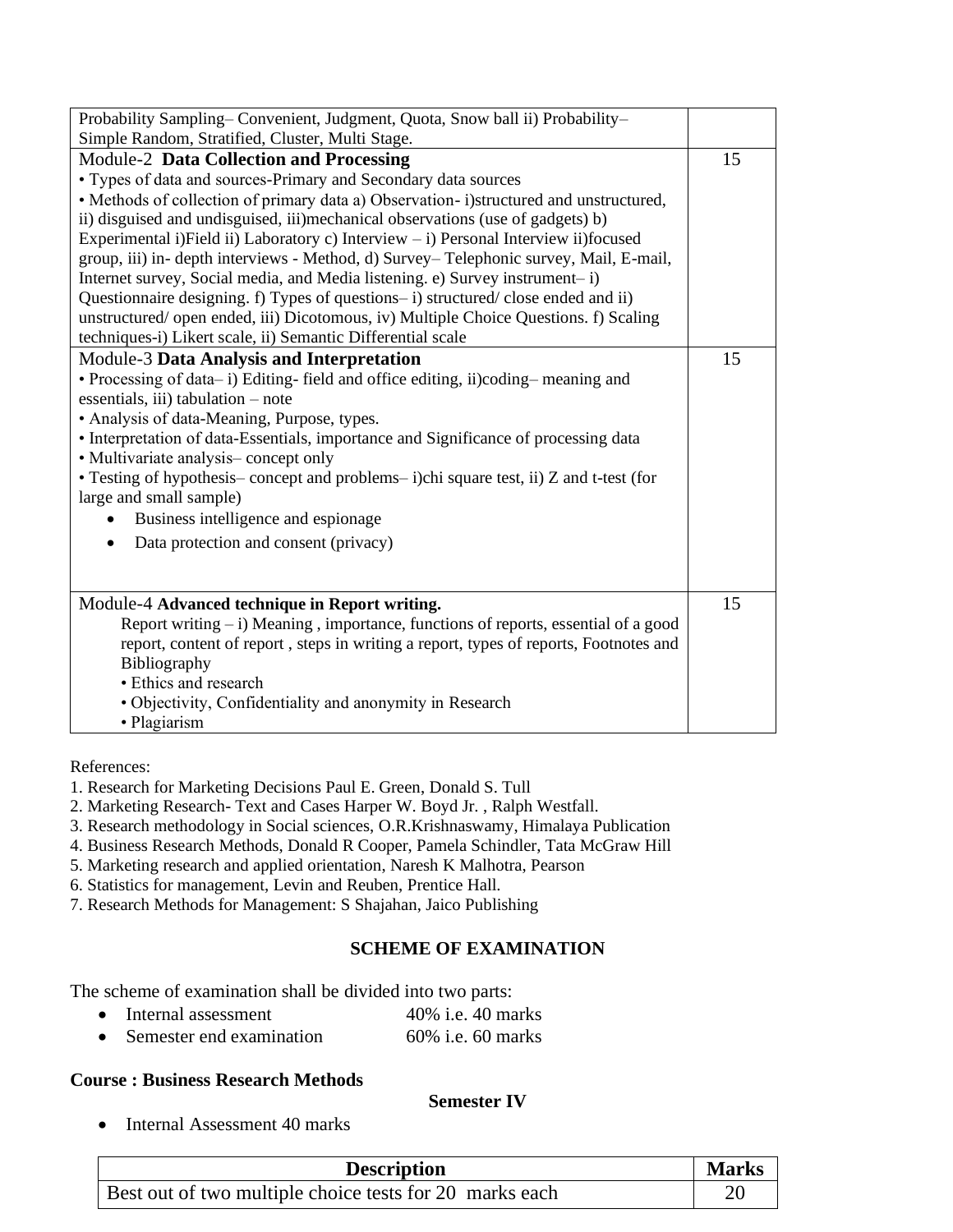| Any one for 20 marks or any 2 for 10 marks each                          |    |  |
|--------------------------------------------------------------------------|----|--|
| Project, Presentation and Viva voce/Case studies/Assignments/ Internship |    |  |
| /Certificate courses.                                                    |    |  |
| Total                                                                    | 40 |  |

• Semester end examination 60 marks

| <b>PAPER PATTERN</b>                                                              |    |  |
|-----------------------------------------------------------------------------------|----|--|
| Duration :2 hours                                                                 |    |  |
| Total Marks: 60                                                                   |    |  |
| Q.1 15 marks OR 15 marks                                                          | 15 |  |
| Q.2 15 marks OR 15 marks                                                          | 15 |  |
| Q.3 15 marks OR 15 marks                                                          | 15 |  |
| Q.4 15 marks OR 15 marks                                                          | 15 |  |
| Total                                                                             | 60 |  |
|                                                                                   |    |  |
| Note:                                                                             |    |  |
| 1. Q.1.2 and 3 - 15 marks question may be divided into sub questions if required. |    |  |
| 2. Q.4 May include theory (short notes) /Case Study in one of the options.        |    |  |

**Passing criteria: Minimum 40% in Internal (16 out of 40) and 40% (24 out of 60) in semester end examination** 

### **Semester IV**

# **Subject: Foundation Course – IV (Ethics and Governance)**

## **Subject Code: BMS S4 08**

| Serial No | Course code    |    | Credits Course Name                          |
|-----------|----------------|----|----------------------------------------------|
|           |                |    | CORE COURSE (CC)                             |
|           | <b>BMSS408</b> | 02 | Foundation Course-IV : Ethics and Governance |

### **LEARNING OBJECTIVES**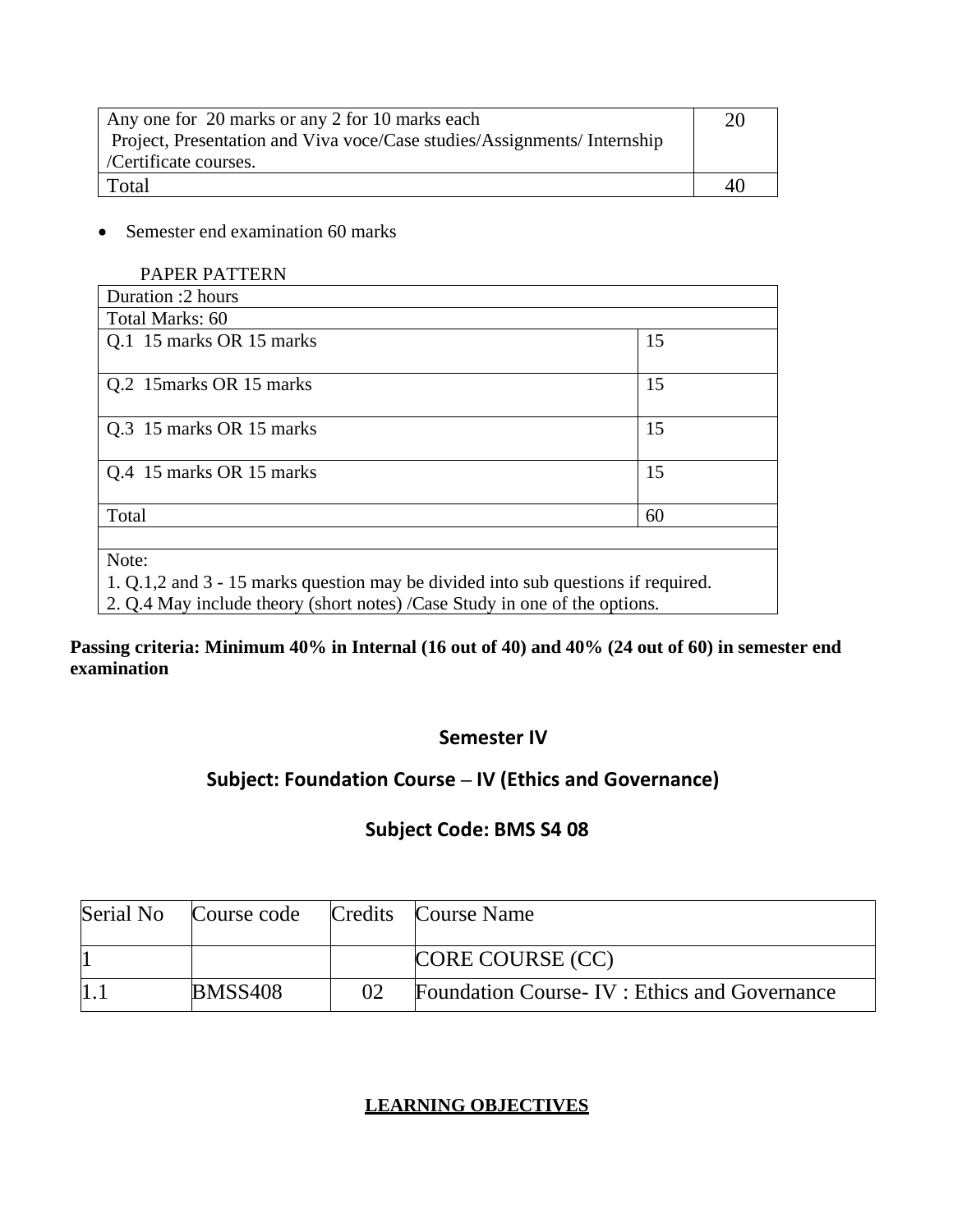|                        | To understand significance of ethics and ethical practices in personal life and businesses, which<br>are indispensable for progress of a country |
|------------------------|--------------------------------------------------------------------------------------------------------------------------------------------------|
| $\mathcal{D}_{\alpha}$ | To learn the applicability of ethics in functional areas like marketing, finance, IT and human<br>resource management                            |
|                        | To understand the emerging need and growing importance of good governance and CSR by<br>organisations                                            |
| 4.                     | To study the ethical business practices, CSR and Corporate Governance practiced by various<br>organisations and countries.                       |

## **SYLLABUS**

| <b>Topics</b>                                                                                                                                                                                                                                                                                                                                                                                                                                                                                                                                                                                                                                                                                                                                                                                                                                                 | No. of lectures |
|---------------------------------------------------------------------------------------------------------------------------------------------------------------------------------------------------------------------------------------------------------------------------------------------------------------------------------------------------------------------------------------------------------------------------------------------------------------------------------------------------------------------------------------------------------------------------------------------------------------------------------------------------------------------------------------------------------------------------------------------------------------------------------------------------------------------------------------------------------------|-----------------|
| 1. Introduction to Ethics and Business Ethics                                                                                                                                                                                                                                                                                                                                                                                                                                                                                                                                                                                                                                                                                                                                                                                                                 |                 |
| <b>Ethics:</b>                                                                                                                                                                                                                                                                                                                                                                                                                                                                                                                                                                                                                                                                                                                                                                                                                                                |                 |
| Concept of Ethics, Evolution of Ethics, Nature of Ethics- Personal, Professional,                                                                                                                                                                                                                                                                                                                                                                                                                                                                                                                                                                                                                                                                                                                                                                             |                 |
| Managerial                                                                                                                                                                                                                                                                                                                                                                                                                                                                                                                                                                                                                                                                                                                                                                                                                                                    |                 |
| Importance of Ethics, Objectives, Scope, Types – Transactional, Participatory and                                                                                                                                                                                                                                                                                                                                                                                                                                                                                                                                                                                                                                                                                                                                                                             |                 |
| Recognition                                                                                                                                                                                                                                                                                                                                                                                                                                                                                                                                                                                                                                                                                                                                                                                                                                                   |                 |
| • Business Ethics: Meaning, Objectives, Purpose and Scope of Business Ethics Towards Society<br>and Stakeholders, Role of Government in Ensuring Business Ethics                                                                                                                                                                                                                                                                                                                                                                                                                                                                                                                                                                                                                                                                                              | 12              |
| Principles of Business Ethics, 3 Cs of Business Ethics - Compliance, Contribution and<br>Consequences                                                                                                                                                                                                                                                                                                                                                                                                                                                                                                                                                                                                                                                                                                                                                         |                 |
| Myths about Business Ethics                                                                                                                                                                                                                                                                                                                                                                                                                                                                                                                                                                                                                                                                                                                                                                                                                                   |                 |
| Ethical Performance in Businesses in India                                                                                                                                                                                                                                                                                                                                                                                                                                                                                                                                                                                                                                                                                                                                                                                                                    |                 |
| <b>Ethics in Marketing:</b> Ethical issues in Marketing Mix, Unethical Marketing Practices<br>in India, Ethical Dilemmas in Marketing, Ethics in Advertising and Types of Unethical<br>Advertisements<br><b>Ethics In Finance:</b> Scope of Ethics in Financial Services, Ethics of a Financial<br>Manager – Legal Issues, Balancing Act and Whistle Blower, Ethics in Taxation,<br>Corporate Crime - White Collar Crime and Organised Crime, Major Corporate Scams<br>in India.<br><b>Ethics in Information Technology related to business:</b><br>Ethics in E-commerce, Use of Information, Types of Privacy and Privacy Issues,<br>Security, Digital Piracy<br><b>Ethics in Human Resource Management:</b> Importance of Workplace Ethics,<br>Guidelines to Promote Workplace Ethics, Importance of Employee Code of Conduct,<br><b>Ethical Leadership</b> | 11              |
| <b>Corporate Governance</b>                                                                                                                                                                                                                                                                                                                                                                                                                                                                                                                                                                                                                                                                                                                                                                                                                                   |                 |
| • Concept, Role of SEBI in Ensuring Corporate Governance, Cadbury Committee                                                                                                                                                                                                                                                                                                                                                                                                                                                                                                                                                                                                                                                                                                                                                                                   |                 |
| Report, 1992, Corporate Governance Committees in India and their recommendations:                                                                                                                                                                                                                                                                                                                                                                                                                                                                                                                                                                                                                                                                                                                                                                             | 11              |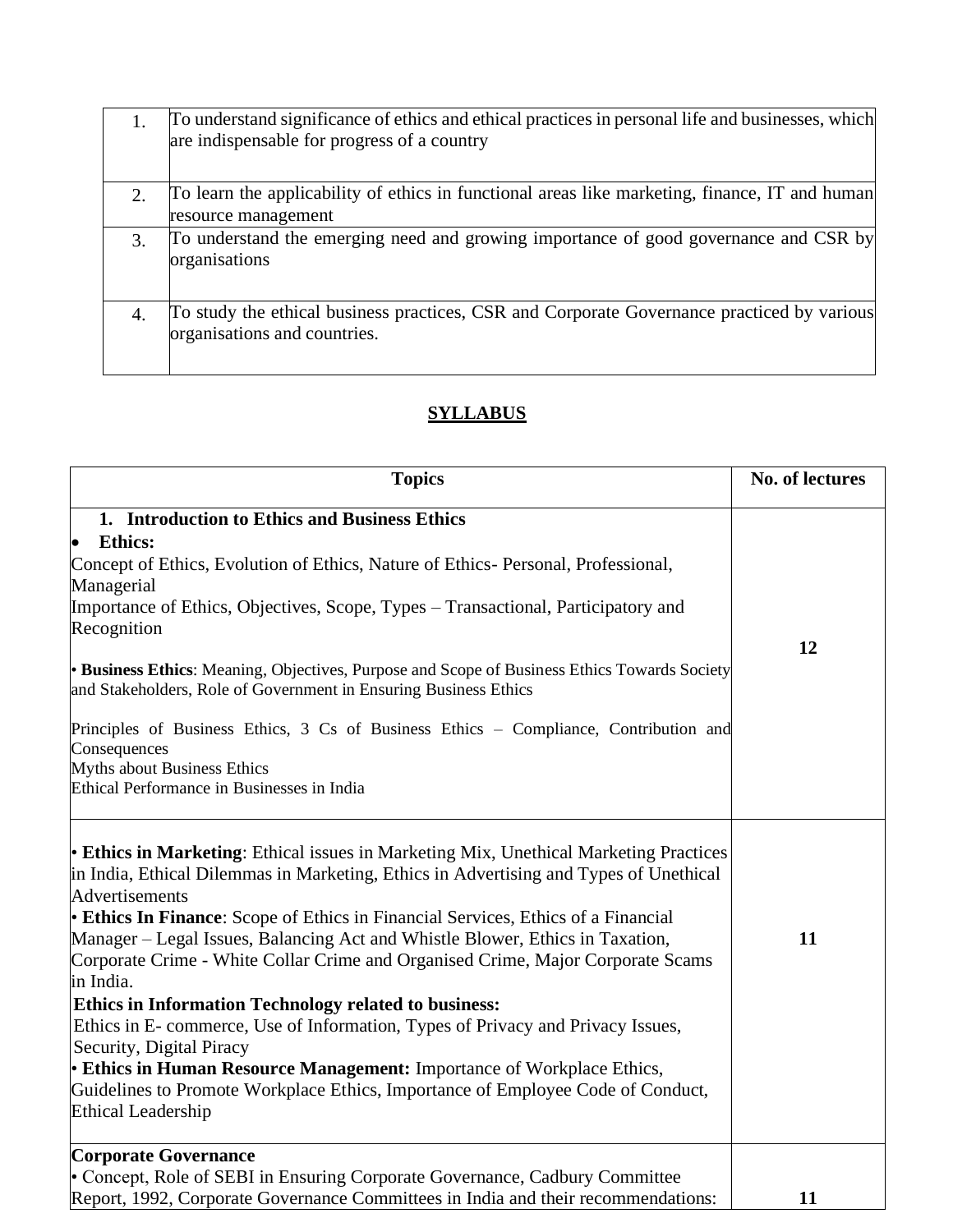| Kumar Mangalam Birla Committee, Narayan Murthy Committee and Kotak                    |    |
|---------------------------------------------------------------------------------------|----|
| Committee. Need for Corporate Governance                                              |    |
| • Significance of Ethics in Corporate Governance, Principles of Corporate Governance, |    |
| Benefits of Good Governance, Issues in Corporate Governance                           |    |
| • Theories- Agency Theory, Shareholder Theory, Stakeholder Theory and Stewardship     |    |
| Theory                                                                                |    |
| Corporate Governance in India, Emerging Trends in Corporate Governance, Models        |    |
| of Corporate Governance, Insider Trading                                              |    |
| <b>Corporate Social Responsibility (CSR)</b>                                          |    |
|                                                                                       |    |
| • Meaning of CSR, Evolution of CSR, Types of Social Responsibility                    |    |
| • Aspects of CSR-Responsibility, Accountability, Sustainability and Social Contract   |    |
| • Need for CSR                                                                        | 11 |
| • CSR Principles and Strategies                                                       |    |
| • Issues in CSR                                                                       |    |
| • Social Accounting                                                                   |    |
| • Sachar Committee Report on CSR                                                      |    |
| • Ethical Issues in International Business Practices                                  |    |
| • Recent Guidelines in CSR                                                            |    |
| • Society's Changing Expectations of Business With Respect to Globalisation           |    |
| $\cdot$ Future of CSR                                                                 |    |
|                                                                                       |    |

#### **REFERENCES**

- 1. Laura P. Hartman, Joe DesJardins, Business Ethics, Mcgraw Hill, 2<sup>nd</sup> Edition
- 2. C. Fernando, Business Ethics An Indian Perspective, Pearson, 2010
- 3. Joseph DesJardins, An Introduction to Business Ethics, Tata McGraw Hill, 2<sup>nd</sup> Edition
- 4. Richard T DeGeorge, Business Ethics, Pearson, 7<sup>th</sup> Edition
- 5. Dr.A.K. Gavai, Business Ethics, Himalaya Publishing House, 2008
- 6. S.K. Mandal, Ethics is Business and Corporate Governance, McGraw Hill, 2010
- 7. Laura Pincus Hartman, Perspectives in Business Ethics, McGraw Hill International Editions, 1998

### **SYLLABUS UNDER AUTONOMY Course BMS Semester IV Subject: Production and Total Quality Management Course Code: BMSS409**

#### **SEMESTER IV**

| <b>Serial No</b> | Course code    | <b>Credits</b> | <b>Course Name</b>                    |
|------------------|----------------|----------------|---------------------------------------|
|                  |                |                | Core Courses (CC)                     |
|                  | <b>BMSS409</b> | 03             | Production & Total Quality Management |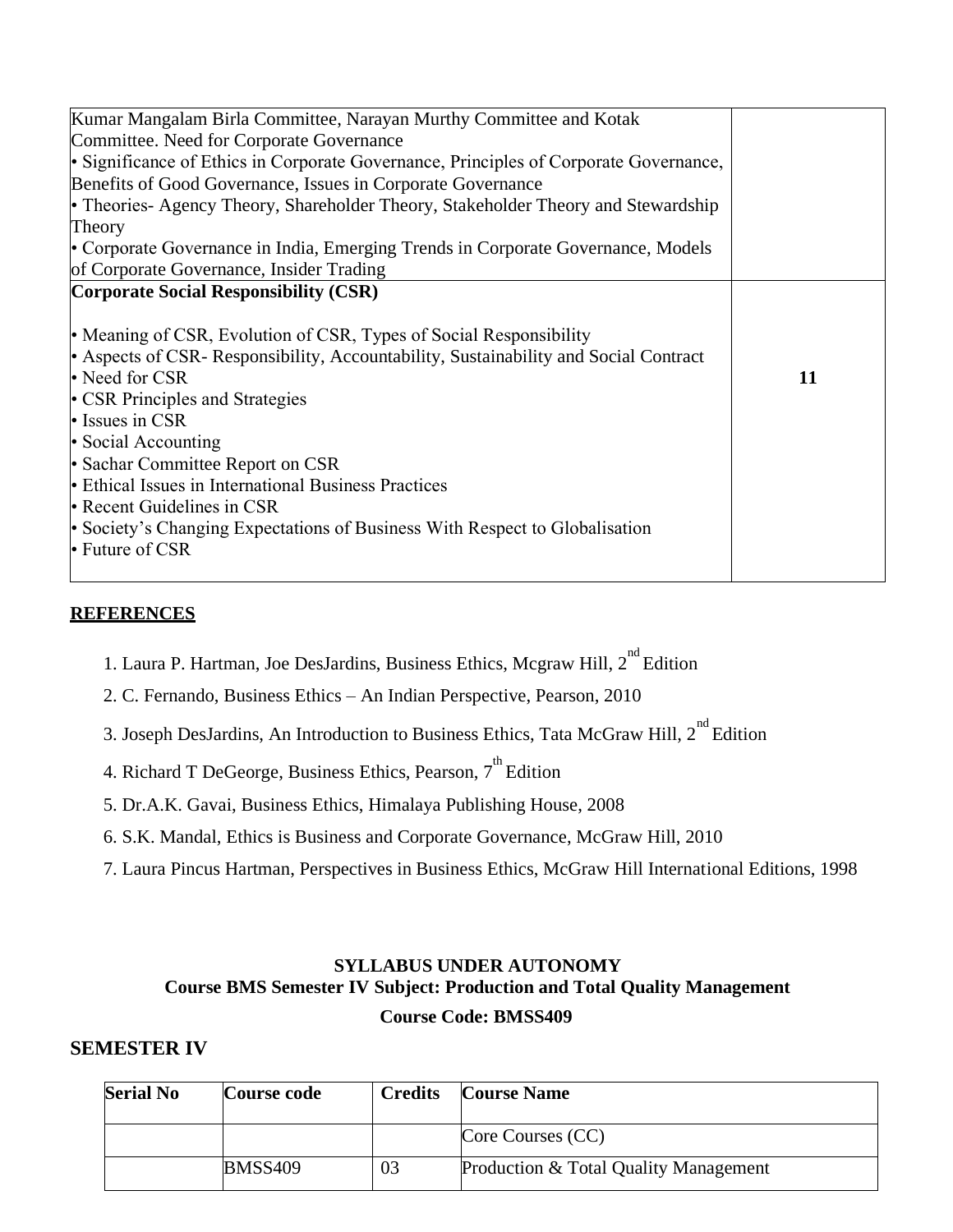# **Learning Objectives**

|    | <b>Sr No</b>   Objectives                                                                       |
|----|-------------------------------------------------------------------------------------------------|
|    | To acquaint learners with the basic management decisions with respect to production and quality |
|    | management.                                                                                     |
| 2. | To make the learners understand the designing aspect of production systems.                     |
| 3. | To enable the learners apply what they have learnt theoretically.                               |

| <b>Syllabus</b>                                                                                                                       | No. of<br>lectures |
|---------------------------------------------------------------------------------------------------------------------------------------|--------------------|
| <b>Unit 1: Production Management:</b>                                                                                                 |                    |
| Objectives, Components–Manufacturing systems: Intermittent and Continuous Production<br>➤<br>Systems.                                 | 16                 |
| Product Development, Classification and Product Design.<br>➤                                                                          |                    |
| Plant location & Plant layout– Objectives, Principles of good product layout, types of<br>layout.                                     |                    |
| Importance of purchase management.<br>➤                                                                                               |                    |
| Unit 2 : Materials Management:                                                                                                        | 14                 |
| Materials Management: Concept, Objectives and importance of materials management.<br>➤<br>Various types of Material Handling Systems. |                    |
| Inventory Management: Importance-Inventory Control Techniques ABC, VED, FSN,<br>➤                                                     |                    |
| GOLF, XYZ, SOS, HML. EOQ: Assumptions limitations & advantages of Economic Order                                                      |                    |
| Quantity, Simple numerical on EOQ, Lead Time, Reorder Level, Safety Stock.                                                            |                    |
|                                                                                                                                       |                    |
|                                                                                                                                       |                    |
|                                                                                                                                       |                    |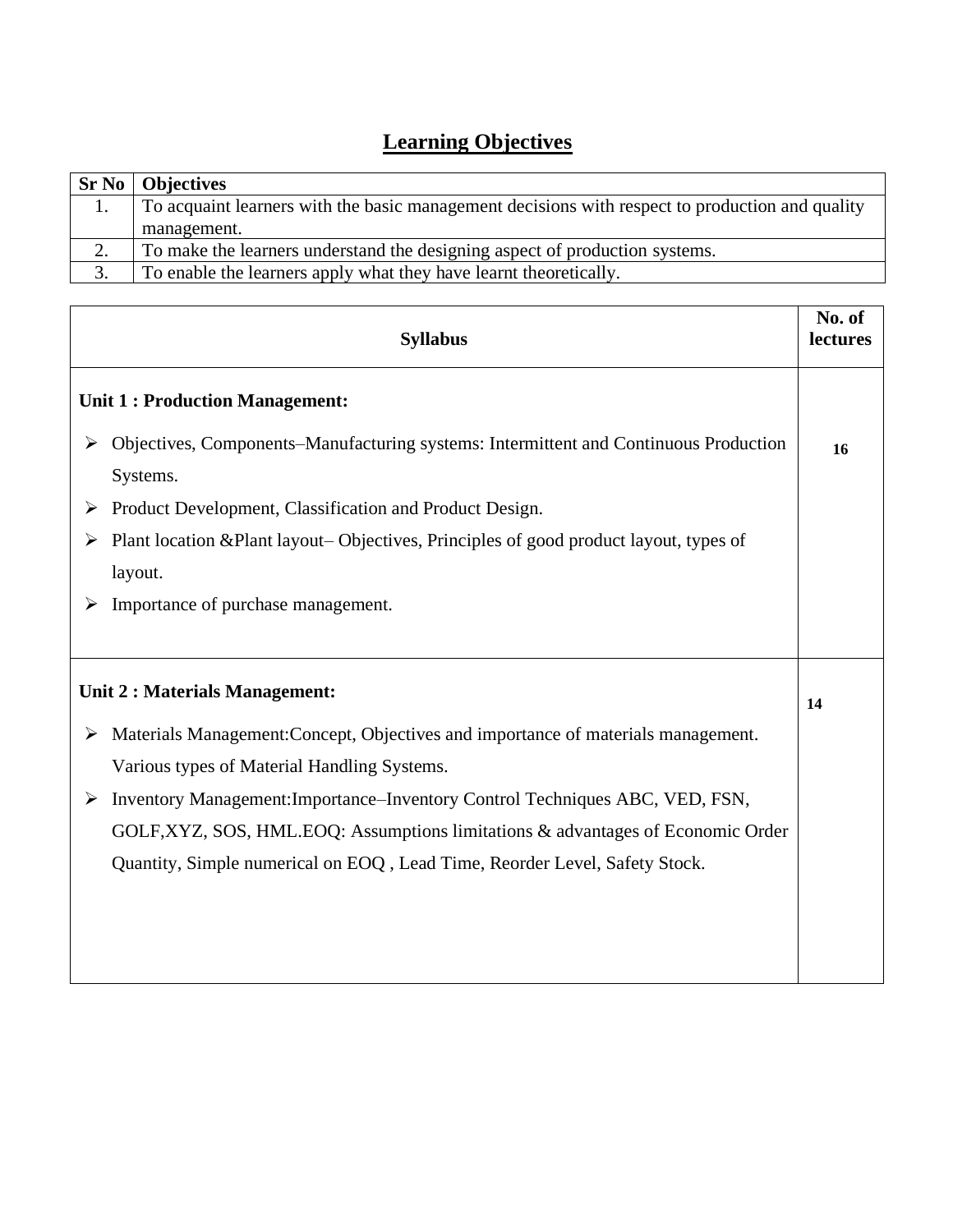| Unit 3 : Basics of Productivity & TQM |                                                                                       |    |
|---------------------------------------|---------------------------------------------------------------------------------------|----|
| ➤                                     | Basics of Productivity & TQM: Concepts of Productivity, modes of calculating          |    |
|                                       | productivity. Importance Of Quality Management, factors affecting quality; TQM-       | 16 |
|                                       | concept and importance, Cost of Quality, Philosophies and Approaches To Quality:      |    |
|                                       | Edward Deming, J. Juran, Kaizen, P. Crosby's philosophy.                              |    |
| ➤                                     | Product & Service Quality Dimensions, SERVQUAL, Characteristics of Quality, Quality   |    |
|                                       | Assurance, Quality Circle: Objectives of Quality Circles, Ishikawa Fish Bone,         |    |
|                                       | Applications in Organizations. Simple numerical on productivity.                      |    |
|                                       | Unit 4 : Quality Improvement Strategies & Certifications                              |    |
| ➤                                     | Quality Improvement Strategies & Certifications: Lean Thinking, KepnerTregor          | 14 |
|                                       | Methodology of problem solving, Goals, DMAIC/DMADV.                                   |    |
| ➤                                     | ISO 9000, ISO 1400, QS9000.                                                           |    |
| ➤                                     | Just-In-Time: Introduction, Characteristics of JIT, Key Processes to Eliminate Waste, |    |
|                                       | Implementation of JIT, Pre-requisites for implementation, JIT Inventory and Supply    |    |
|                                       | Chains                                                                                |    |

#### **Reference Books:**

- 1. Production and Operations Management: R. Paneerselvam
- 2. Production (Operations) Management: L.C. Jhamb
- 3. K. Ashwathappa and K .Shridhar Bhatt ; Production and Operations management
- 4. Productivity Management: Concepts and Techniques, Sawhney S.C., Tata McGraw Hill
- 5. SrinivasGondhalekar and UdaySalunkhe, "Productivity Techniques", HimalayaPublishing House
- 6. Gerard Leone and Richard D. Rahn, "Productivity Techniques", Jaico Book House
- 7. John S. Oakland, "TQM: Text with Cases", Butterworth-Heinemann
- 8. David J. Sumanth, "Total Productivity Management (TPmgt): A systematic and quantitativeapproach to compete in quality, price and time", St. Lucie Press